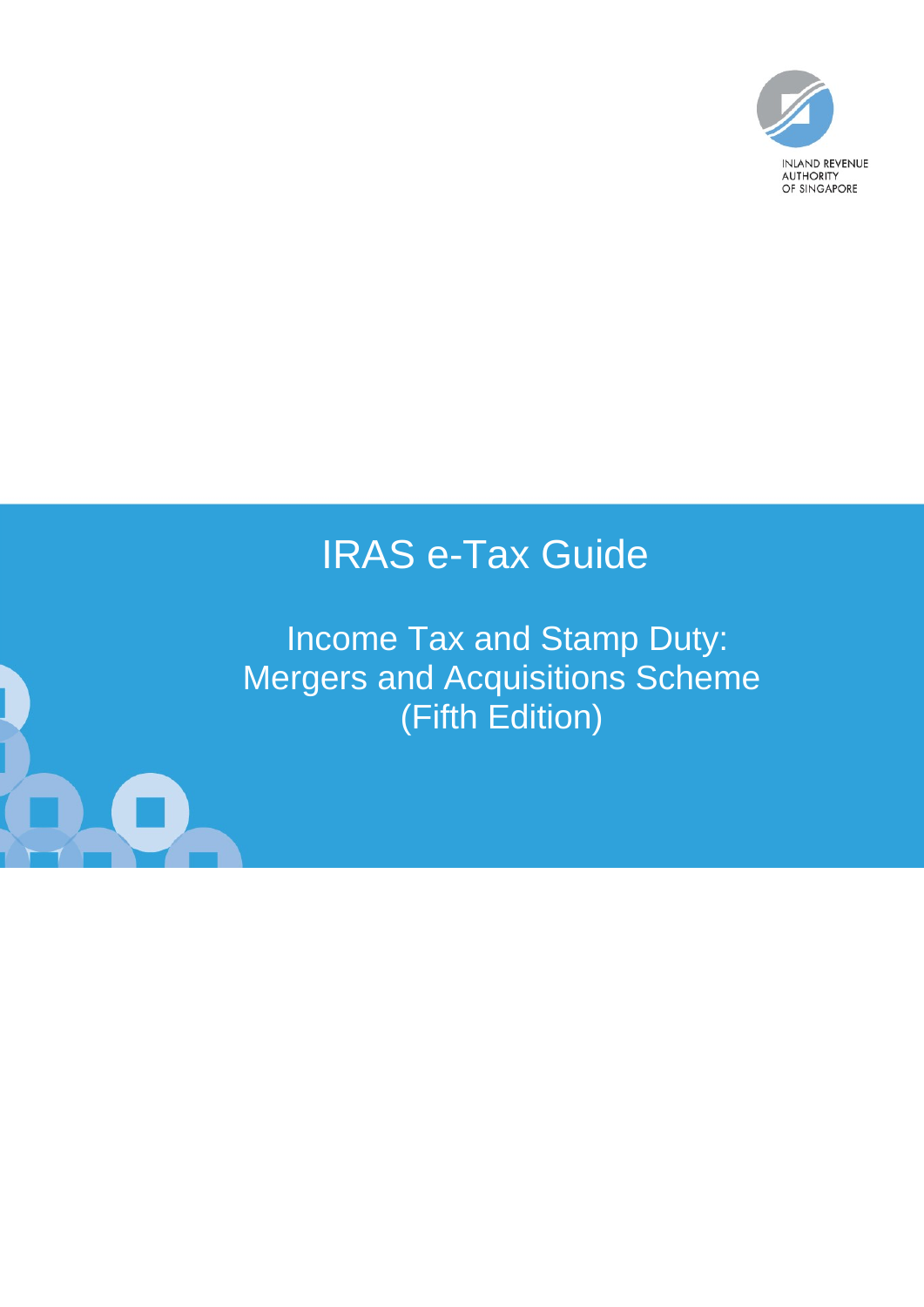Published by Inland Revenue Authority of Singapore

Published on 05 Mar 2021

First edition on 28 Jun 2012 Second edition on 16 May 2014 Third edition on 13 Jul 2015 Fourth edition on 30 Jun 2016

> Disclaimers: IRAS shall not be responsible or held accountable in any way for any damage, loss or expense whatsoever, arising directly or indirectly from any inaccuracy or incompleteness in the Contents of this e-Tax Guide, or errors or omissions in the transmission of the Contents. IRAS shall not be responsible or held accountable in any way for any decision made or action taken by you or any third party in reliance upon the Contents in this e-Tax Guide. This information aims to provide a better general understanding of taxpayers' tax obligations and is not intended to comprehensively address all possible tax issues that may arise. While every effort has been made to ensure that this information is consistent with existing law and practice, should there be any changes, IRAS reserves the right to vary its position accordingly.

© Inland Revenue Authority of Singapore

All rights reserved. No part of this publication may be reproduced or transmitted in any form or by any means, including photocopying and recording without the written permission of the copyright holder, application for which should be addressed to the publisher. Such written permission must also be obtained before any part of this publication is stored in a retrieval system of anynature.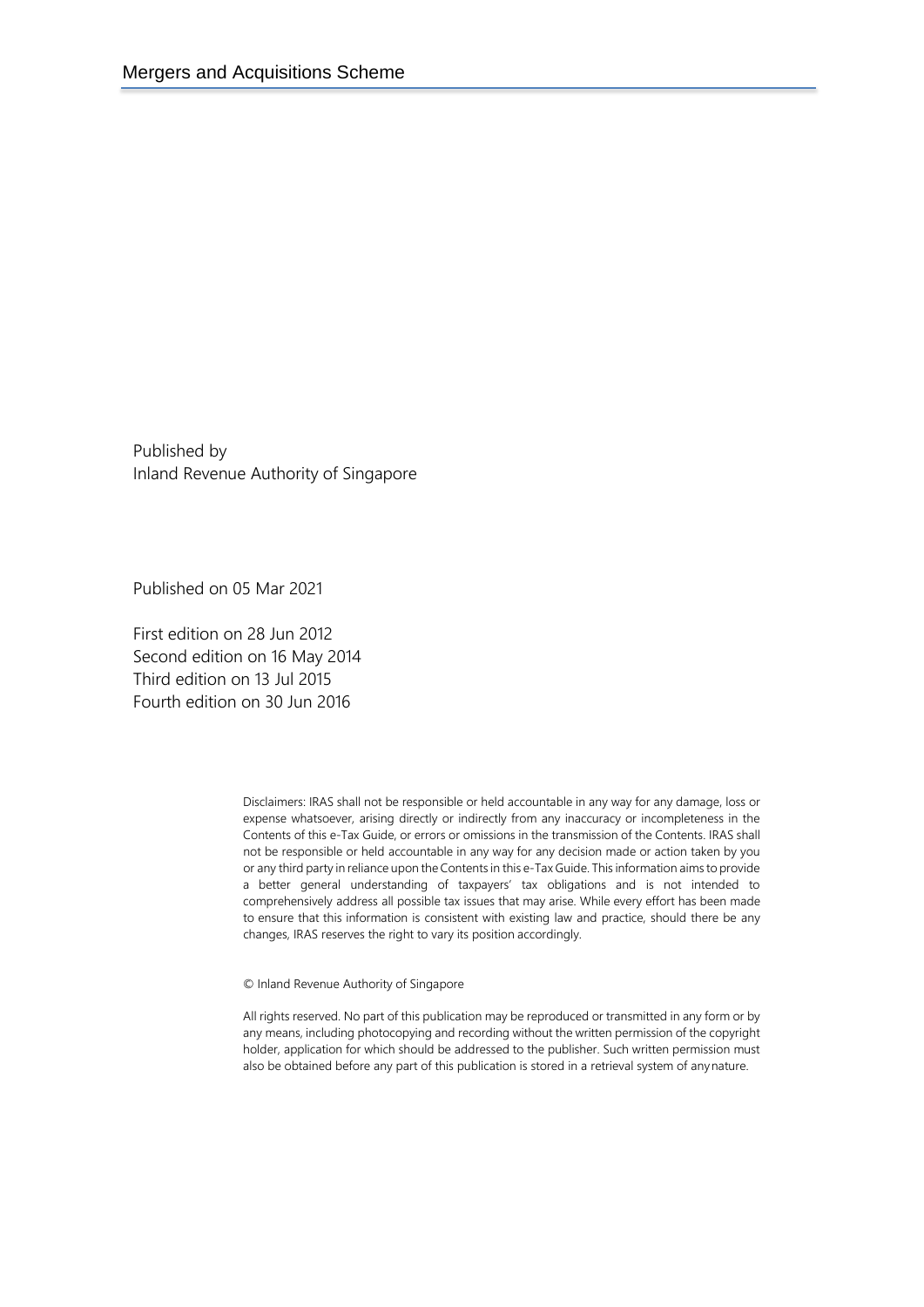# **Table of Contents**

|              | Page                                                                    |  |  |  |  |
|--------------|-------------------------------------------------------------------------|--|--|--|--|
| 1            |                                                                         |  |  |  |  |
| $\mathbf{2}$ |                                                                         |  |  |  |  |
| 3            |                                                                         |  |  |  |  |
| 4            |                                                                         |  |  |  |  |
| 5            |                                                                         |  |  |  |  |
| 6            |                                                                         |  |  |  |  |
| 7            | Determination of M&A allowance and stamp duty relief  16                |  |  |  |  |
| 8            | Manner of offset of M&A allowance and DTD on transaction costs 16       |  |  |  |  |
| 9            | Group relief, carry-back and carry-forward of unabsorbed M&A            |  |  |  |  |
|              |                                                                         |  |  |  |  |
|              | 10 Events resulting in forfeiture or reduction in M&A allowance and/ or |  |  |  |  |
|              |                                                                         |  |  |  |  |
| 11           |                                                                         |  |  |  |  |
|              |                                                                         |  |  |  |  |
|              |                                                                         |  |  |  |  |
|              | 14 Contact information.<br>24                                           |  |  |  |  |
|              |                                                                         |  |  |  |  |
|              | Annex A - Example on computation of M&A allowance 27                    |  |  |  |  |
|              | Annex B - Example on application of stamp duty relief30                 |  |  |  |  |
|              | Annex C - FAQs relating to the condition for representation on board of |  |  |  |  |
|              |                                                                         |  |  |  |  |
|              | Annex D – Examples on computation of M&A allowance and application      |  |  |  |  |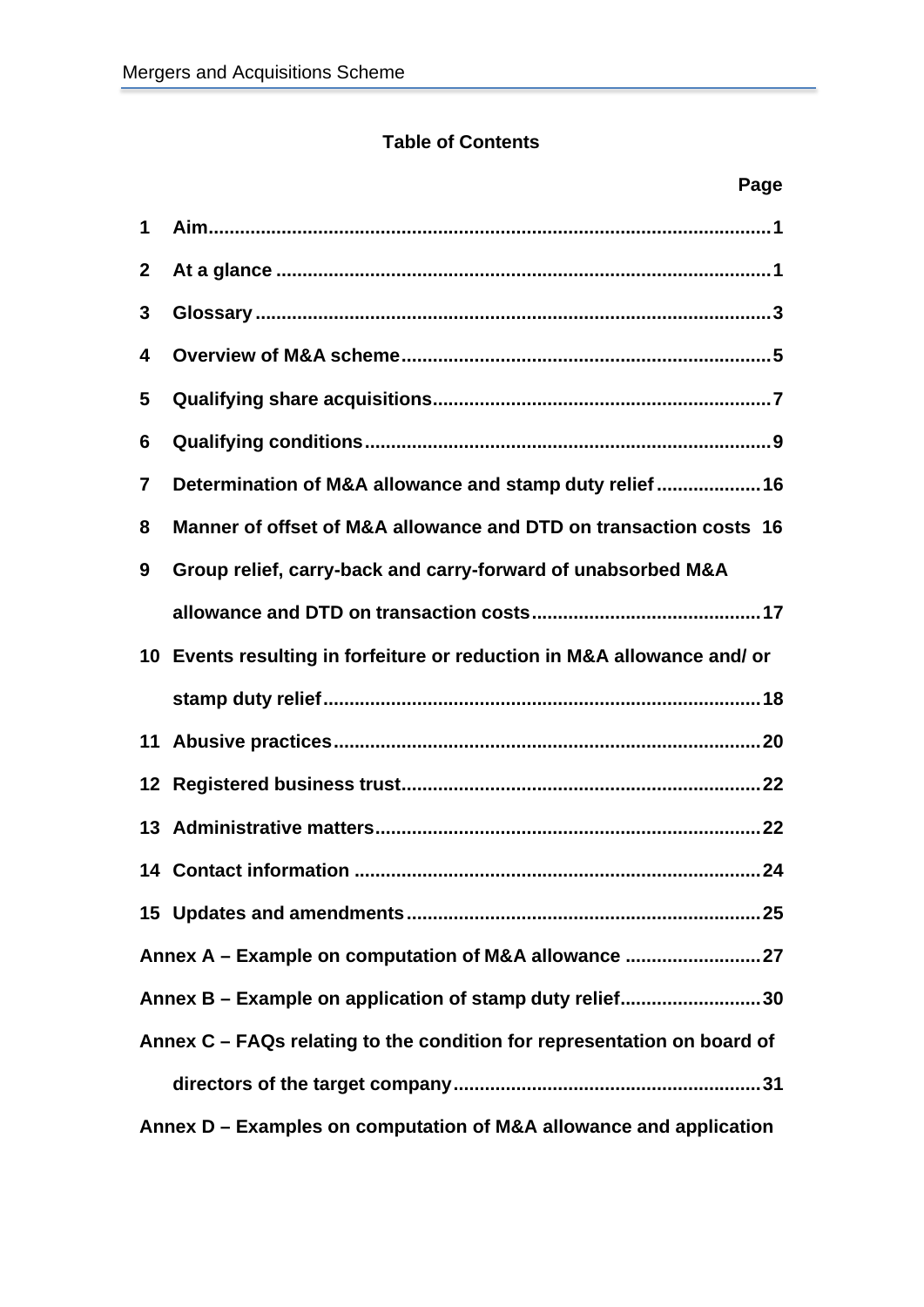| .33                                                                 |
|---------------------------------------------------------------------|
| Annex E - Example on how M&A allowance is prorated in event of      |
|                                                                     |
| Annex F – Summary of effect on M&A allowance and stamp duty relief  |
| for an acquiring company due to changes in shareholding in a target |
| company, in its shareholders or business operations and non-        |
|                                                                     |
| Annex G – Modification of qualifying conditions in respect of an    |
|                                                                     |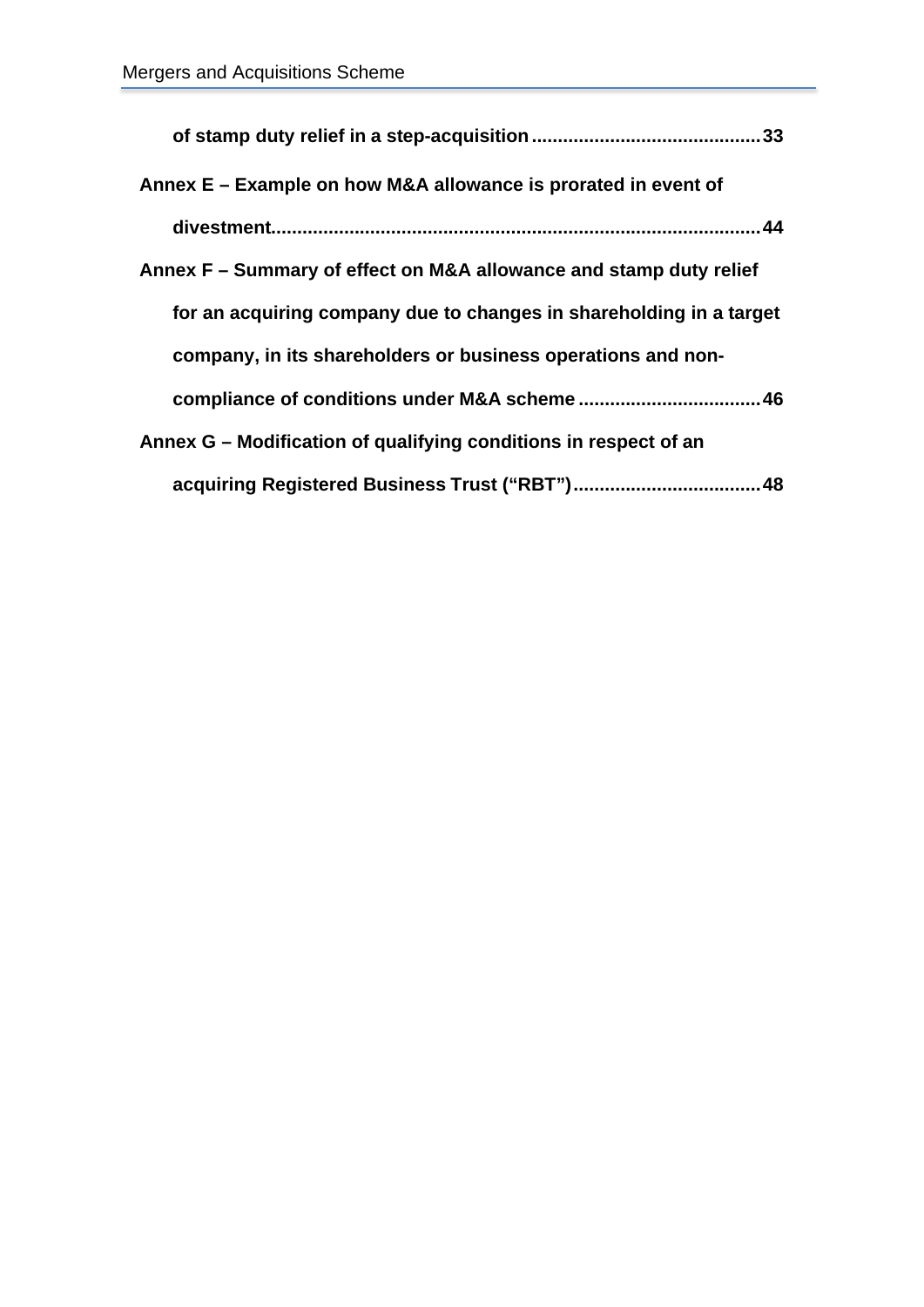# **Income Tax and Stamp Duty: Mergers and Acquisitions Scheme**

# <span id="page-4-0"></span>**1 Aim**

- 1.1 This e-Tax Guide sets out the details of the mergers and acquisitions scheme<sup>1</sup> ("M&A scheme").
- 1.2 The M&A scheme is relevant to Singapore companies.

#### <span id="page-4-1"></span>**2 At a glance**

- 2.1 The M&A scheme seeks to encourage Singapore companies, especially small and medium enterprises ("SMEs"), to grow through strategic acquisitions. Under the scheme, a Singapore company ("acquiring company") which makes a qualifying acquisition of the ordinary shares of another company ("target company") may, subject to conditions, enjoy the following tax benefits<sup>2</sup>:
	- (a) An *M&A allowance* on the purchase consideration;
	- (b) A *stamp duty relief* on the agreement for the sale of equitable interest in ordinary shares or instrument of transfer executed in connection with the qualifying share acquisition; and
	- (c) A *double tax deduction* ("DTD") on transaction costs incurred in respect of the qualifying share acquisition[3.](#page-4-4)

<span id="page-4-2"></span><sup>1</sup> Originally introduced in Budget 2010 for a 5-year period (i.e. 1 Apr 2010 to 31 Mar 2015), the M&A scheme was extended in Budget 2015, for 5 years till 31 Mar 2020. It was further extended till 31 Dec 2025 in Budget 2020.

<span id="page-4-3"></span> $2$  The various tax benefits under the M&A scheme are provided under section 37L of the Income Tax Act ("ITA") and section 15A of the Stamp Duties Act.

<span id="page-4-4"></span> $3$  The DTD only applies to transaction costs incurred in respect of qualifying share acquisitions made during the period 17 Feb 2012 to 31 Dec 2025 (both dates inclusive).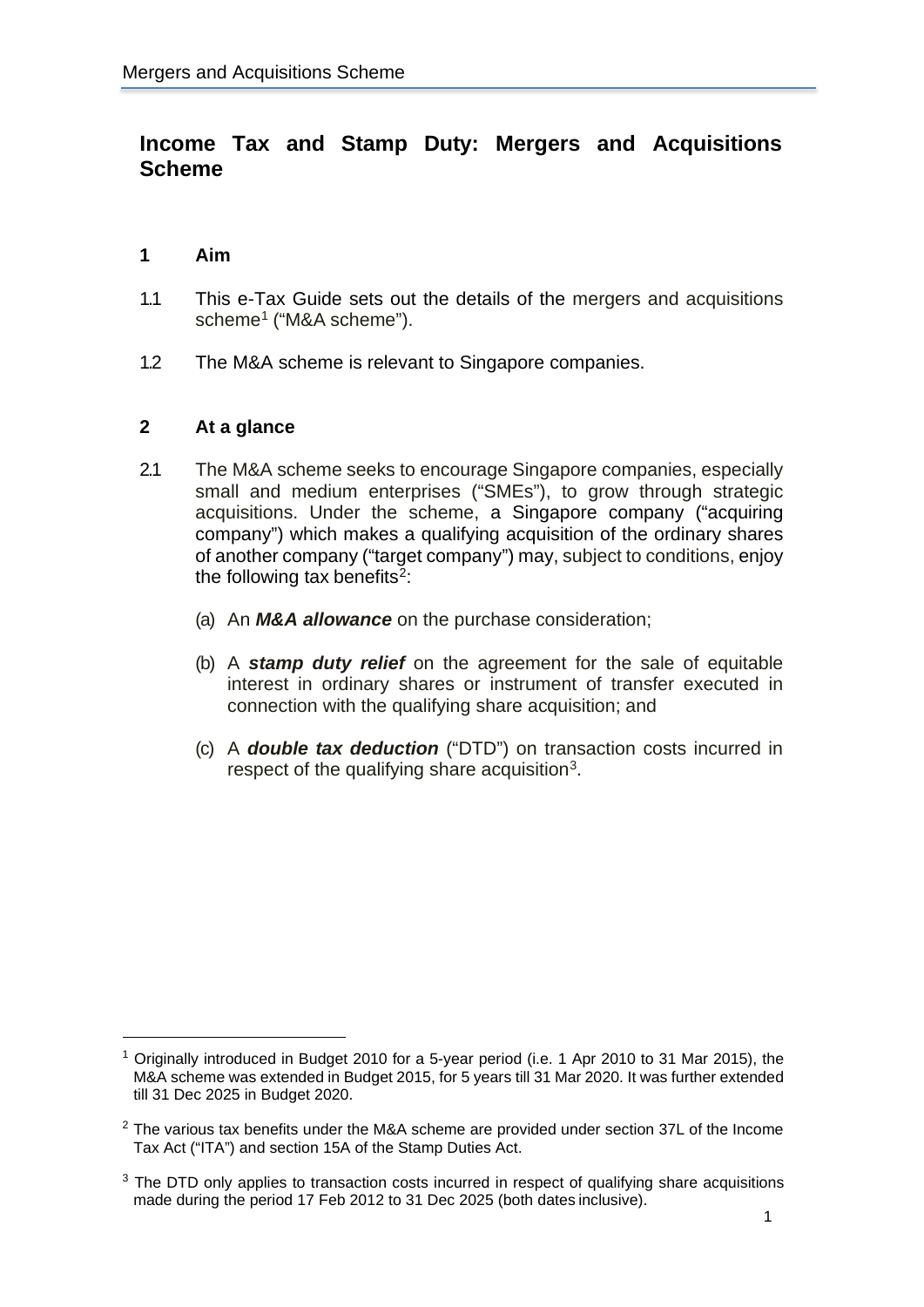- 2.2 The M&A scheme is not intended to apply to:
	- (a) an internal restructure/ reorganisation of companies undertaken within a corporate group except where such a restructure/ reorganisation results in the group owning a higher proportion of the ordinary shares in a target company after the event<sup>[4](#page-5-0)</sup>;
	- (b) the setting up of new (subsidiary) companies within a corporate group to carry on business activities;
	- (c) the acquisition of ordinary shares which form part of the acquiring company's trading stocks.

<span id="page-5-0"></span><sup>&</sup>lt;sup>4</sup> For example, Company A held 100% and 60% of the ordinary shares in Company B and Company C respectively. After a reorganisation within the corporate group, Company A holds 100% of Company B's shares while the latter holds 60% of Company C's shares. In such a case, no M&A tax benefits can be granted to Company B for its acquisition of the ordinary shares in Company C as there is no increase in the proportion of ordinary share ownership in Company C held by the group as a whole. However, if Company B had acquired 80% instead of 60% of the ordinary shares of Company C, then M&A tax benefits are available to Company B in respect of its acquisition of the additional 20% ordinary shares of Company C.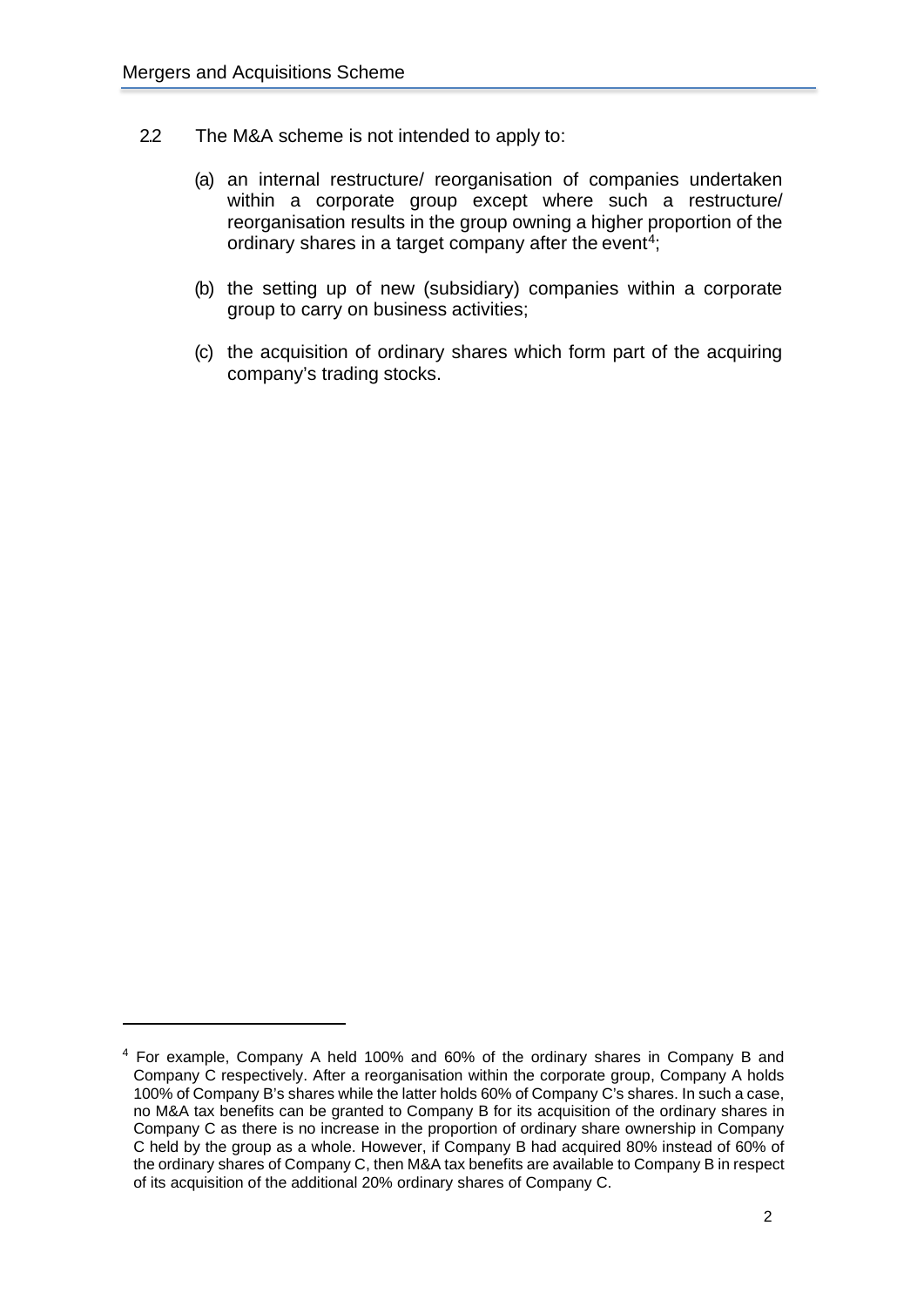# <span id="page-6-0"></span>**3 Glossary**

#### **3.1 Associate**

An associate refers to a company over which the acquiring company or its acquiring subsidiary (as the case may be), has significant influence. In determining whether a target company is considered an associate of the acquiring company or acquiring subsidiary, reference is made to the Financial Reporting Standard 28 (Investments in Associates and Joint Ventures) and the Singapore Financial Reporting Standard for Small Entities.

## **3.2 Concessionary income**

This refers to income that is subject to tax at a concessionary rate of tax.

## **3.3 Connected**

An acquiring company is considered connected to a target company if:

- (a) 75% or more of the ordinary shares of one company is beneficially held, directly or indirectly, by the other; or
- (b) 75% or more of the ordinary shares of each of the 2 companies is beneficially held, directly or indirectly, by a third company.

#### **3.4 Contingent consideration**

This refers to that part of the purchase consideration for the share acquisition that is payable only when conditions pre-agreed between the acquiring company and the target company are met.

#### **3.5 Corporate group**

This refers to a group of 2 or more companies, each of which is either a holding company or subsidiary of another company within the group.

#### **3.6 Date of share acquisition**

This refers to:

- (a) the date on which the agreement for the sale of ordinary shares is entered into by the acquiring company or its acquiring subsidiary, as the case may be, or
- (b) in the absence of such an agreement, the date of the transfer of the ordinary shares of the target company to the acquiring company or its acquiring subsidiary, as the case may be.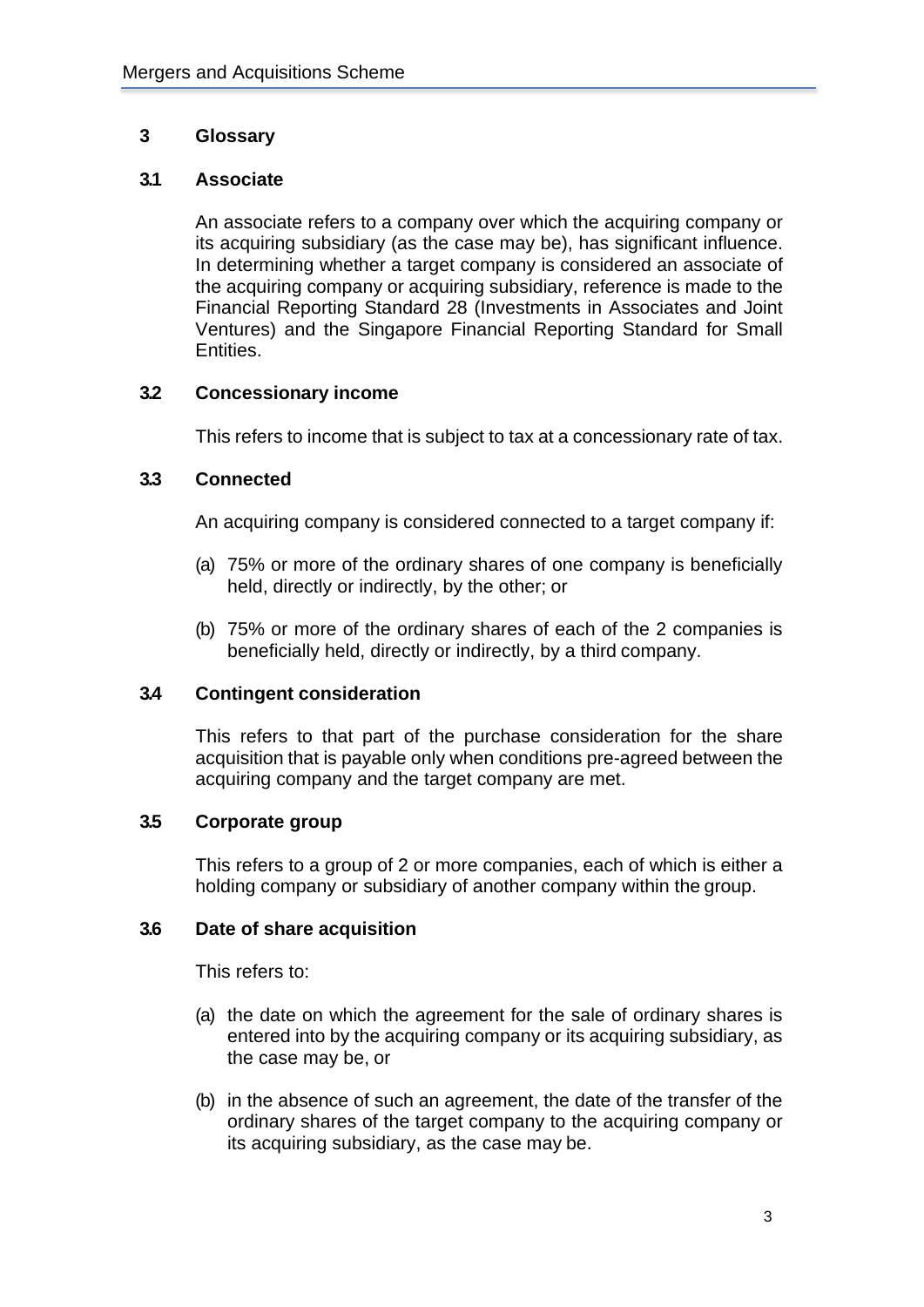# **3.7 Local employee**

A local employee means an employee of the acquiring company who is a Singapore citizen or Singapore permanent resident; and who makes contributions to the Central Provident Fund ("CPF") in respect of the income derived from his employment with the acquiring company which are obligatory under the CPF Act.

#### **3.8 Normal income**

This refers to income that is subject to tax at the prevailing corporate tax rate.

#### **3.9 Singapore company**

A Singapore company is one which is incorporated and tax resident in Singapore.

#### **3.10 Step-acquisition**

This refers to a situation where ordinary shares of a target company are acquired cumulatively over a period of time by the acquiring company or any of its acquiring subsidiaries.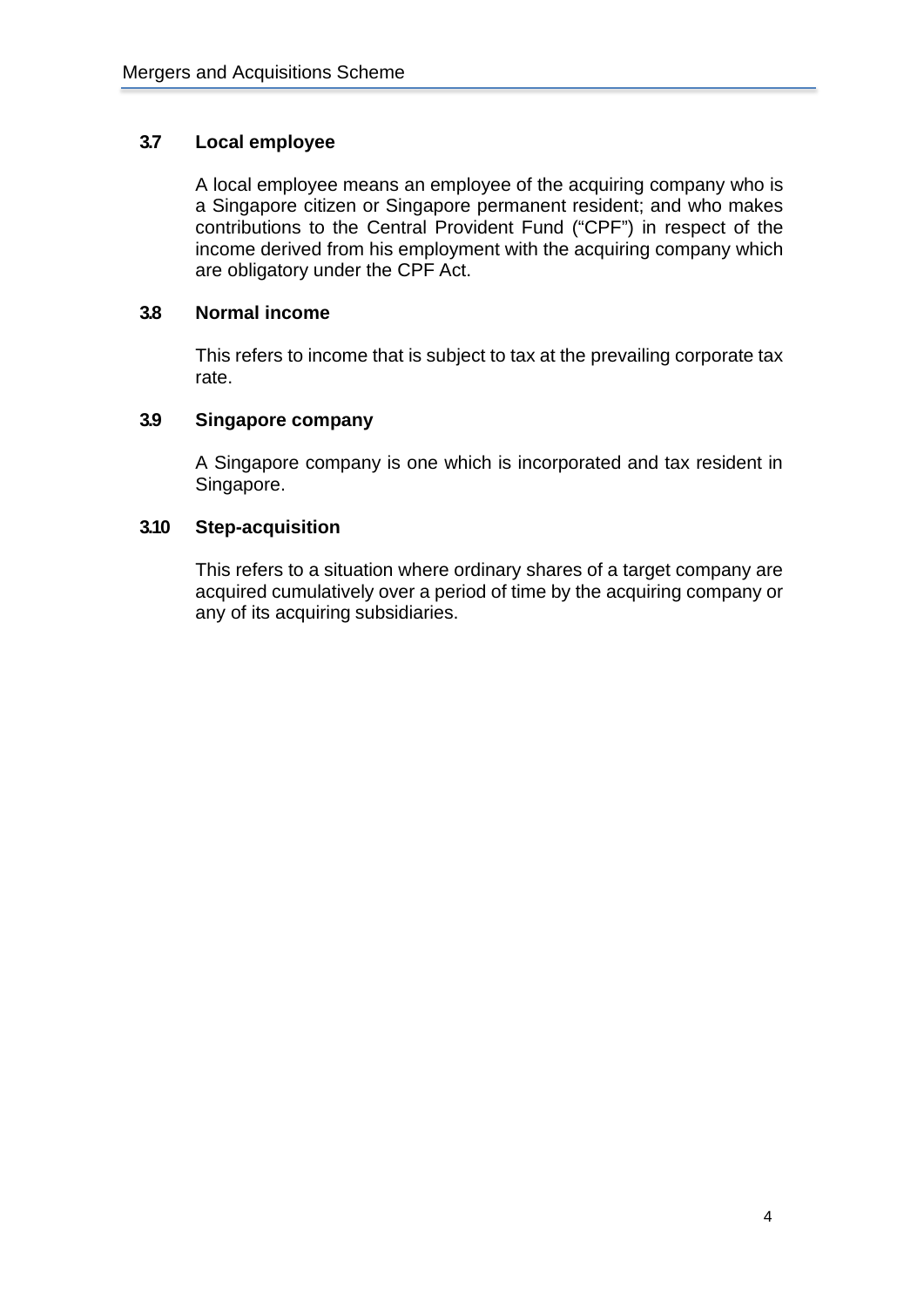# <span id="page-8-0"></span>**4 Overview of M&A scheme**

#### *M&A allowance*

4.1 Subject to conditions, an acquiring company which makes a qualifying acquisition of the ordinary shares of a target company during the period 1 Apr 2010 to 31 Dec 2025 (both dates inclusive) is granted an M&A allowance, computed as follows:

M&A allowance rate x Purchase consideration (subject to cap)

4.2 The M&A allowance rate and cap on purchase consideration are dependent on the period in which the qualifying share acquisition is made.

<span id="page-8-1"></span>

|                                                           | 1 Apr 2010 to<br>31 Mar 2015 | 1 Apr 2015 to<br>31 Mar 2016 <sup>5</sup> | 1 Apr 2016 to<br>31 Dec 2025 <sup>5</sup> |
|-----------------------------------------------------------|------------------------------|-------------------------------------------|-------------------------------------------|
| M&A allowance rate                                        | 5%                           | 25%                                       | 25%                                       |
| Cap on purchase<br>consideration for<br>each basis period | \$100 million                | \$20 million                              | \$40 million                              |

4.3 Besides the cap on purchase consideration, the amount of M&A allowance granted to an acquiring company for each year of assessment ("YA") for all qualifying share acquisitions executed in the basis period for that YA is subject to an overall cap.

| <b>Basis period in which</b><br>acquisitions are made | Cap on M&A allowance for<br>corresponding YA                 |
|-------------------------------------------------------|--------------------------------------------------------------|
| Ends before 1 Apr 2016                                | \$5 million                                                  |
| Starts on or after 1 Apr 2016                         | \$10 million                                                 |
|                                                       | (1) Shares acquired before 1 Apr 2016<br>- \$5 million       |
| Straddles 1 Apr 2016                                  | (2) Shares acquired on or after 1 Apr<br>2016 - \$10 million |
|                                                       | $(1)$ & $(2)$ subject to overall cap of \$10<br>million      |

<span id="page-8-2"></span><sup>5</sup> <sup>5</sup> Revised M&A allowance rates and caps on purchase consideration as announced in Budget 2015 and Budget 2016. The M&A scheme was extended till 31 Dec 2025 in Budget 2020.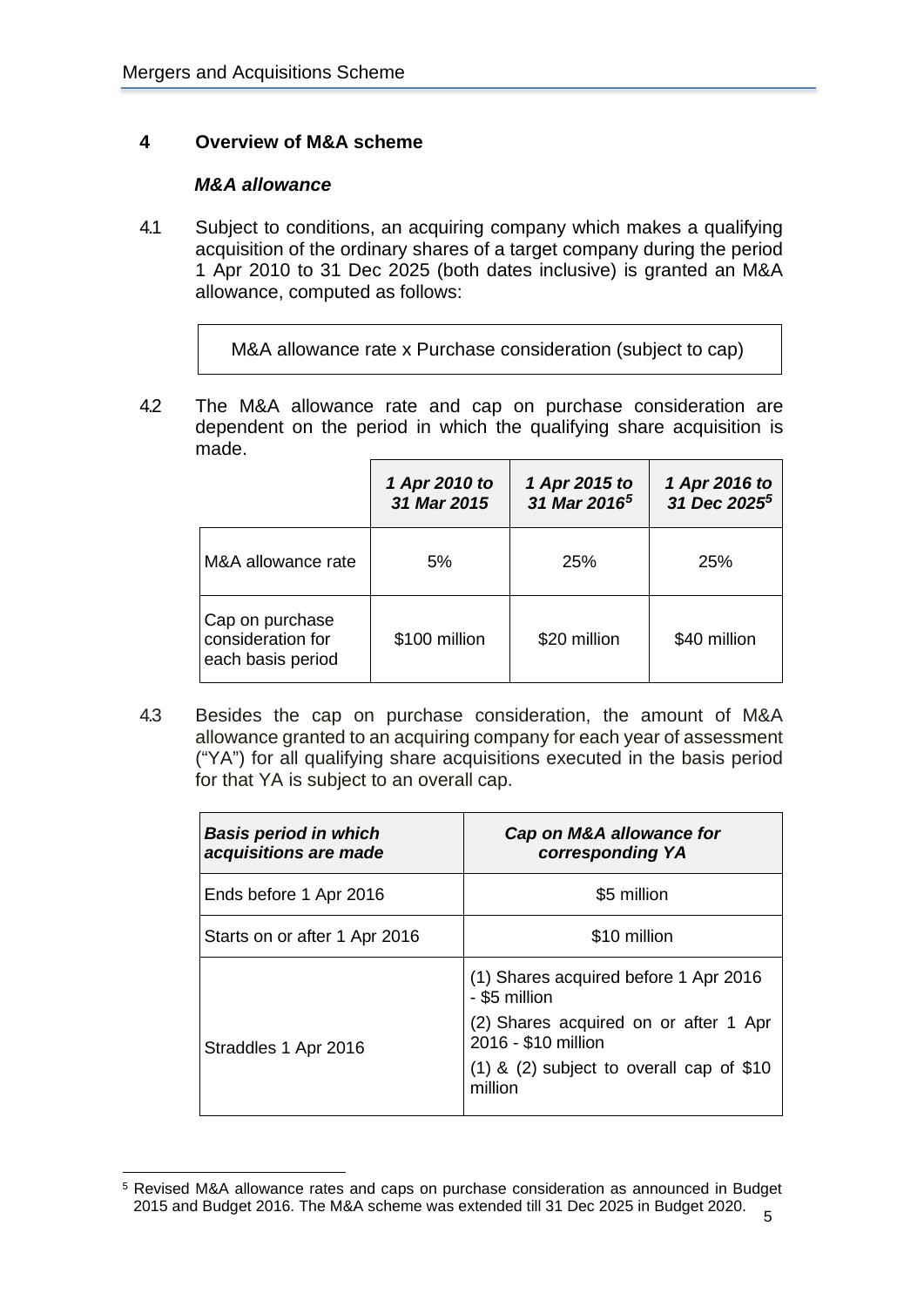- 4.4 The M&A allowance on the purchase consideration incurred is allowed over 5 years on a straight-line basis ("5-year write-down period") and cannot be deferred. The purchase consideration includes any contingent consideration that is incurred in the same basis period in the qualifying share acquisition is made.
- 4.5 Where any contingent consideration is incurred in a basis period subsequent to the basis period in which the qualifying share acquisition took place, the M&A allowance on that contingent consideration is allowed on a straight-line basis over the remaining years of the 5-year write-down period. If any contingent consideration is incurred in the last basis period of the 5-year write-down period or later, the M&A allowance on that contingent consideration is allowed fully in the YA relating to the basis period in which the consideration is incurred.
- 4.6 The acquiring company may acquire the ordinary shares of the target company either directly or through a wholly owned subsidiary that is incorporated for the primary purpose of acquiring and holding shares in other companies ("acquiring subsidiary"). In both situations, the M&A allowance is granted only to the acquiring company.
- 4.7 The example in **Annex A** illustrates the computation of M&A allowance.

# *Stamp duty relief*

- 4.8 Subject to conditions, stamp duty relief is granted on any contract or agreement for sale of equitable interest in ordinary shares or on any transfer documents for the acquisition of the ordinary shares under an M&A scheme. The instrument must be executed during the period 1 Apr 2010 to 31 Mar 2020 (both dates inclusive) to be eligible for the relief. The stamp duty relief is not applicable for instruments executed on or after 1 Apr 2020[6.](#page-9-1)
- 4.9 The acquiring company may acquire the ordinary shares of the target company directly or through an acquiring subsidiary. The cap on the amount of stamp duty relief for each financial year ("FY") is dependent on the period in which the qualifying share acquisition takes place.

<span id="page-9-0"></span>

|                                         | 1 Apr 2010 to | 1 Apr 2015 to            | 1 Apr 2016 to            |
|-----------------------------------------|---------------|--------------------------|--------------------------|
|                                         | 31 Mar 2015   | 31 Mar 2016 <sup>7</sup> | 31 Mar 2020 <sup>7</sup> |
| Cap on stamp duty<br>relief for each FY | \$200,000     | \$40,000                 | \$80,000                 |

<span id="page-9-1"></span><sup>&</sup>lt;sup>6</sup> Stamp duty relief has lapsed for instruments executed on or after 1 Apr 2020 as announced in Budget 2020.

<span id="page-9-2"></span> $7$  Revised caps on stamp duty relief as announced in Budget 2015 and Budget 2016.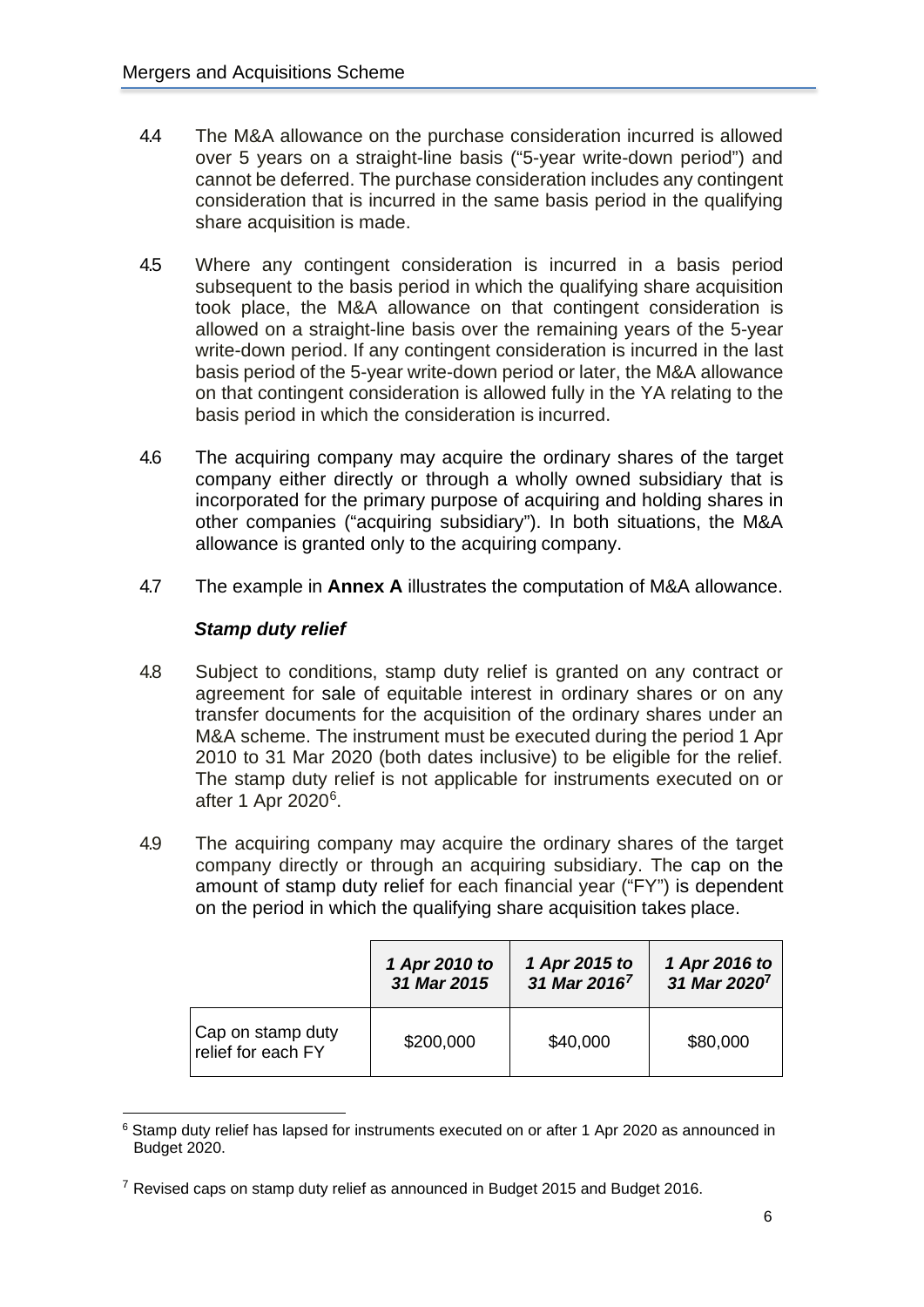- 4.10 Where both stamp duty relief and M&A allowance are claimed on the same qualifying share acquisition, the FY for purpose of claiming the stamp duty relief must be identical to the basis period for purpose of claiming the M&A allowance.
- 4.11 The example in **Annex B** illustrates the application of the stamp duty relief.

#### *Double Tax Deduction*

- 4.12 The M&A scheme provides for a DTD on transaction costs incurred in respect of qualifying share acquisitions made during the period 17 Feb 2012 to 31 Dec 2025 (both dates inclusive).
- 4.13 Transaction costs are professional fees necessarily incurred for a qualifying share acquisition (e.g. legal fees, accounting or tax advisor's fees, valuation fees); excluding any such fees or incidental costs in respect of loan arrangements<sup>8</sup>. For purpose of allowing a DTD, the amount of transaction costs is taken net of grants or subsidies from the Government or any statutory board and is subject to an expenditure cap of \$100,000.
- 4.14 The cap of \$100,000 applies to all transaction costs incurred in relation to qualifying acquisitions of ordinary shares in all target companies, for which the claims for M&A allowances are first made in the same YA. This is regardless of when the transaction costs are incurred.
- 4.15 The DTD on transaction costs is allowed in
	- (a) the YA in which the M&A allowance on the qualifying share acquisition for which the transaction costs are incurred is first claimed; or
	- (b) the YA relating to the basis period in which the transaction costs are incurred,

whichever is the later.

#### <span id="page-10-0"></span>**5 Qualifying share acquisitions**

5.1 Qualifying share acquisitions are acquisitions that result in the acquiring company owning<sup>9</sup>:

<span id="page-10-1"></span><sup>&</sup>lt;sup>8</sup> Borrowing costs, stamp duty and any other taxes incurred for the qualifying share acquisition are not considered transaction costs for purpose of claiming a DTD.

<span id="page-10-2"></span> $9$  This refers to the cumulative total ordinary shares owned by the acquiring company and its acquiring subsidiaries.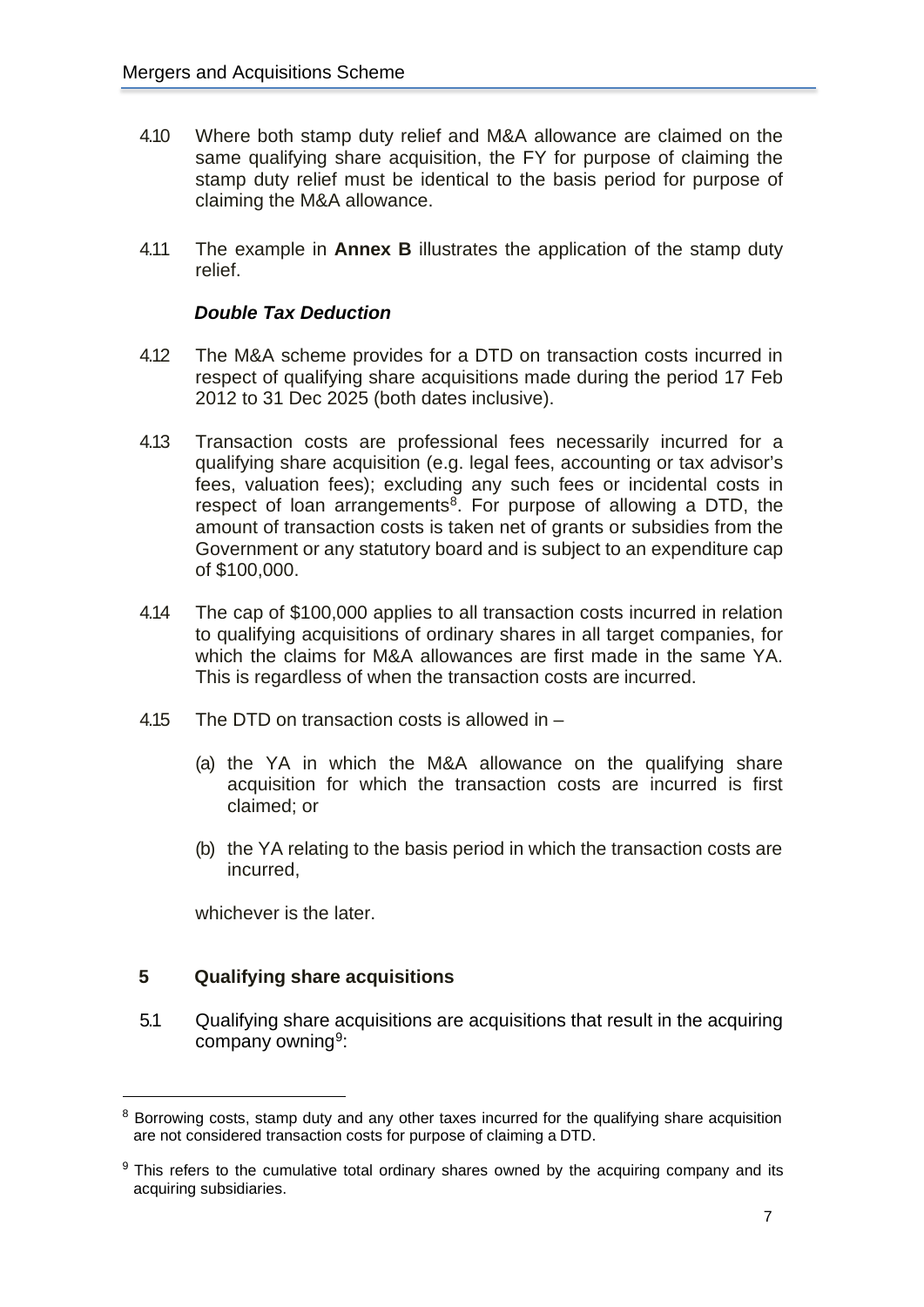



This is provided that the relevant threshold is maintained at the end of the basis period or FY in which the qualifying share acquisition is made<sup>[11](#page-11-1)</sup>.

5.2 The 20% threshold seeks to support SMEs taking their first steps in M&A and provide flexibility for Singapore companies making smaller acquisitions due to the incumbent shareholders' reluctance to relinquish control or restrictions on foreign ownership in certain overseas jurisdictions. To safeguard against passive or portfolio investments, acquiring companies must meet the additional qualifying conditions in paragraph 6.3 to enjoy M&A tax benefits under the 20% threshold.

<span id="page-11-0"></span><sup>&</sup>lt;sup>10</sup> The 20% threshold was introduced in Budget 2015.

<span id="page-11-1"></span><sup>&</sup>lt;sup>11</sup> If an acquisition results in an acquiring company owning more than 50% of the ordinary shares of a target company, its ownership of the ordinary shares of the target company must be maintained at more than 50% at the end of the basis period/ financial year in which the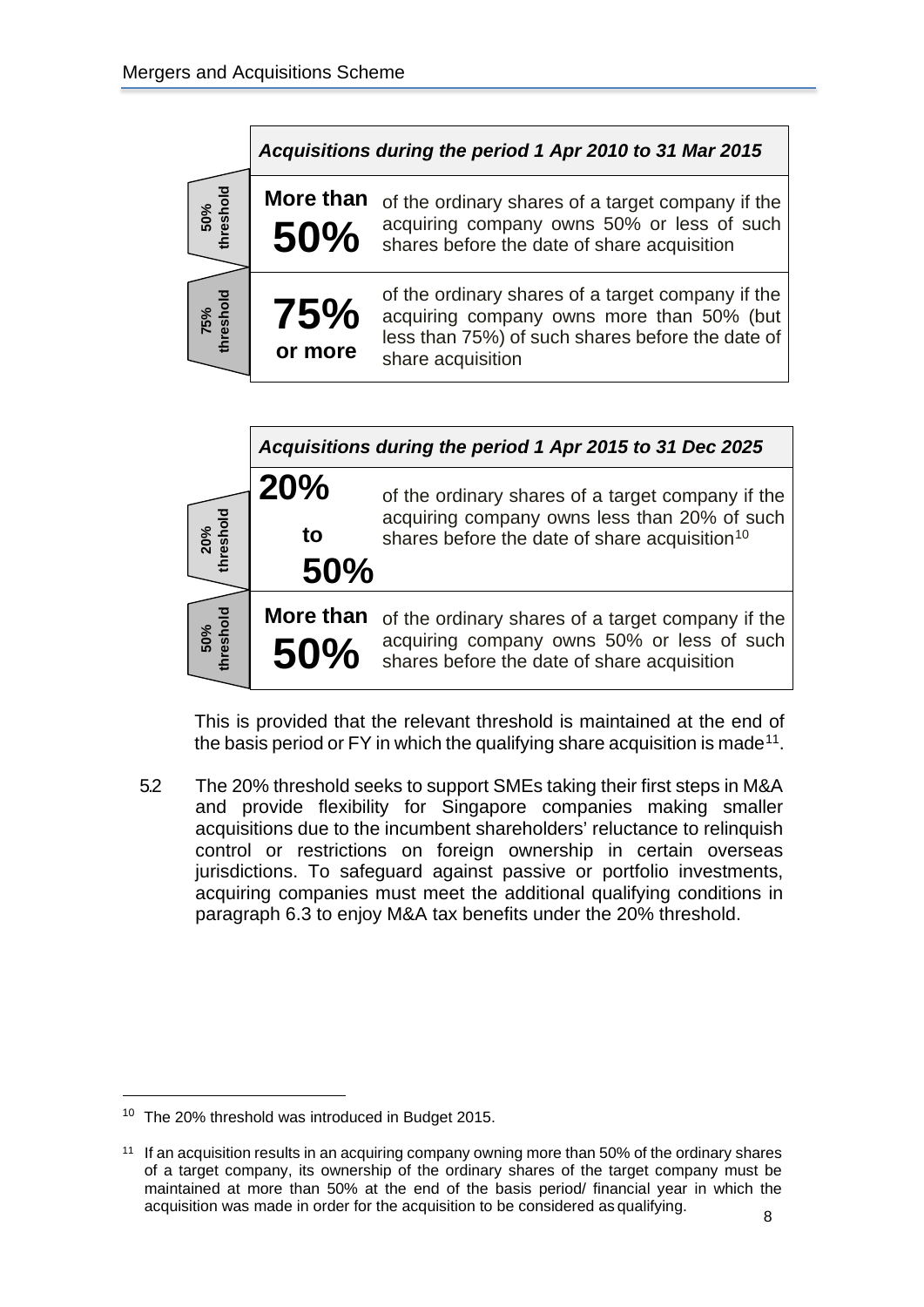5.3 Besides the introduction of the 20% threshold, Budget 2015 also saw the removal of the 75% threshold to simplify the M&A scheme from 1 Apr 2015. Nonetheless, Singapore companies that took steps before 1 Apr 2015 to acquire ordinary shares in a target company with the intention of crossing the 75% threshold may still be eligible for M&A tax benefits during a 1-year transitional period (i.e. 1 Apr 2015 to 31 Mar 2016), subject to conditions. Paragraph 6.5 provides details on the conditions to be met.

# <span id="page-12-0"></span>**6 Qualifying conditions**

#### *General conditions*

- 6.1 Subject to paragraphs 6.3 and 6.5, tax benefits under the M&A scheme are given to an acquiring company in respect of a qualifying share acquisition if the following conditions are met:
	- (a) the acquiring company
		- (i) is a Singapore company. Where the acquiring company belongs to a corporate group, its ultimate holding company must also be a Singapore company, unless a waiver is granted by the relevant agency under the Headquarters Tax Incentive Programme ("HQ Programme")<sup>[12](#page-12-1)</sup>;
		- (ii) carries on a trade or business<sup>[13](#page-12-2)</sup> in Singapore on the date of share acquisition;
		- (iii) has in its employment at least 3 local employees, excluding company directors, throughout the 12-month period prior to the date of share acquisition; and
		- (iv) is not connected to the target company for at least 2 years prior to the date of share acquisition;

As announced in Budget 2020, the above waiver will no longer be granted for acquisitions made on or after 1 Apr 2020.

<span id="page-12-2"></span> $13$  This means the income derived by the acquiring company is chargeable to tax under section  $10(1)(a)$  of the ITA.

<span id="page-12-1"></span> $12$  The HQ Programme aims to encourage companies to conduct substantive headquarters management activities from Singapore to oversee, manage and control their regional and global operations and businesses. As administrators of the HQ Programme, Economic Development Board, the Monetary Authority of Singapore and the Maritime and Port Authority of Singapore may waive the requirement for the ultimate holding company of an acquiring company to be a Singapore company, on a case-by-case basis, for companies under the programme, subject to conditions. Companies interested in applying for a waiver are advised to contact the relevant agency administering the HQ Programme directly.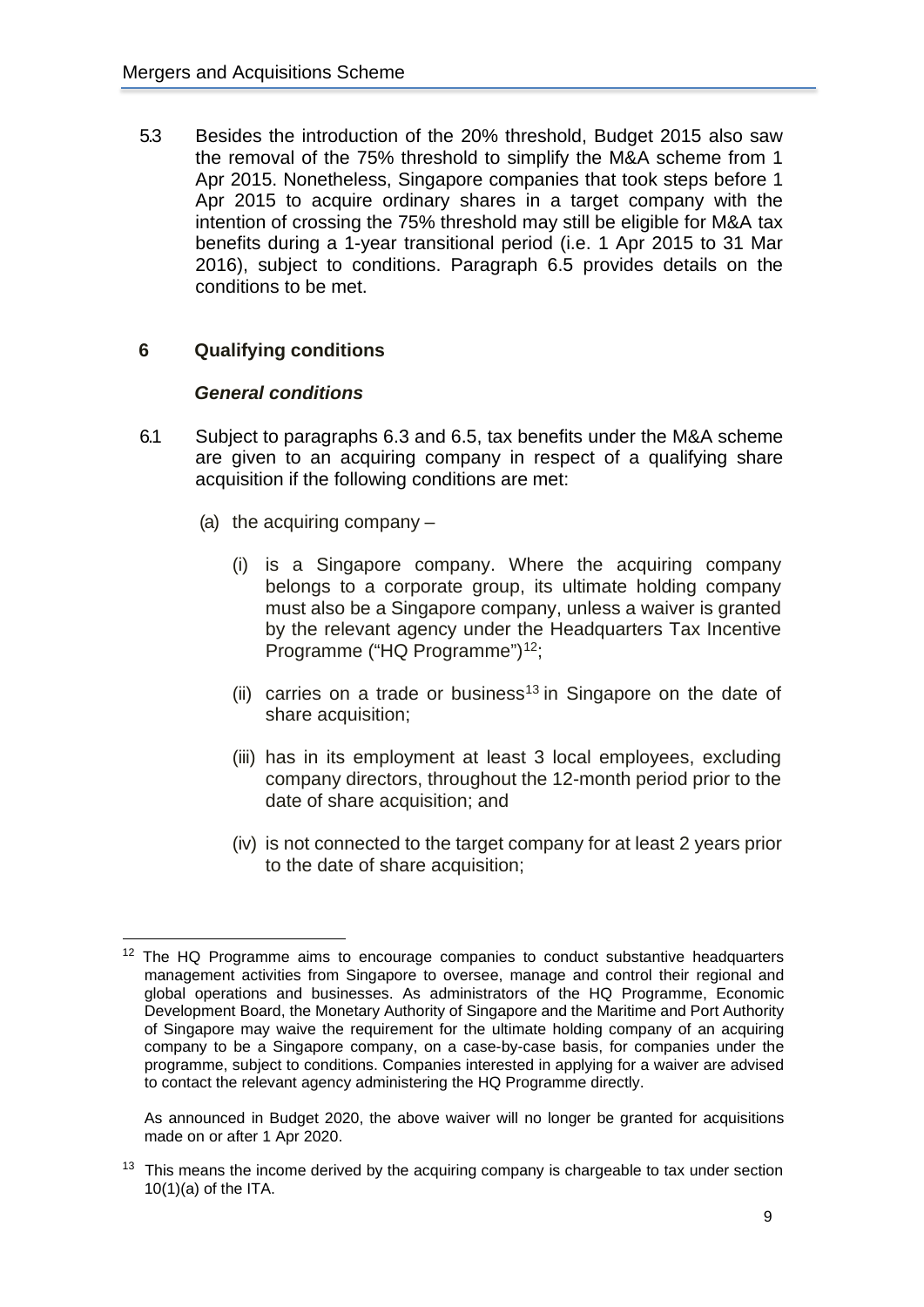- (b) where the acquisition is made by an acquiring subsidiary, the acquiring subsidiary –
	- (i) does not carry on a trade or business in Singapore or elsewhere on the date of share acquisition;
	- (ii) is wholly owned, whether directly or indirectly<sup>14</sup>, by the acquiring company on the date of share acquisition; and
	- (iii) does not claim any tax benefits under the M&A scheme;
- <span id="page-13-0"></span>(c) where the acquisition is made by an acquiring subsidiary and on the date of share acquisition, the acquiring subsidiary is indirectly<sup>14</sup> owned by the acquiring company through 1 or more intermediate companies, every such intermediate company –
	- (i) does not carry on a trade or business in Singapore or elsewhere on that date;
	- (ii) is wholly owned, whether directly or indirectly, by the acquiring company on that date;
	- (iii) is incorporated for the primary purpose of acquiring and holding shares in other companies; and
	- (iv) does not claim any tax benefits under the M&A scheme; and
- (d) the target company or a subsidiary wholly owned (whether directly or indirectly<sup>15</sup>) by the target company ("operating subsidiary") –
	- (i) carries on a trade or business in Singapore or elsewhere on the date of share acquisition; and
	- (ii) has in its employment at least 3 employees throughout the 12 month period prior to the date of share acquisition.

<span id="page-13-1"></span><sup>&</sup>lt;sup>14</sup> Prior to 17 Feb 2012, the acquiring subsidiary must be directly owned by the acquiring company. This requirement was relaxed in Budget 2012 to include acquiring subsidiaries indirectly owned by the acquiring company through intermediate companies, for qualifying share acquisitions made on or after 17 Feb 2012.

<span id="page-13-2"></span> $15$  In Budget 2012, the requirement for the operating subsidiary to be wholly and directly owned by the target company was relaxed to include operating subsidiaries indirectly owned by the target company, for qualifying share acquisitions made on or after 17 Feb 2012.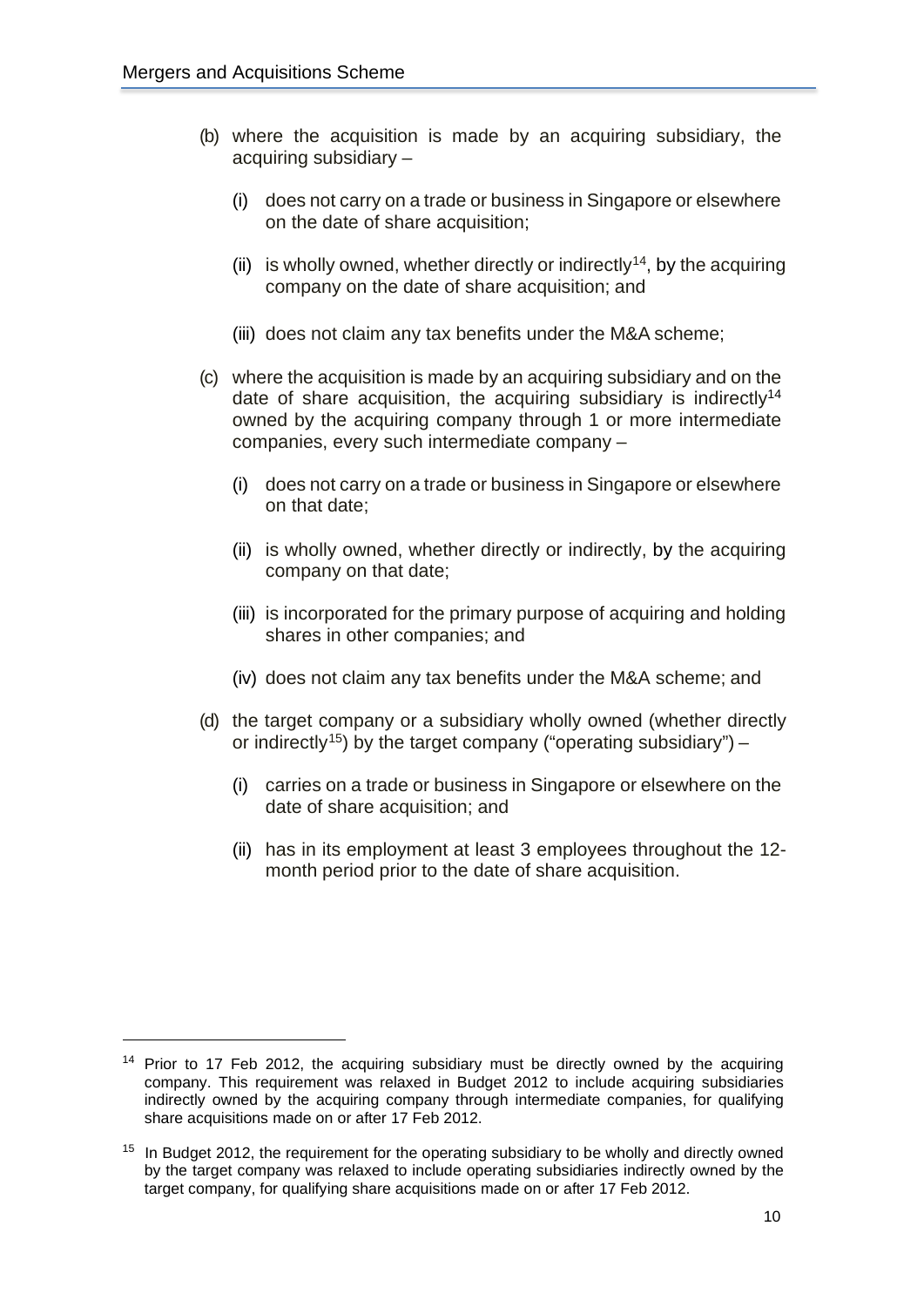#### 6.2 The table below summarises the general conditions to be met:

|                                                                                                                 | company<br>Acquiring | Acquiring<br>subsidiary | Intermediate<br>company | operating<br>subsidiary<br>vueduos<br>Target |
|-----------------------------------------------------------------------------------------------------------------|----------------------|-------------------------|-------------------------|----------------------------------------------|
| Is a Singapore company                                                                                          | $\checkmark$ a       |                         |                         |                                              |
| Carries on a trade or business on the date of share<br>acquisition                                              | $\checkmark$         |                         |                         | $\checkmark$                                 |
| Employs at least 3 employees through-out the 12-<br>month period immediately before the acquisition             | $\checkmark$         |                         |                         | $\checkmark$ e                               |
| Is not connected to the target company for at least 2<br>years immediately before the acquisition               |                      |                         |                         |                                              |
| Does not carry on a trade or business in Singapore<br>or elsewhere on the date of share acquisition             |                      |                         |                         |                                              |
| Does not claim any tax benefits under the M&A<br>scheme                                                         |                      |                         |                         |                                              |
| Wholly owned, whether directly or indirectly, by the<br>acquiring company                                       |                      |                         |                         |                                              |
| Is incorporated for the primary purpose of acquiring<br>and holding shares in other companies                   |                      |                         |                         |                                              |
| Notes:<br>a Condition must also be met by the ultimate holding company if the acquiring company is a subsidiary |                      |                         |                         |                                              |

**b** Trade or business must be carried on in Singapore

c Trade or business need not be carried on in Singapore d Must be local employees; excluding directors

<sup>e</sup> Need not be local employees

#### *Specific conditions – 20% threshold*

- 6.3 Acquiring companies seeking to claim M&A tax benefits based on the 20% threshold must meet 2 additional conditions:
	- (a) the target company is considered an associate of the acquiring company or acquiring subsidiary, as the case may be, upon the share acquisition; and
	- (b) the acquiring company or acquiring subsidiary, as the case may be, is represented on the board of directors of the target company or its operating subsidiary.
- 6.4 The condition in paragraph 6.3(b) must be met no later than the date on which the acquiring company's corporate income tax return for the YA relating to the basis period in which the qualifying share acquisition is made, is due for submission. **Annex C** addresses the frequently asked questions ("FAQs") relating to this condition.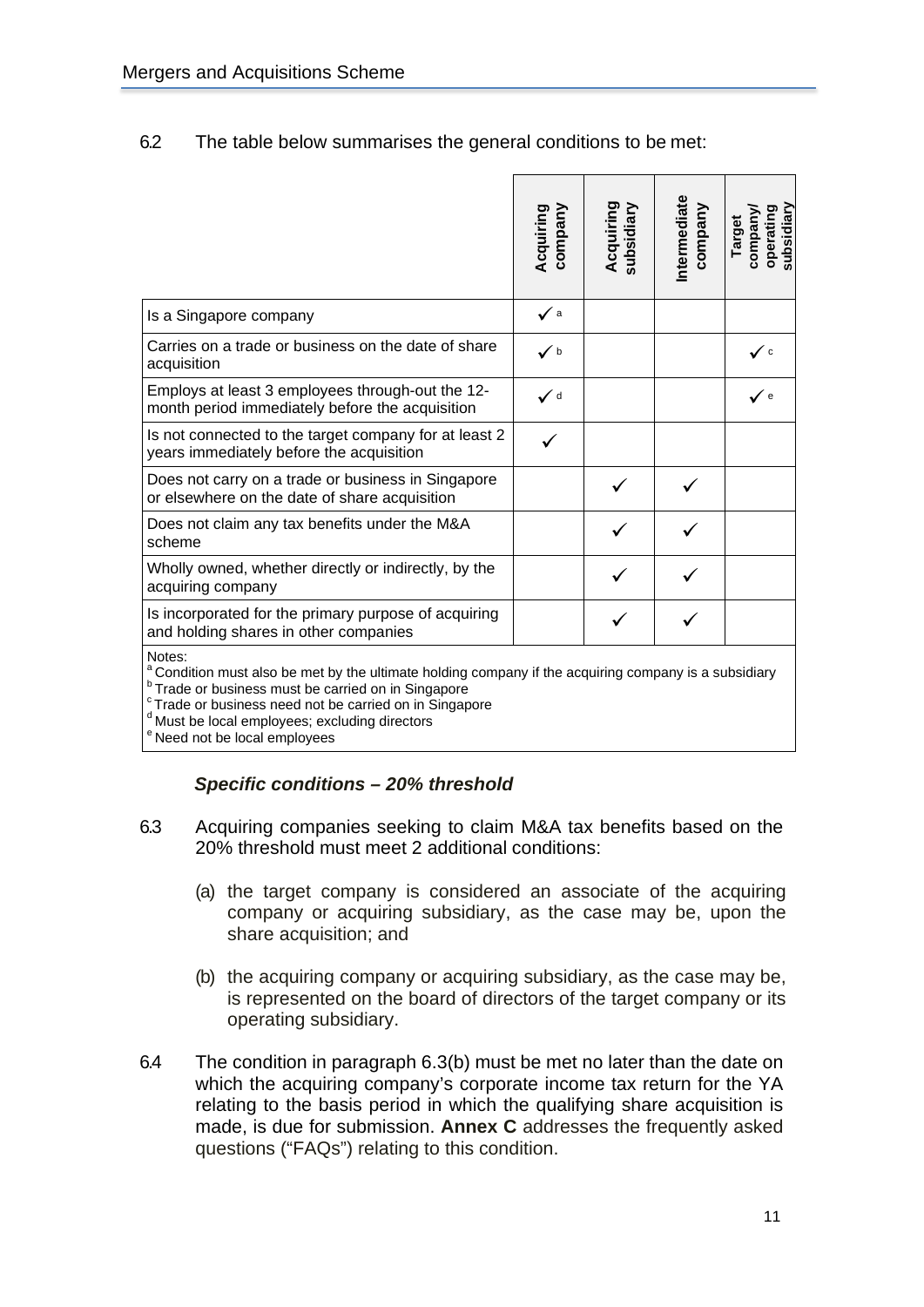# *Specific conditions – 75% threshold*

- 6.5 To be eligible for M&A tax benefits based on the 75% threshold during the 1-year transitional period from 1 Apr 2015 to 31 Mar 2016:
	- (a) the acquiring company or any of its acquiring subsidiaries must have acquired ordinary shares of the target company before 1 Apr 2015; and
	- (b) the acquisition referred to in (a) and the acquisition that results in the acquiring company owning, whether directly or indirectly, 75% or more of the ordinary shares in the target company, is not more than 12 months apart.

#### *Step-acquisition*

- 6.6 In a step-acquisition, acquisitions made within the same basis period or FY as the acquisition that results in the acquiring company or its acquiring subsidiary crossing the 20%, 50% or 75% threshold, may be considered as qualifying share acquisitions and be consolidated for purpose of claiming tax benefits under the M&A scheme.
- 6.7 If the step-acquisition results in the acquiring company or its acquiring subsidiary crossing the 50% or 75% threshold<sup>16</sup>, the acquiring company may, as an alternative to the method described in paragraph 6.6, elect for acquisitions during a specified 12-month period ("12-month lookback period") to be consolidated.
- 6.8 The 12-month look-back period ends on either:
	- (a) the date of acquisition resulting in the acquiring company or its acquiring subsidiary crossing the 50% or 75% threshold, or
	- (b) the date of an acquisition that is after the date referred to in paragraph (a) but before the end of the basis period or FY of the acquiring company in which the date referred to in paragraph (a) falls $17$ .

<span id="page-15-0"></span> $16$  The election for a 12-month look-back period does not apply to an acquisition that results in the acquiring company or its acquiring subsidiary crossing the 20% threshold.

<span id="page-15-1"></span><sup>&</sup>lt;sup>17</sup> Subject to the transitional rule in paragraph 6.10.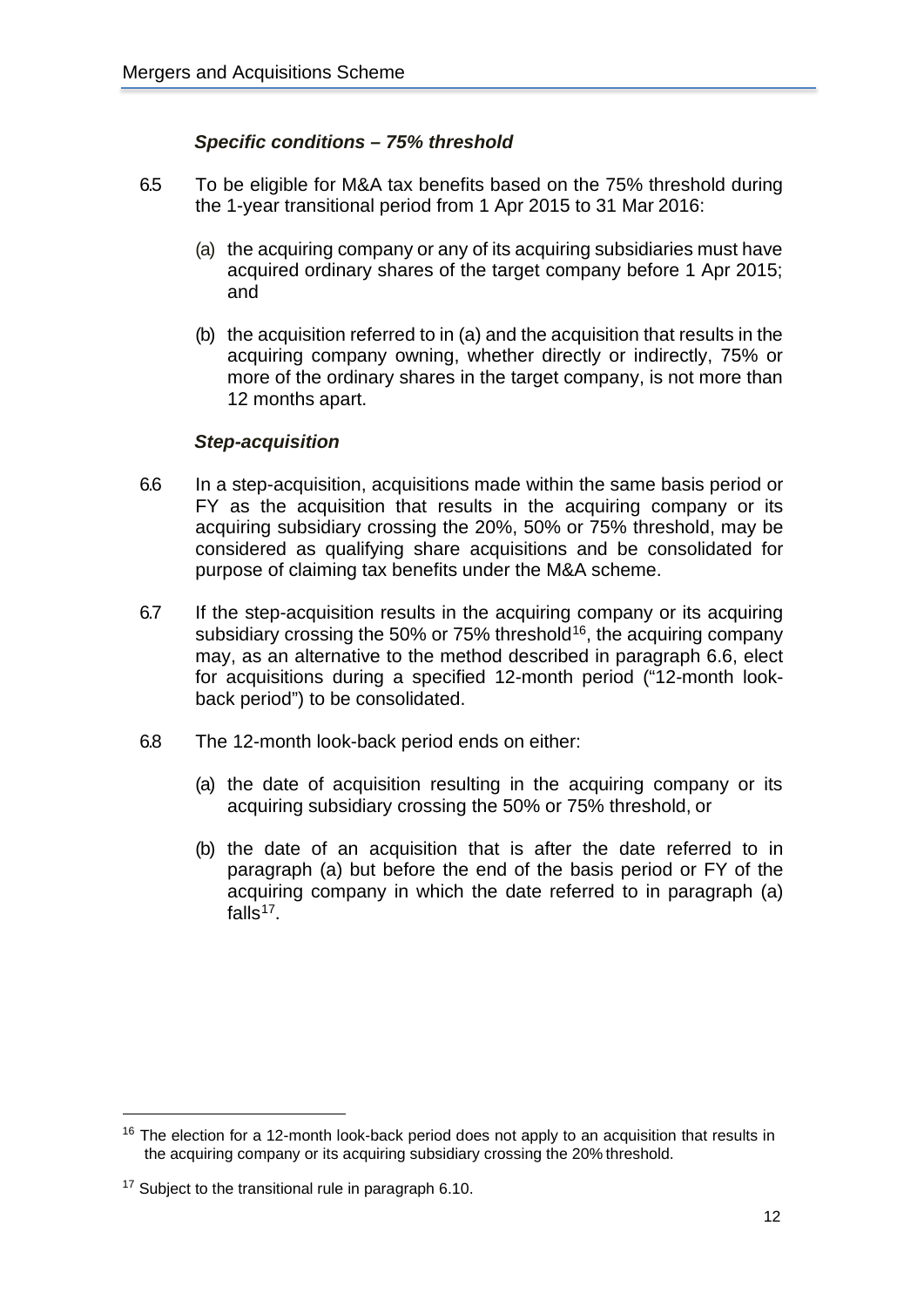

The diagram below illustrates the 12-month look-back period.



- 6.9 Regardless the method of consolidation, the acquiring company must ensure that:
	- (a) the general and specific conditions explained in the earlier paragraphs<sup>[18](#page-16-0)</sup> (where applicable) are met in respect of each acquisition; and
	- (b) the threshold crossed is maintained at the end of the basis period or FY in which the qualifying share acquisitions are made.
- 6.10 As announced in Budget 2015, the option to elect for a 12-month lookback period is removed from 1 Apr 2015 to simplify the M&A scheme. However, in order not to disadvantage companies that have started stepacquisitions before 1 April 2015, the election option is allowed during the 1-year transitional period from 1 Apr 2015 to 31 Mar 2016. This means the 12-month look-back period will end on either:

(b) on or before the end of the basis period of the acquiring company (or the 12-month lookback period) in which the threshold in (a) is crossed.

For example, Company A, a Dec year-end company, acquires 80% of the ordinary shares of Company B in Jun 2015 and buys the remaining 20% in Oct 2015. The condition for Company A not to be connected to Company B will not apply to the acquisition in Oct 2015.

<span id="page-16-0"></span> $18$  The condition for an acquiring company not to be connected to the target company for at least 2 years prior to the date of acquisition (paragraph  $6.1(a)(iv)$ ) does not apply if the date of acquisition in question is:

<sup>(</sup>a) after the date on which the acquiring company's ownership in the target company crosses the 20%, 50% or 75% threshold; but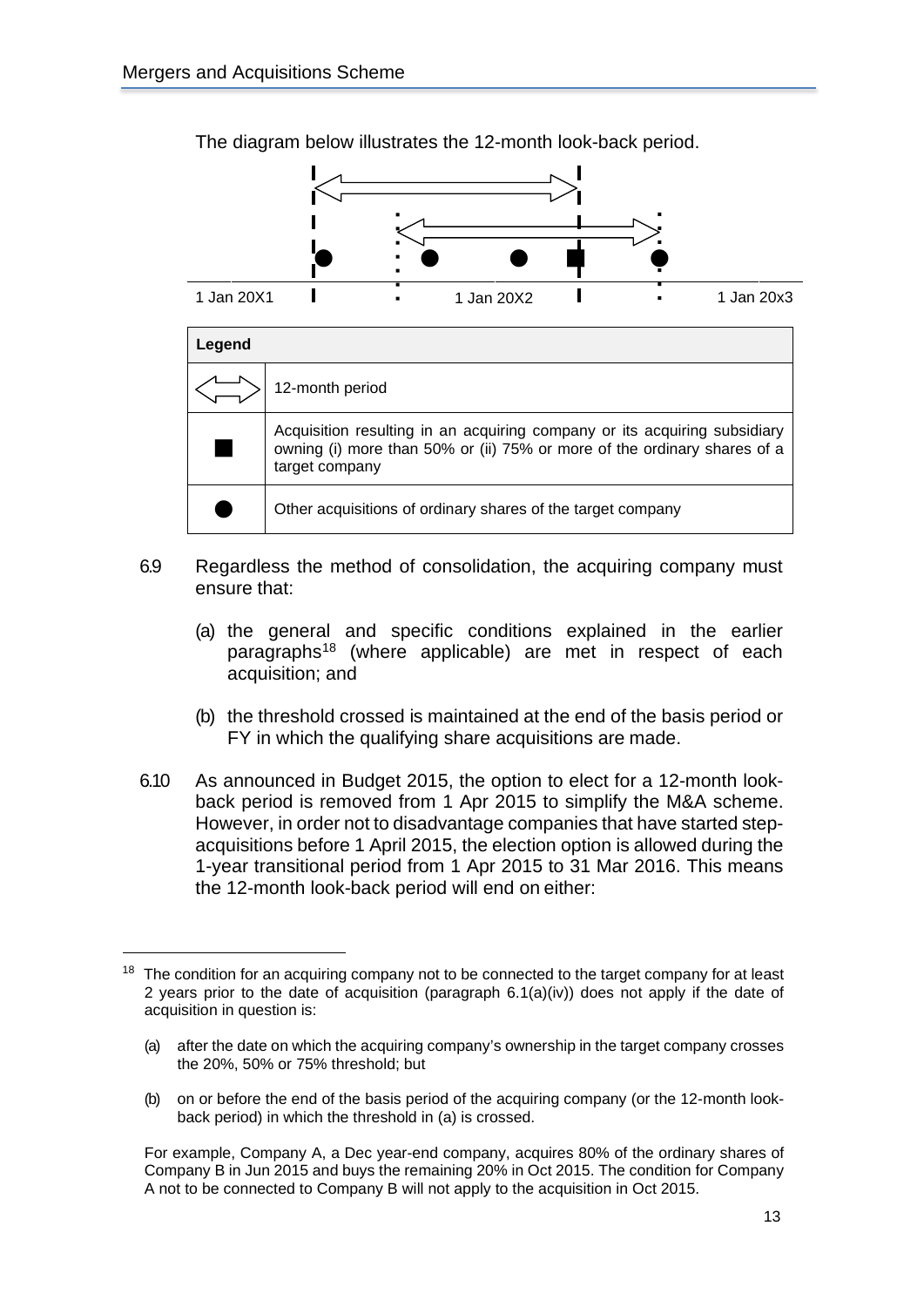- (a) the date of acquisition (being a date not later than 31 Mar 2016) resulting in the acquiring company or its acquiring subsidiary crossing the 50% or 75% threshold, or
- (b) the date of an acquisition that is after the date referred to in paragraph (a) but before:
	- (i) the end of the basis period or FY of the acquiring company in which the date referred to in paragraph (a) falls; or
	- (ii) 31 Mar 2016,

whichever is the earlier.

#### *Application of M&A allowance rate, purchase consideration cap & stamp duty relief cap in a step-acquisition*

- 6.11 In a step-acquisition, the applicable M&A allowance rate, purchase consideration cap and stamp duty relief cap are dependent on the period in which the acquisition that crosses the relevant threshold is made.
- 6.12 The examples in **Annex D** illustrate the computation of the M&A allowance and stamp duty relief in the case of a step-acquisition.

## *Eligibility conditions during the 5-year writing-down period*

- 6.13 To remain eligible for M&A allowance for each of the YA during the 5- year write-down period, the following conditions must be met<sup>[19](#page-17-0)</sup>:
	- (a) the acquiring company, throughout the basis period relating to the YA in which the deduction is claimed:
		- (i) remains a Singapore company. Where the acquiring company belongs to a corporate group, its ultimate holding company must also remain a Singapore company (unless a waiver of the condition is granted $^{20}$ );
		- (ii) continues to carry on a trade or business in Singapore; and
		- (iii) has in its employment at least 3 local employees, excluding company directors;

<span id="page-17-0"></span> $19$  For the purpose of stamp duty relief, the acquiring company and subsidiary (where applicable) must meet these conditions for 2 years from the date of share acquisition or in the case of a step-acquisition, 2 years from the date of the last share acquisition. For the purpose of claiming M&A allowance on any contingent consideration incurred after the 5- year write-down period, the acquiring company and subsidiary (where applicable) must meet these conditions throughout the basis period in which the contingent consideration is incurred.

<span id="page-17-1"></span> $20$  See paragraph 6.1(a)(i) for more information.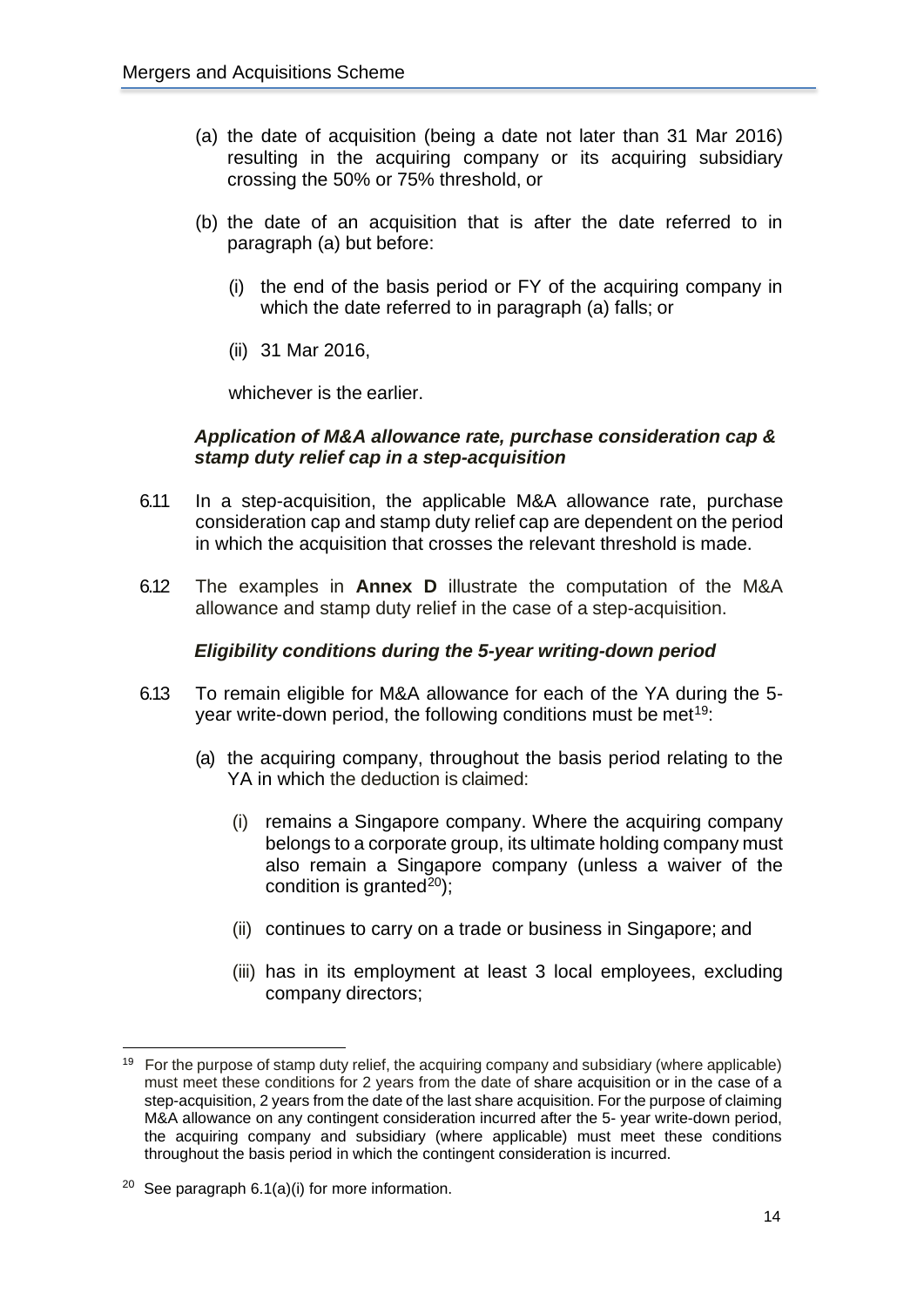- (b) the acquiring subsidiary as well as any intermediate company (i.e. if the acquiring subsidiary is owned by the acquiring company through one or more intermediate company), if applicable, throughout the basis period relating to the YA in which the deduction is claimed:
	- (i) does not carry on any trade or business in Singapore or elsewhere;
	- (ii) does not claim any tax benefits under the M&A scheme; and
	- (iii) is wholly owned by the acquiring company<sup>21</sup>; and
- (c) where M&A benefits are claimed based on the  $20\%$  threshold<sup>[22](#page-18-1)</sup>:
	- (i) the target company continues to be considered an associate of the acquiring company or acquiring subsidiary, as the case may be; and
	- (ii) the acquiring company or acquiring subsidiary, as the case may be, continues to be represented on the board of directors of the target company or its operating subsidiary.
- 6.14 If any of the above eligibility conditions is not met for any YA during the 5-year write-down period, the balance of any M&A allowance that has yet to be allowed to the acquiring company will cease to be allowed from the affected YA.
- 6.15 As regards stamp duty relief, if any of the above eligibility conditions is not met during a 2-year period from the date of share acquisition or in the case of a step-acquisition, from the date of the last share acquisition, any stamp duty relief given will be recovered with interest.

<span id="page-18-0"></span><sup>&</sup>lt;sup>21</sup> For share acquisitions that took place from 1 Apr 2010 to 16 Feb 2012, the wholly owned acquiring subsidiary must also be directly owned by the acquiring company throughout the basis period relating to the YA in which the deduction is claimed.

<span id="page-18-1"></span><sup>&</sup>lt;sup>22</sup> If acquiring company or its acquiring subsidiary makes further acquisitions of the ordinary shares of the target company and obtains control over the target company (i.e. crosses the 50% threshold), the acquiring company or the acquiring subsidiary (as the case may be) will not be required to meet the 2 conditions in paragraph 6.13(c) from the YA in respect of the basis period in which the 50% threshold is crossed. However, should the acquiring company or the acquiring subsidiary divests of its shares in the target company resulting in 50% or less ownership in the target company, the 2 conditions will reapply.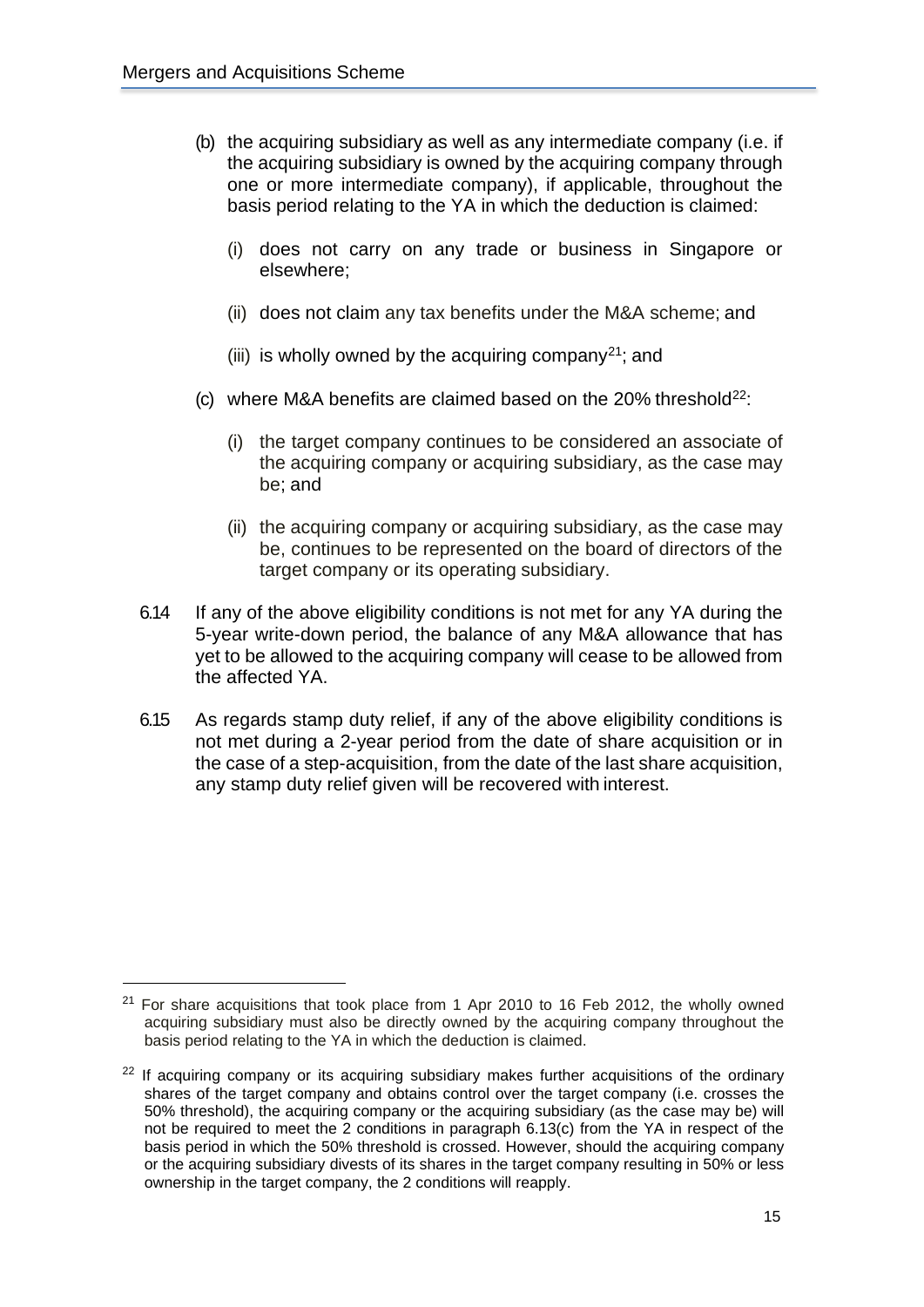#### <span id="page-19-0"></span>**7 Determination of M&A allowance and stamp duty relief**

- 7.1 The M&A allowance available to an acquiring company is determined based on the cash consideration paid for the acquisition of ordinary shares in a target company. The consideration must be fully paid up within 6 months from the date of share acquisition; or in the case of a contingent consideration, within 6 months from the date on which the contingent consideration becomes payable.
- <span id="page-19-2"></span>7.2 Where an acquiring company uses its own shares as consideration for the ordinary shares in a target company, the amount of M&A allowance to be granted to the acquiring company shall be determined based on:
	- (a) the market value of the acquiring company's shares as at the date of share acquisition<sup>[23](#page-19-3)</sup>, where the purchase consideration is satisfied wholly by way of such shares; or
	- (b) the cash paid and the market value of the acquiring company's shares as at the date of share acquisition<sup>23</sup>, where the purchase consideration is satisfied by way of cash and such shares.
- 7.3 Stamp duty is computed based on the consideration or the net asset value ("NAV") of the ordinary shares of a target company acquired, whichever is the higher. The consideration may be in cash or by way of the acquiring company's shares, or a combination of both.
- 7.4 Where the consideration is satisfied by way of the acquiring company's shares, the value of the consideration shall be the NAV of the acquiring company's shares. In the event where the NAV of the ordinary shares of the target company is higher than the NAV of the acquiring company's share, then stamp duty is computed on the higher amount.

#### <span id="page-19-1"></span>**8 Manner of offset of M&A allowance and DTD on transaction costs**

8.1 Where the acquiring company derives from trade or business both normal and concessionary income, the M&A allowance<sup>[24](#page-19-4)</sup> and DTD on transaction costs (i.e. M&A deductions) will first be made against the normal income. If the company has insufficient normal income to absorb the M&A deductions, the excess deductions are available for offset against the company's concessionary income in accordance with section 37B of the ITA.

<span id="page-19-3"></span><sup>&</sup>lt;sup>23</sup> If the market value is not available, the M&A allowance is to be determined by reference to the NAV of the acquiring company's shares as at the end of the accounting period immediately before the date of share acquisition.

<span id="page-19-4"></span> $24$  To avoid doubt, this refers to that part of the M&A allowance allowable for a YA. During the 5year write-down period, this would be 1/5 of the total M&A allowance granted to the acquiring company.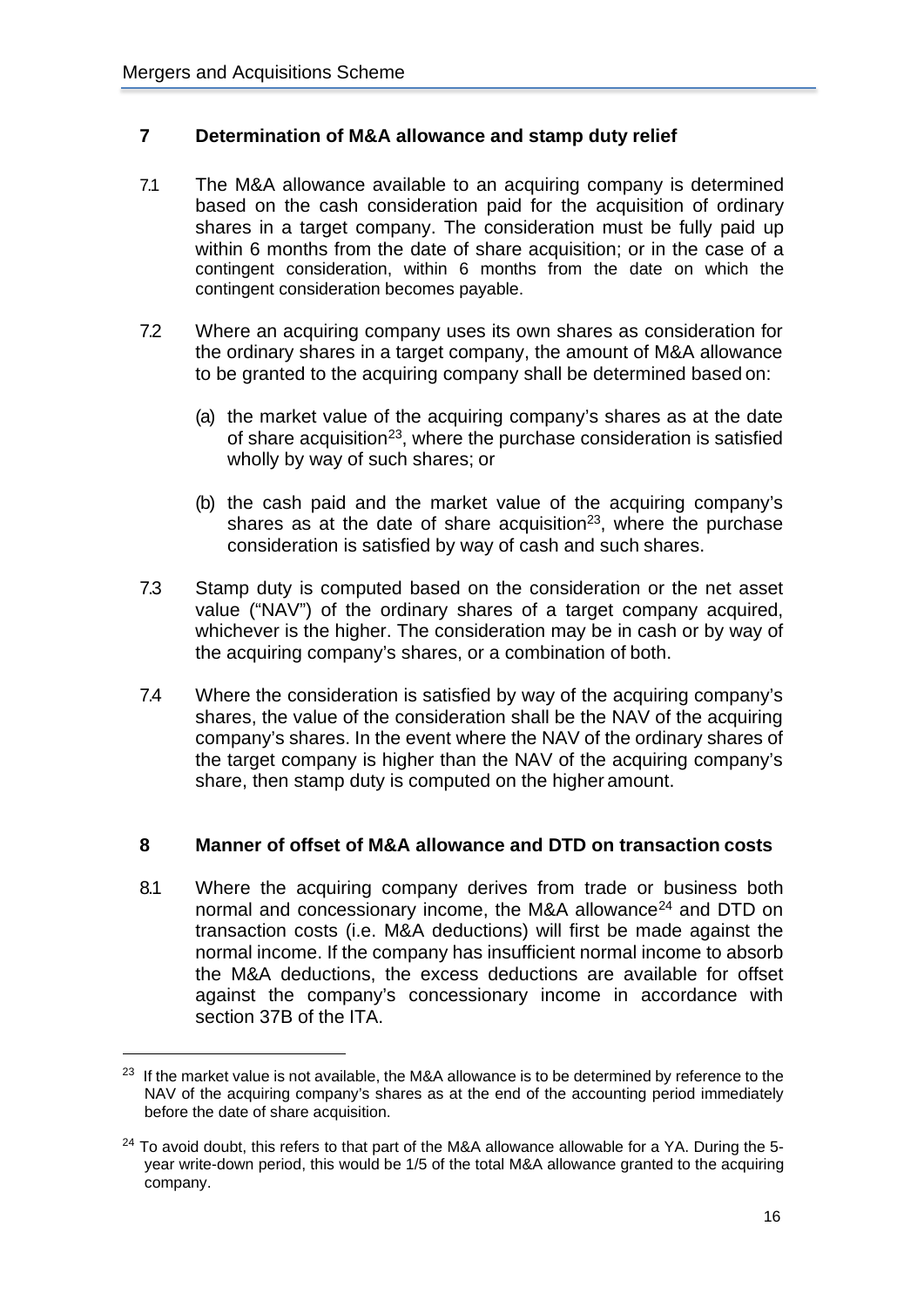- 8.2 Where the acquiring company derives from trade or business only concessionary income that is subject to tax at either a single concessionary rate of tax or 2 or more concessionary rates of tax, a specified amount of the M&A deductions will be allowed against that single concessionary income or that part of the concessionary income that is subject to tax at the higher or highest concessionary rate of tax (as the case may be).
- 8.3 The specified amount is computed as follows:

$$
Ax \frac{B}{C}
$$

where A is the M&A deduction;

- B is the prevailing corporate rate of tax; and
- $C$  is  $-$ 
	- (a) in a case where the concessionary income derived by the acquiring company from its trade or business is subject to tax at a single concessionary rate of tax, that rate; or
	- (b) in a case where the concessionary income derived by the acquiring company from its trade or business is subject to tax at 2 or more concessionary rates of tax, the higher or highest of those rates.
- 8.4 If the acquiring company has insufficient concessionary income at the higher or highest rate of tax to absorb the specified amount, the excess deductions are available for offset against other concessionary income of the company in accordance with section 37B.

#### <span id="page-20-0"></span>**9 Group relief, carry-back and carry-forward of unabsorbed M&A allowance and DTD on transaction costs**

9.1 The M&A allowance and DTD on transaction costs are not available for transfer under the group relief system. This is because the scheme is intended to directly benefit a Singapore-based acquiring company which carries on substantive business operations in Singapore and is seeking growth through M&A.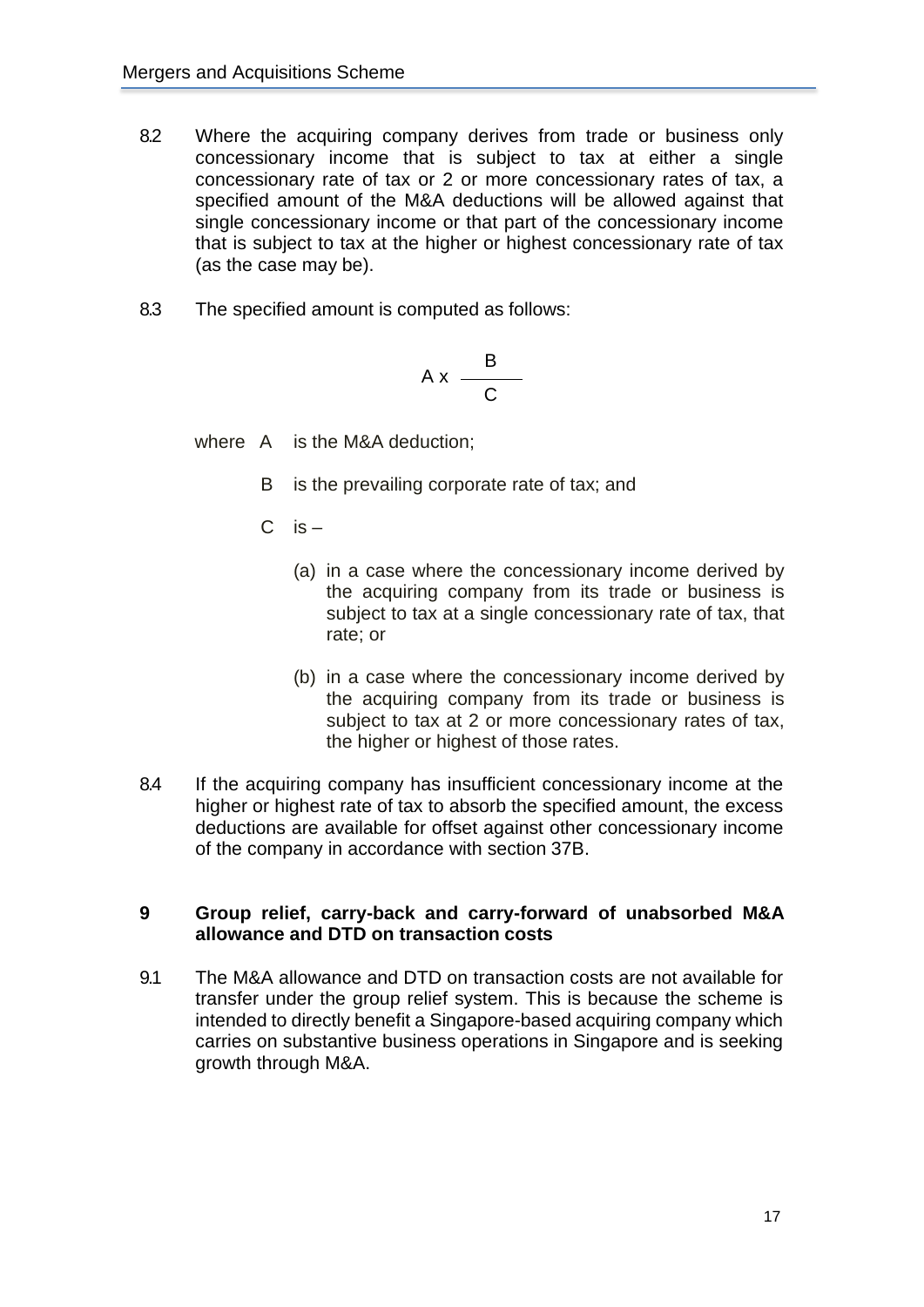9.2 Unabsorbed M&A allowance and DTD on transaction costs are also not available for carry back to offset the acquiring company's assessable income for preceding year(s). The unabsorbed M&A allowance and DTD on transaction costs may, however, be carried forward to offset future income of the acquiring company, subject to it meeting the shareholding test $25$ .

#### <span id="page-21-0"></span>**10 Events resulting in forfeiture or reduction in M&A allowance and/ or stamp duty relief**

Divestment of ordinary shares pursuant to a qualifying share acquisition

#### *M&A allowance*

- 10.1 An acquiring company or acquiring subsidiary, as the case may be, may subsequently divest the ordinary shares acquired for which M&A allowance has been granted. Where the divestment occurs after the basis period for the YA in which the qualifying share acquisition took place and causes the ordinary share ownership in the target company to fall below the threshold that resulted in the M&A allowance, the M&A allowance ceases to be given to the acquiring company from the YA to which the divestment of ordinary shares relates.
- 10.2 Where the divestment does not result in the acquiring company owning less than the threshold that resulted in the M&A allowance, the M&A allowance continues to be given to the acquiring company but on a prorated basis to reflect the corresponding reduction in shareholding.
- 10.3 The example in **Annex E** illustrates the proration of M&A allowance arising from divestment of ordinary shares in a target company.

#### *Stamp duty relief*

10.4 Where an acquiring company or acquiring subsidiary, as the case may be, divests the ordinary shares of a target company and this results in the company's ordinary share ownership in the target company to fall below the threshold that resulted in the claim of stamp duty relief within a two-year period<sup>[26](#page-21-2)</sup> starting from the date of share acquisition or in the case of step-acquisition, from the date of the last share acquisition, any stamp duty relief shall be clawed back with interest.

<span id="page-21-1"></span> $25$  The shareholding test in respect of unabsorbed M&A allowance and DTD on transaction costs is provided under section 37L(21) of the ITA. It works the same way as that provided in section 23(4) for the utilisation of unabsorbed capital allowance.

<span id="page-21-2"></span> $26$  This 2-year period mirrors the 2-year claw-back period for section 15 relief under the Stamp Duties Act, which requires a person who acquires shares for which the relief is granted not to divest the acquired shares within 2 years, as otherwise the relief given is to be clawed back.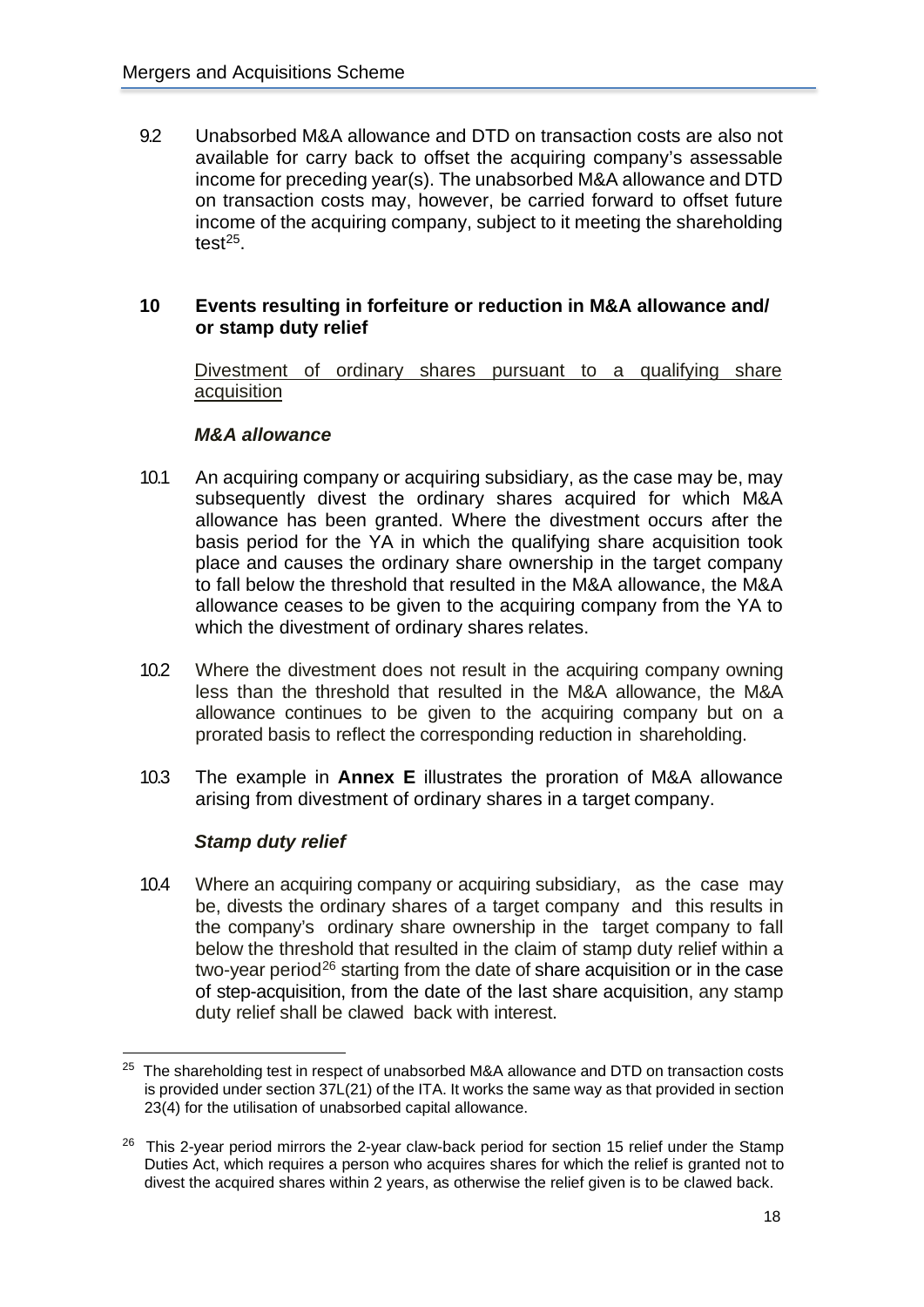Dilution of ordinary shareholding in target company

#### *M&A allowance*

- 10.5 Where the shareholding of an acquiring company in a target company is subsequently diluted due to the issuance of new ordinary shares by the target company, M&A allowance continues to be available to the company without pro-ration if:
	- (a) in a case where the threshold that resulted in the M&A allowance was either 50% or 75%, the acquiring company still owns more than 50% of the ordinary shares of the target company; and
	- (b) in a case where the threshold that resulted in the M&A allowance was 20%, the acquiring company still owns more than 20% of the ordinary shares of the target company.
- 10.6 This is to allow greater flexibility to the acquiring company in raising funds after the share acquisition including through the issuance of new ordinary shares of the target company, for further expansion and growth of the group's business. However, where the dilution results in the acquiring company owning 50% or less; or less than 20% of the ordinary shares of the target company (as the case may be), the M&A allowance ceases to be given from the YA to which the dilution of shareholding relates.

#### *Stamp duty relief*

10.7 Where the shareholding of an acquiring company in a target company is subsequently diluted due to the issuance of new ordinary shares by the target company within 2 years from the date of share acquisition or in the case of a step-acquisition, from the date of the last share acquisition and the dilution of shareholding in the target company results in the company, owning 50% or less; or less than 20% of the ordinary shares in the target company (as the case may be), any stamp duty relief previously allowed will be clawed back with interest.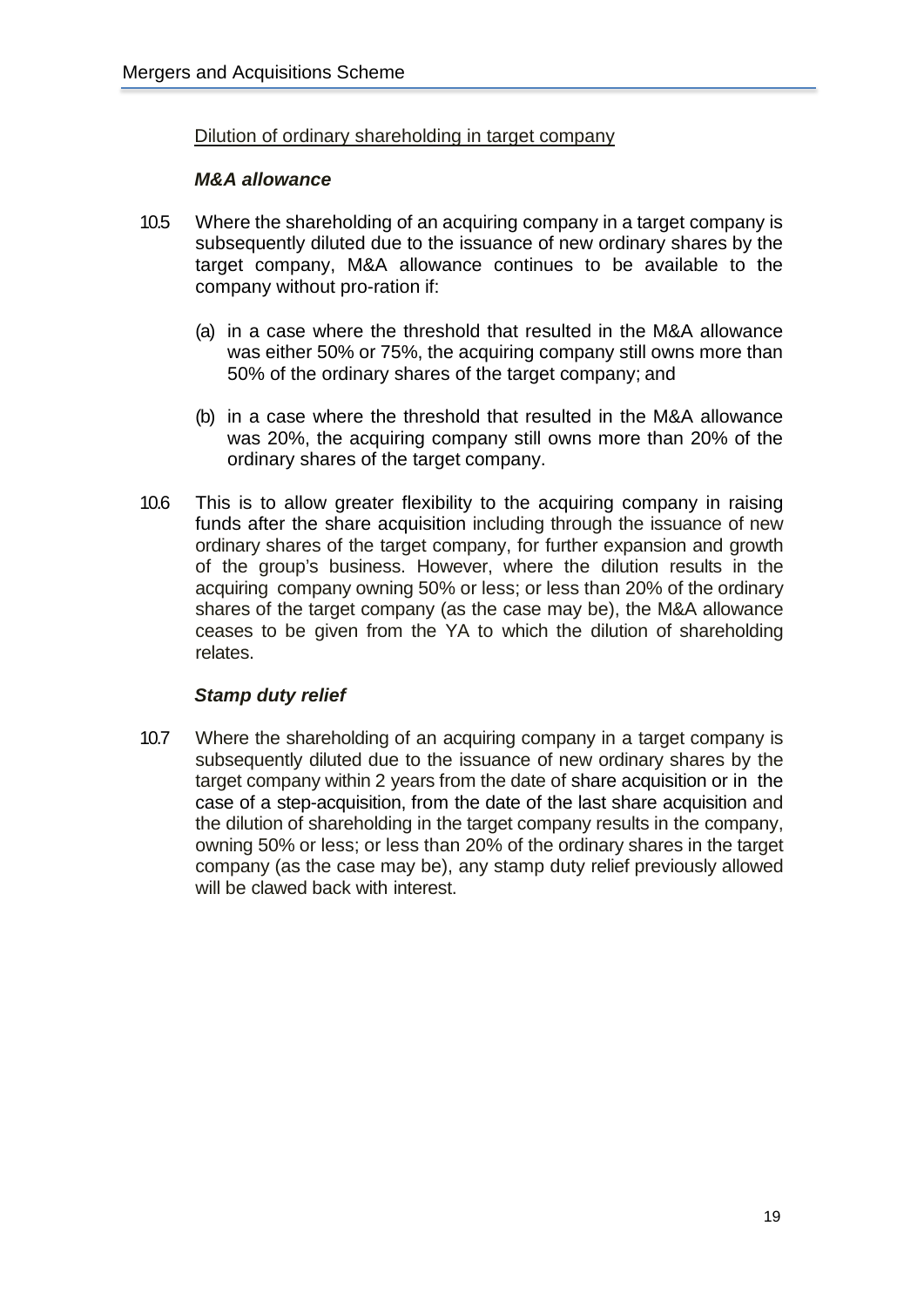#### Substantial change of shareholders in acquiring company

#### *M&A allowance*

10.8 Where there is a substantial change of ultimate shareholders in an acquiring company, the M&A allowance ceases to be given from the YA in which the change of shareholders occurs unless the shareholding requirement<sup>[27](#page-23-1)</sup> is waived. This seeks to prevent any abusive arrangement entered into with one of its main purposes as creating M&A allowance<sup>28</sup>.

# *Stamp duty relief*

- 10.9 Where there is a substantial change of ultimate shareholders in an acquiring company, within a two-year period starting from the date of share acquisition or in the case of a step-acquisition, from the date of the last share acquisition, any stamp duty relief previously allowed will be clawed back with interest unless the shareholding requirement is waived.
- 10.10 **Annex F** summarises the effect on the availability of M&A allowance and stamp duty relief for the acquiring company due to changes in its ultimate shareholders or business operations, or in ordinary share ownership in a target company, or non-compliance of other conditions under the M&A scheme.

#### <span id="page-23-0"></span>**11 Abusive practices**

11.1 Where it appears that an acquiring company or acquiring subsidiary has entered into an arrangement with the main purpose of creating or inflating an M&A allowance or a DTD on transaction costs, the arrangement will be disregarded under section 33 of the ITA. Any M&A allowance or DTD given to the acquiring company will be withdrawn. The statutory time limit to raise additional assessments or make adjustments to assessments which result in any unabsorbed allowances or losses, under section 74(1) and (4) of the ITA, does not apply in such cases.

<span id="page-23-1"></span> $27$  The shareholding requirement is met if the shareholders of the acquiring company on the first day of the YA in which the deduction is claimed and on the date of acquisition of shares are substantially the same.

<span id="page-23-2"></span><sup>&</sup>lt;sup>28</sup> For example, the corporate shareholder (Company A) of a target company (Company B) may, shortly after selling his controlling shareholding to an acquiring company (Company C) (for which Company C may claim M&A allowance and stamp duty relief), arrange to acquire Company C to claim another set of M&A allowance and stamp duty relief. Anti- avoidance provisions have been put in place to prevent multiple sets of M&A allowance and stamp duty relief claims where there is no substantive change to a corporate group.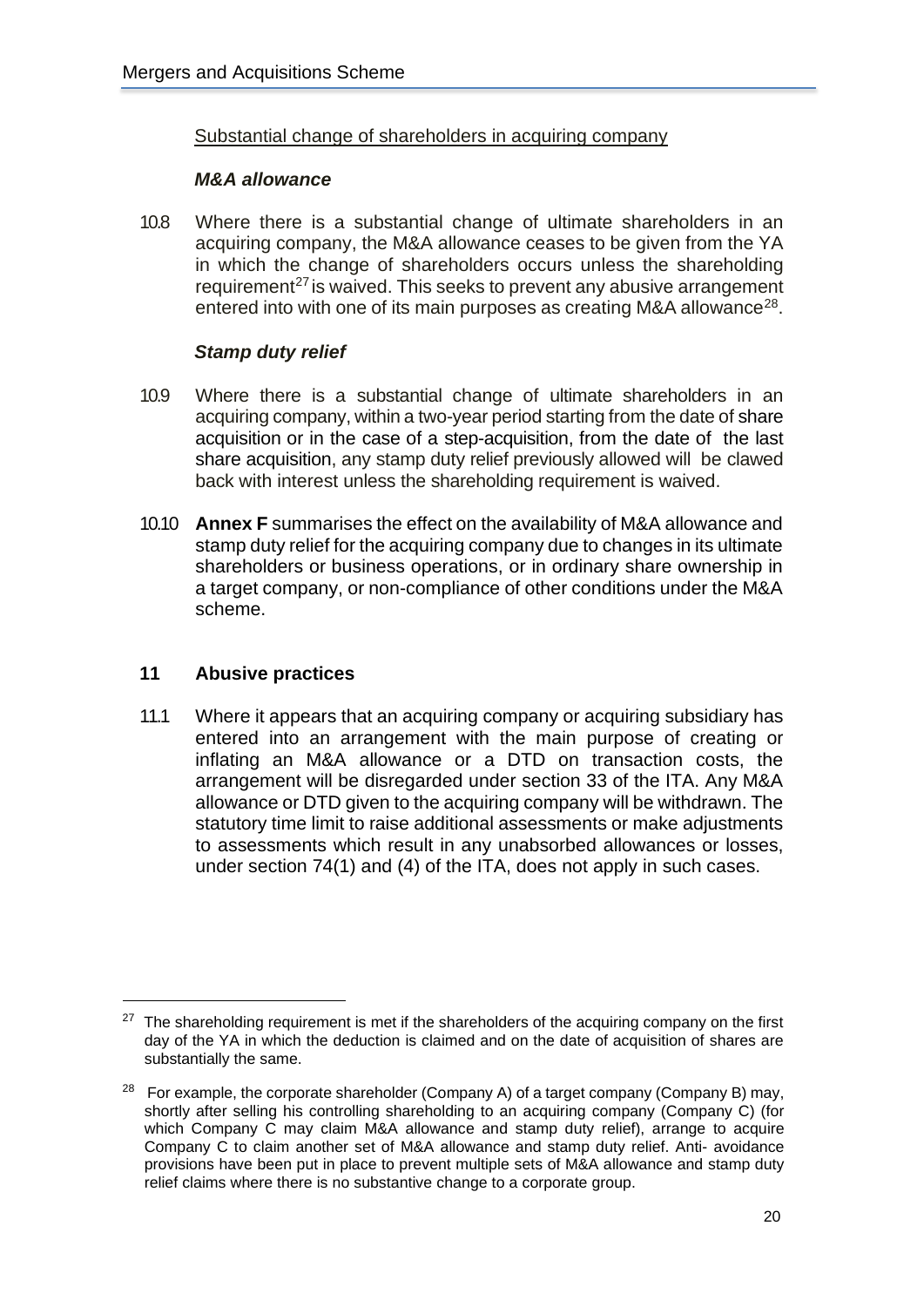- 11.2 Examples of arrangement considered to be abusive tax practice are:
	- *(a) Inflated value of share acquisition deal*

An acquiring company may arrange with a target company to artificially inflate the value of the ordinary shares acquired in order to maximise the M&A allowance available to the acquiring company. Such an arrangement can be facilitated especially if the target company is located in a jurisdiction where there is no requirement to maintain financial accounts or records.

*(b) Divestment and repurchase of share*

An acquiring company may arrange to sell and shortly thereafter, repurchase the ordinary shares of a target company, giving rise to M&A allowance and stamp duty relief. The arrangement cannot be substantiated by sound commercial reasons<sup>[29](#page-24-0)</sup>.

*(c) Artificial creation of M&A allowance*

A special purpose vehicle ("SPV") is set up with the main purpose of owning assets that the acquiring company intends to acquire. For example, a company which wishes to acquire a plot of land for redevelopment may arrange for its directors (or any third party) to incorporate a SPV to acquire the land before the company acquires the SPV and avail itself of M&A allowance and stamp duty relief.

*(d) Asset stripping*

An acquiring company or acquiring subsidiary, as the case may be, may, shortly after acquiring the ordinary shares of a target company for which M&A allowance is granted to the acquiring company, stripoff the assets of the target company (or the assets of the target company's subsidiaries) by selling them to a third party; or transferring them to a related party with the main purpose of creating a tax deduction for the related party.

<span id="page-24-0"></span> $29$  A purchase, sale and buyback, and so on, of ordinary shares of a target company can result in 2 or more sets of M&A allowance and stamp duty relief being given, and therefore an erosion of our tax base, if such arrangements are undertaken without sound commercial reasons. However, where the divestment and repurchase of the ordinary shares of a target company were carried out due to sound commercial reasons, the situation is not considered an abusive tax practice.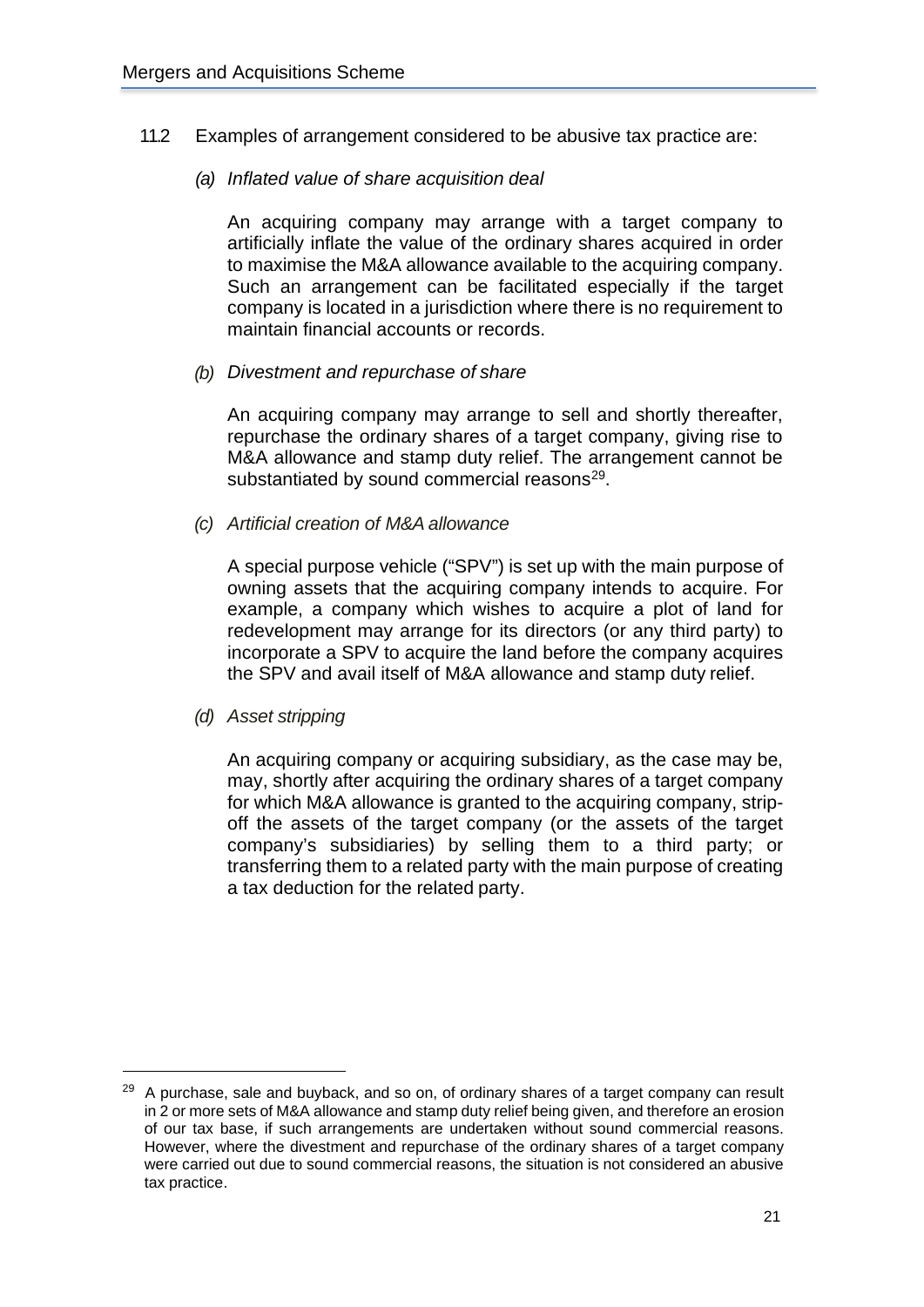#### <span id="page-25-0"></span>**12 Registered business trust**

- 12.1 The M&A scheme is extended to a registered business trust ("RBT")<sup>30</sup>. An acquiring RBT is subject to the same conditions (with necessary modifications) as those imposed on an acquiring company that claims M&A tax benefits pursuant to a qualifying share acquisition.
- 12.2 **Annex G** summarises the modified conditions applicable to an acquiring RBT under the M&A scheme.

#### <span id="page-25-1"></span>**13 Administrative matters**

13.1 An acquiring company/ RBT must ensure that it meets the qualifying conditions before making a claim under the M&A scheme.

#### *Claim for stamp duty relief*

- 13.2 The acquiring company/ RBT is required to furnish the following information when making an application for stamp duty relief $31$  under the M&A scheme:
	- (a) a copy of the executed agreement and/ or instrument of transfer;
	- (b) a copy of the latest statement of accounts of the target company (accounts must be within 24 months from the date of agreement or transfer, as the case may be), whether the target company is incorporated in Singapore or outside Singapore;
	- (c) a statutory declaration by an advocate, solicitor or by a responsible officer of the acquiring company/ RBT confirming that:
		- (i) the conditions for relief have been/ will be met;

<span id="page-25-3"></span> $31$  Qualifying acquisition documents are required to be stamped within:

(b) 30 days from the date such documents are first received in Singapore, for documents executed outside Singapore;

<span id="page-25-2"></span><sup>&</sup>lt;sup>30</sup> This is because an RBT is treated as a company for tax purposes under section 36B of the ITA.

<sup>(</sup>a) 14 days from the date of execution of such documents, for documents executed in Singapore; or

except when an application for stamp duty relief is made within the period stated in (a) or (b).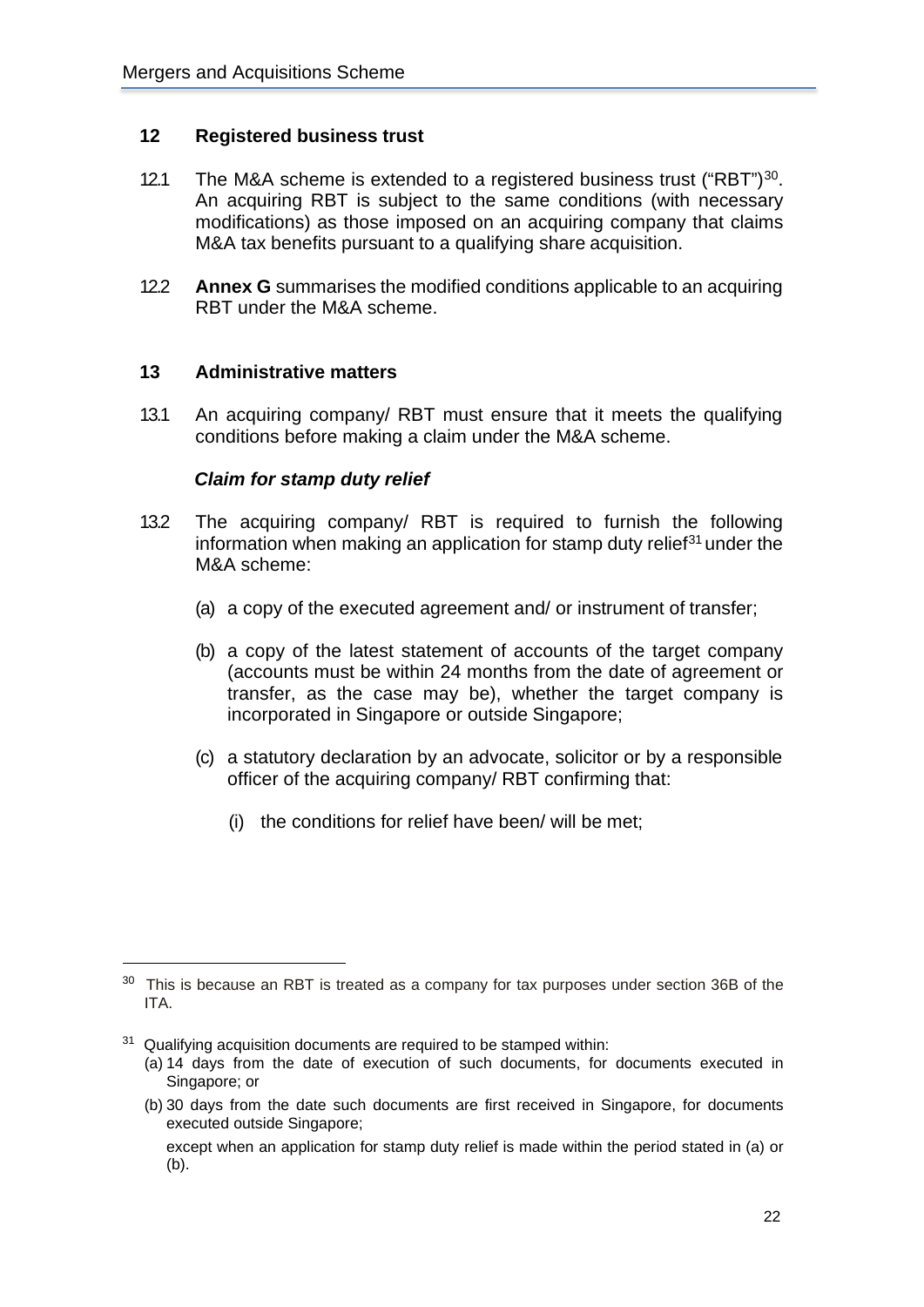- (ii) the acquiring company/ RBT or acquiring subsidiary, as the case may be, has no intention to dispose of the ordinary shares acquired within two years from the date of share acquisition or in the case of a step- acquisition, from the date of the last share acquisition such that company's ownership in the target company becomes lower than the threshold reached that resulted in the claim of stamp duty relief;
- (iii) the target company has no intention to issue new ordinary shares such that the ordinary share ownership of the acquiring company/ RBT in the target company is diluted to 50% or less or less than 20% (as the case may be) within 2 years from the date of share acquisition or in the case of a step-acquisition, from the date of the last share acquisition; and
- (iv) the acquiring company/ RBT is not aware of any events that may result in a substantial change of its ultimate shareholders within two years from the date of share acquisition or in the case of a step-acquisition, from the date of the last share acquisition; and
- (d) for share acquisitions before 13 Jul 2015 (i.e. publication date of the 3rd edition of this e-Tax Guide), an independent professional valuation report of the target company, where the target company is incorporated outside Singapore.

# *Claim for M&A allowance*

- 13.3 The acquiring company/ RBT may claim the M&A allowance when it lodges its income tax return for the YA relating to the basis period in which the qualifying share acquisition took place. Where the acquiring company/ RBT elects to consolidate acquisitions of a target's ordinary shares over the 12-month look-back period, it must make such an election in its tax computation at the time of lodgement of its income tax return for the YA relating to the basis period in which the 50% or 75% as the case may be, is crossed.
- 13.4 The acquiring company/ RBT need not submit any supporting documents/ information with its income tax return when making a claim only for the M&A allowance and not stamp duty relief under the M&A scheme. However, it needs to prepare and retain<sup>[32](#page-26-0)</sup> the following documents/ information:
	- (a) a confirmation by a responsible officer of the acquiring company/ RBT that all qualifying conditions for M&A allowance have been met;

<span id="page-26-0"></span> $32$  Supporting documents/ information must be retained for a period of at least five years from the relevant YA. These documents should be submitted to the Comptroller of Income Tax upon request. For more information on record keeping, please refer to our website [\(www.iras.gov.sg\)](http://www.iras.gov.sg/) – Business records that companies must keep.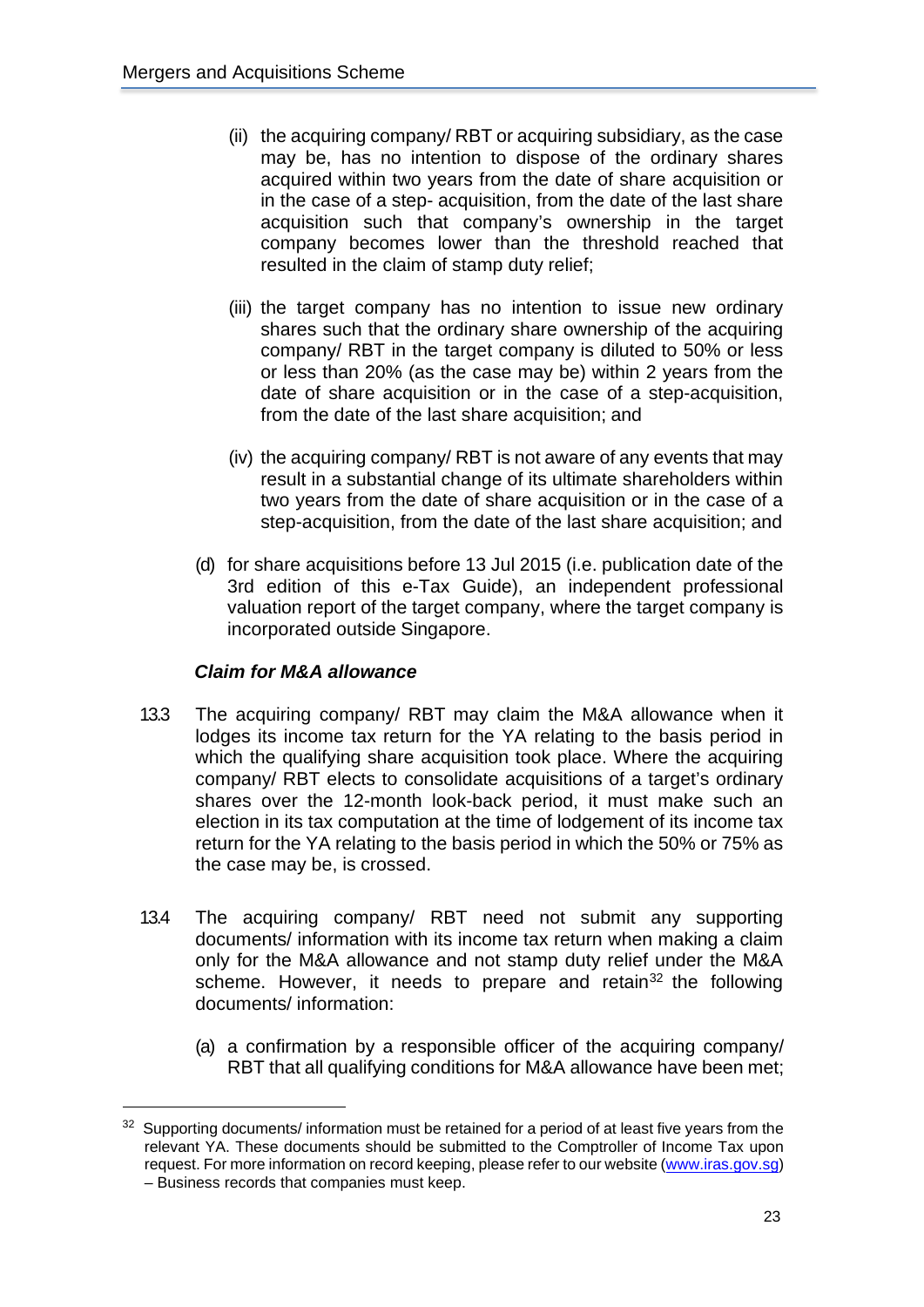- (b) documents specified in paragraph 13.2(a) & (b);
- (c) an independent professional valuation report of the ordinary shares of the target company acquired under any of the following circumstances:
	- (i) the target company is incorporated outside Singapore;
	- (ii) the acquisition is funded by way of the acquiring company/ RBT's issuance of shares/ units and the market value of such shares/ units is not readily available; or
	- (iii) the acquiring company/ RBT does not wish to determine the M&A allowance based on the NAV of its shares/ units.
- 13.5 The requirement for an independent professional valuation report is waived when:
	- (a) the acquiring company/ RBT, as the case may be, and shareholders of the target company are not related to each other on the date of share acquisition; and
	- (b) the value of the share acquisition is \$5 million or below.
- 13.6 For qualifying share acquisitions made on or after 13 Jul 2015 (i.e. publication date of the 3<sup>rd</sup> edition of this e-Tax Guide), the conditions for a waiver of the independent professional valuation report are revised as follows:
	- (a) the acquisition is made by a company/ RBT listed on the Singapore Stock Exchange or its subsidiaries; or
	- (b) the value of the share acquisition is \$5 million or below.

#### <span id="page-27-0"></span>**14 Contact information**

14.1 If you have any enquiries or need clarification on this e-Tax Guide, please call:

1800 356 8622 (Corporate Income Tax); or

1800 460 4923 (Stamp Duty)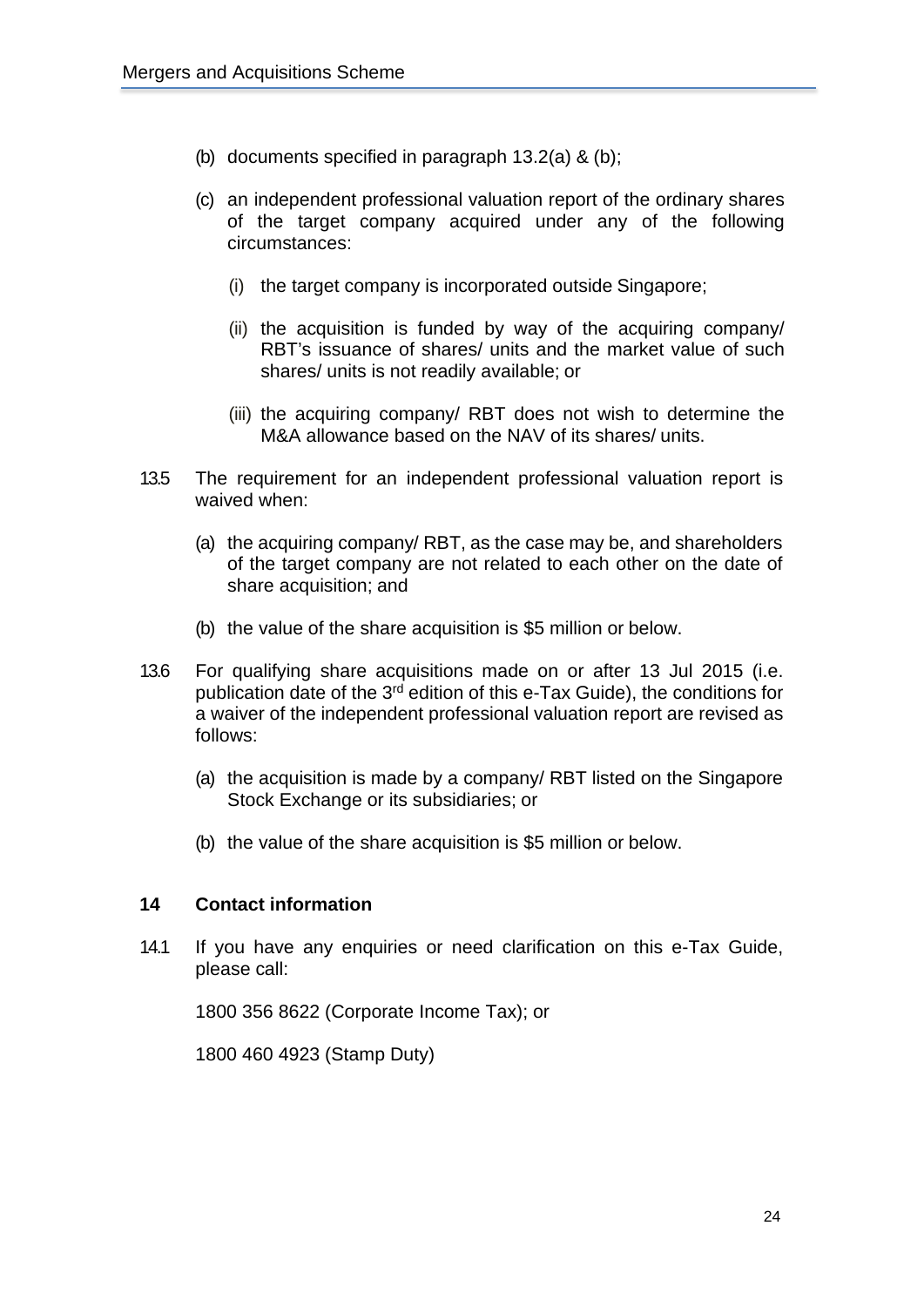# <span id="page-28-0"></span>**15 Updates and amendments**

|                | Date of<br>amendment | <b>Amendments made</b>                                                                                                                                                                                                                                                  |
|----------------|----------------------|-------------------------------------------------------------------------------------------------------------------------------------------------------------------------------------------------------------------------------------------------------------------------|
| $\mathbf{1}$   | 28 Jun 2012          | The e-tax guide published on 27 Jun 2011 is updated for<br>the following enhancements to the M&A scheme<br>announced in Budget 2012:                                                                                                                                    |
|                |                      | Relaxation of conditions for share acquisitions made<br>(a)<br>during the period 17 Feb 2012 to 31 Mar 2015; and                                                                                                                                                        |
|                |                      | Introduction of a double tax deduction scheme for<br>(b)<br>qualifying transaction costs incurred on qualifying<br>share acquisitions made during the period 17 Feb<br>2012 to 31 Mar 2015.                                                                             |
| $\overline{2}$ | 16 May 2014          | The e-tax guide is revised to reflect the change in<br>administrative requirement for relevant documents to be<br>retained and only to be submitted to the Comptroller of<br>Income Tax upon request.                                                                   |
| 3              | 13 Jul 2015          | The e-tax guide is revised to reflect:                                                                                                                                                                                                                                  |
|                |                      | Refinements to the M&A scheme as announced in<br>А.<br>Budget 2015                                                                                                                                                                                                      |
|                |                      | (a) Increase M&A allowance rate from 5% to 25%<br>lower cap on value of qualifying<br>and<br>acquisitions from \$100 million to \$20 million per<br>year (i.e. maximum M&A allowance claimable<br>by an acquiring company remains unchanged<br>at \$5 million per YA);  |
|                |                      | (b) Lower cap on stamp duty relief on the transfer<br>of unlisted shares from \$200,000 to \$40,000 per<br>financial year;                                                                                                                                              |
|                |                      | Introduce a new 20% qualifying threshold<br>(c)<br>(subject to conditions);                                                                                                                                                                                             |
|                |                      | (d) Remove the 75% qualifying threshold as well as<br>the option to elect for a 12-month look-back<br>period after a 1-year transitional period from 1<br>Apr 2015 to 31 Mar 2016 (N/B: Transitional<br>rules apply for the removal of the 75% qualifying<br>threshold) |
|                |                      | The above takes effect from 1 Apr 2015.                                                                                                                                                                                                                                 |
|                |                      | В.<br>Revisions to the administrative<br>requirements<br>concerning the submission of<br>independent<br>valuations report with effect 13 Jul 2015.                                                                                                                      |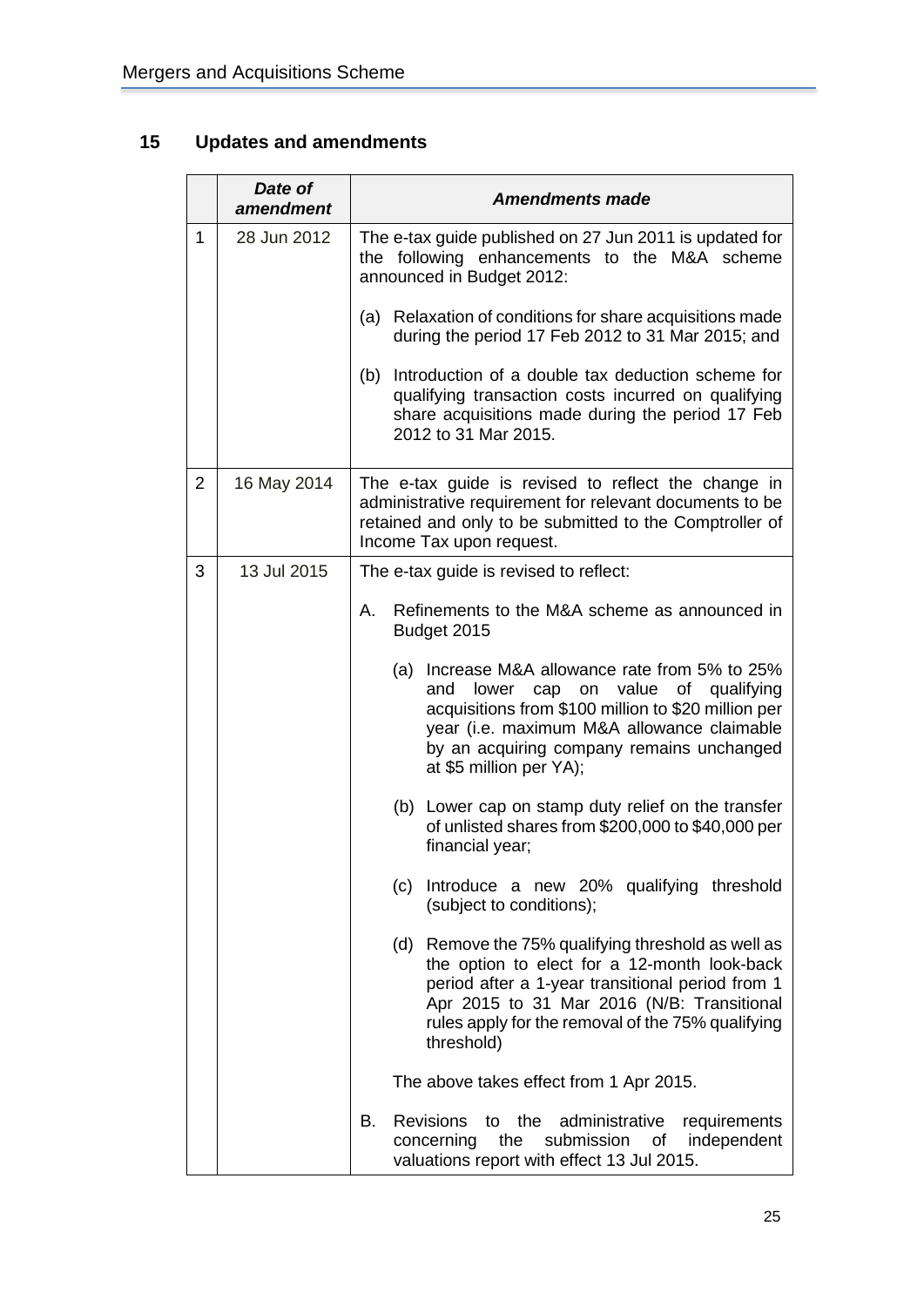| 4 | 30 Jun 2016 | The e-tax guide is revised to reflect the increase in the<br>cap on value of qualifying acquisitions from \$20 million<br>to \$40 million from 1 Apr 2016.                                                          |  |  |
|---|-------------|---------------------------------------------------------------------------------------------------------------------------------------------------------------------------------------------------------------------|--|--|
| 5 | 05 Mar 2021 | The e-tax guide is revised to reflect the refinements to<br>the M&A scheme as announced in Budget 2020:<br>Stamp duty relief has lapsed for instruments<br>А.<br>executed on or after 1 Apr 2020; and               |  |  |
|   |             | B.<br>Waiver will no longer be granted for the requirement<br>that the ultimate holding company must be<br>incorporated and tax resident in Singapore. This<br>applies to acquisitions made on or after 1 Apr 2020. |  |  |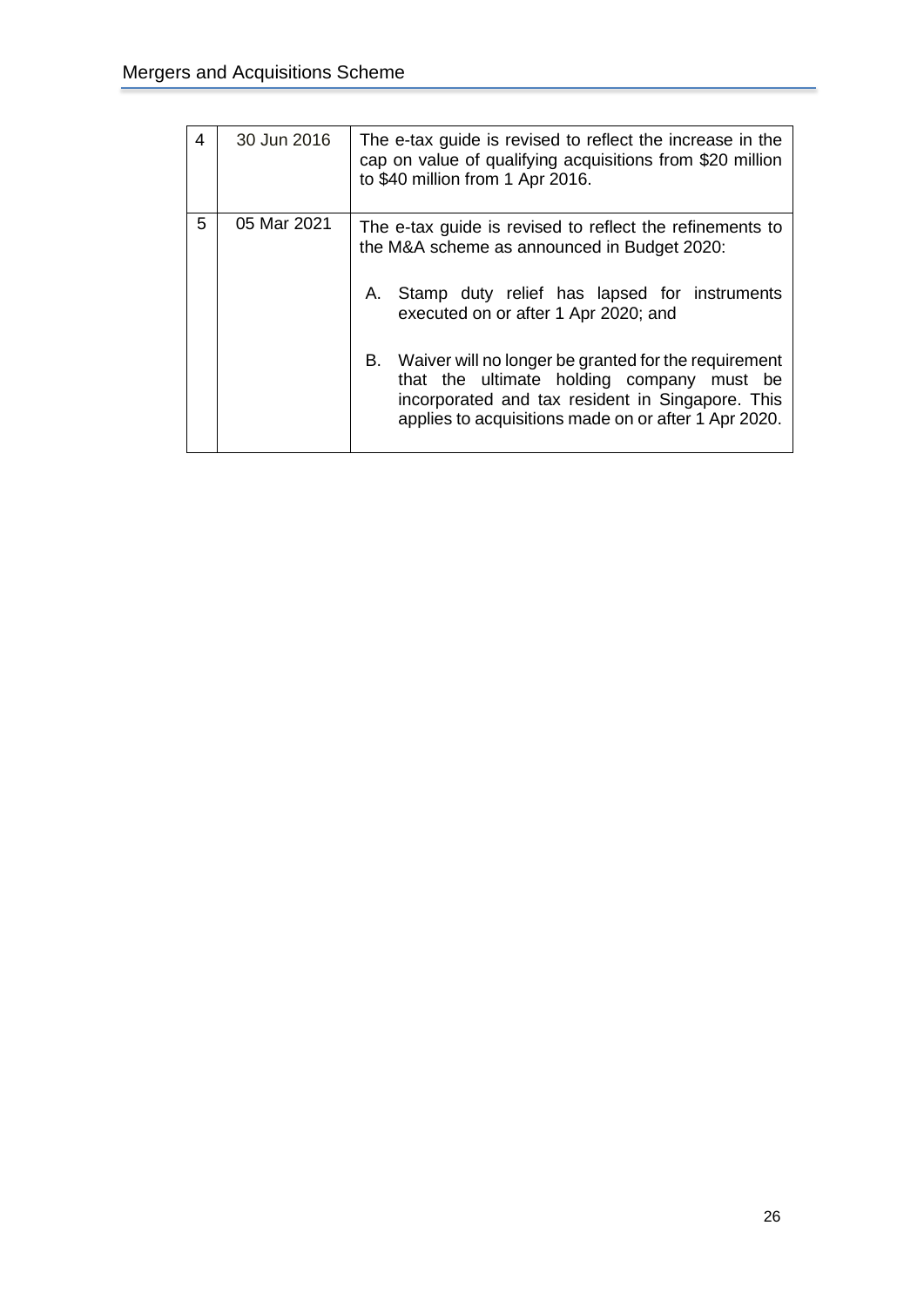# <span id="page-30-0"></span>**Annex A – Example on computation of M&A allowance**

Company A, a Dec year-end company, makes the following qualifying share acquisitions:

| <b>Value of</b><br>acquisition<br><b>Acquisition order</b><br>$$$ million) |    | Date of<br>acquisition | YA   |
|----------------------------------------------------------------------------|----|------------------------|------|
| 1st                                                                        | 65 | 1 Mar 2014             | 2015 |
| 2nd                                                                        | 50 | 20 Sep 2014            |      |
| 3rd                                                                        | 30 | 31 Jan 2015            |      |
| 4th                                                                        | 12 | 15 Oct 2015            | 2016 |
| 5th                                                                        | 25 | 29 Feb 2016            | 2017 |
| 6th                                                                        | 24 | 30 Jun 2016            |      |

Company A also incurs contingent consideration of \$10 million and \$3 million in respect of the 3rd and 4th share acquisition respectively in the basis period for YA 2018.

Company A's schedule for the writing-down of the M&A allowance is shown in the table below (in \$ million):

| YA   |      |      |      |      |      |      |             |
|------|------|------|------|------|------|------|-------------|
| 2015 | 2016 | 2017 | 2018 | 2019 | 2020 | 2021 | <b>Note</b> |
| 1.00 | 1.00 | 1.00 | 1.00 | 1.00 |      |      |             |
|      | 0.90 | 0.90 | 0.90 | 0.90 | 0.90 |      | 2           |
|      |      | 2.00 | 2.00 | 2.00 | 2.00 | 2.00 | 3           |
|      |      |      | 0.17 | 0.17 | 0.16 |      | 4           |
| 1.00 | 1.90 | 3.90 | 4.07 | 4.07 | 3.06 | 2.00 |             |

Notes:

(1) As the total value of the 1st and 2nd acquisitions relating to YA 2015 exceeds \$100 million, the M&A allowance available for YA 2015 is capped at \$5 million, i.e. 5% x \$100 million. The M&A allowance is written down over 5 years on a straight-line basis.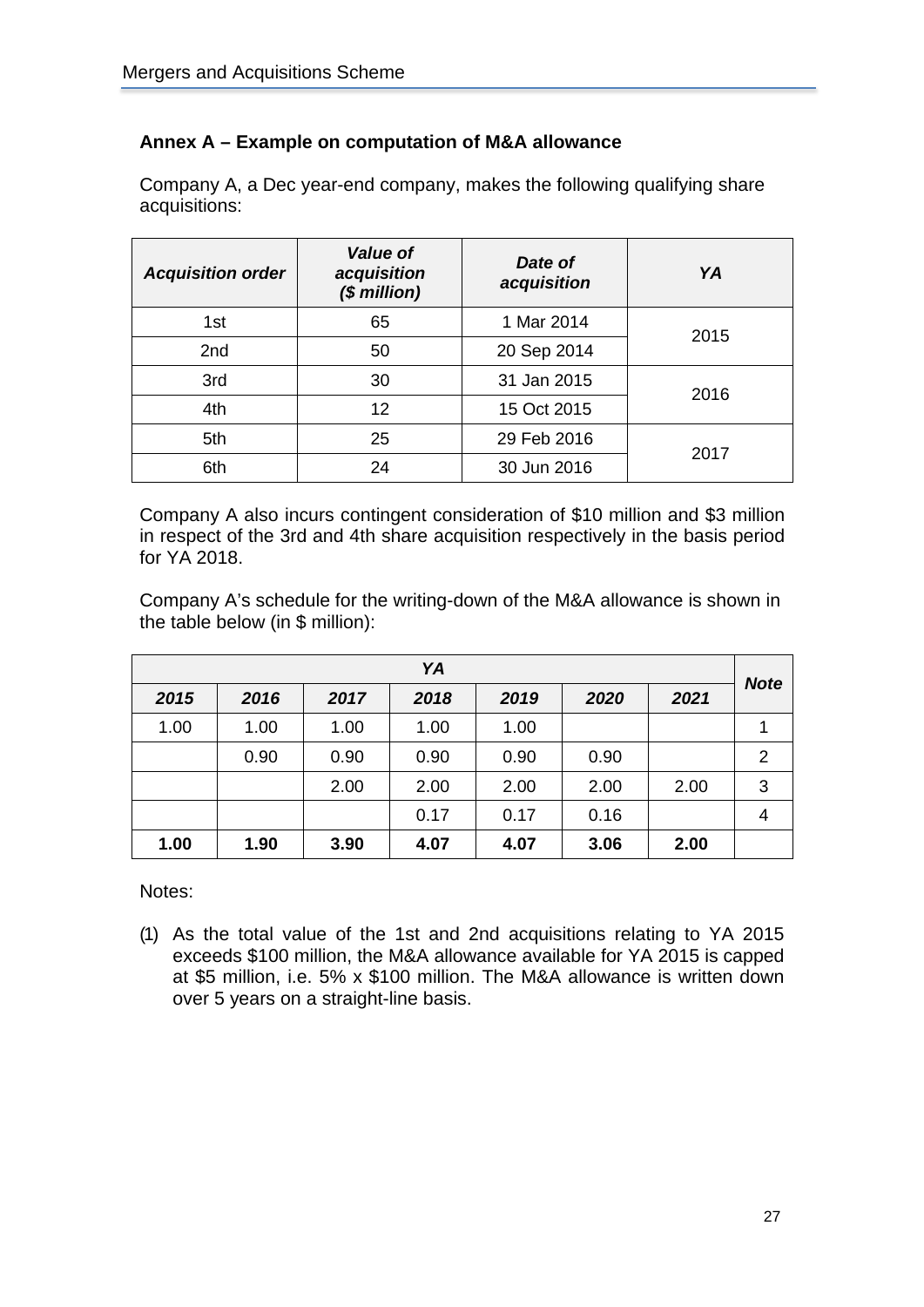| <b>Acquisition</b><br>order                      | M&A<br>allowance<br>rate<br>(%) | Cap on<br>purchase<br>consideration<br>(\$m) | <b>Value of</b><br>acquisition<br>(\$m) | <b>M&amp;A allowance</b><br>$(\$'m)$ |
|--------------------------------------------------|---------------------------------|----------------------------------------------|-----------------------------------------|--------------------------------------|
|                                                  | [a]                             | [b]                                          | [c]                                     | [a] x Lower of [b] & [c]             |
| 3rd                                              | 5                               | 100                                          | <u>30</u>                               | 1.5                                  |
| 4th                                              | 25                              | 20                                           | 12                                      | 3                                    |
|                                                  | 4.5                             |                                              |                                         |                                      |
| Available allowance (subject to \$5 million cap) | 4.5                             |                                              |                                         |                                      |

(2) The M&A allowance available for YA 2016 is:

The M&A allowance is written down over 5 years on a straight-line basis.

(3) The M&A allowance available for YA 2017 is:

| <b>Acquisition</b><br>order                               | M&A<br>allowance<br>rate<br>(% ) | Cap on<br>purchase<br>consideration<br>(\$m) | <b>Value of</b><br>acquisition<br>(\$m) | <b>M&amp;A allowance</b><br>$(\$'m)$ |
|-----------------------------------------------------------|----------------------------------|----------------------------------------------|-----------------------------------------|--------------------------------------|
|                                                           | [a]                              | [b]                                          | [c]                                     | [a] x Lower of [b] & [c]             |
| 5th                                                       | 25                               | <u> 20</u>                                   | 25                                      | 5<br>(capped at \$5 million)         |
| 6th                                                       | 25                               | 40                                           | 24                                      | 6<br>(capped at \$10 million)        |
|                                                           | 11                               |                                              |                                         |                                      |
| Available allowance (subject to \$10 million overall cap) | 10                               |                                              |                                         |                                      |

The M&A allowance is written down over 5 years on a straight-line basis.

(4) The total M&A allowance available in respect of the 3rd and 4th acquisitions is capped at \$5 million.

| M&A<br>allowance<br><b>Acquisition</b>                 |             | Value of acquisition (\$'m) | M&A<br>allowance  |              |           |
|--------------------------------------------------------|-------------|-----------------------------|-------------------|--------------|-----------|
| order                                                  | rate<br>(%) | Non-<br>contingent          | <b>Contingent</b> | <b>Total</b> | (\$m)     |
|                                                        | [a]         |                             |                   | [b]          | [a] x [b] |
| 3rd                                                    | 5           | 30                          | 10                | 40           | 2         |
| 4th                                                    | 25          | 12                          | 3                 | 15           | 3.75      |
|                                                        |             |                             |                   | Total        | 5.75      |
| Total available allowance (subject to \$5 million cap) |             |                             |                   | 5            |           |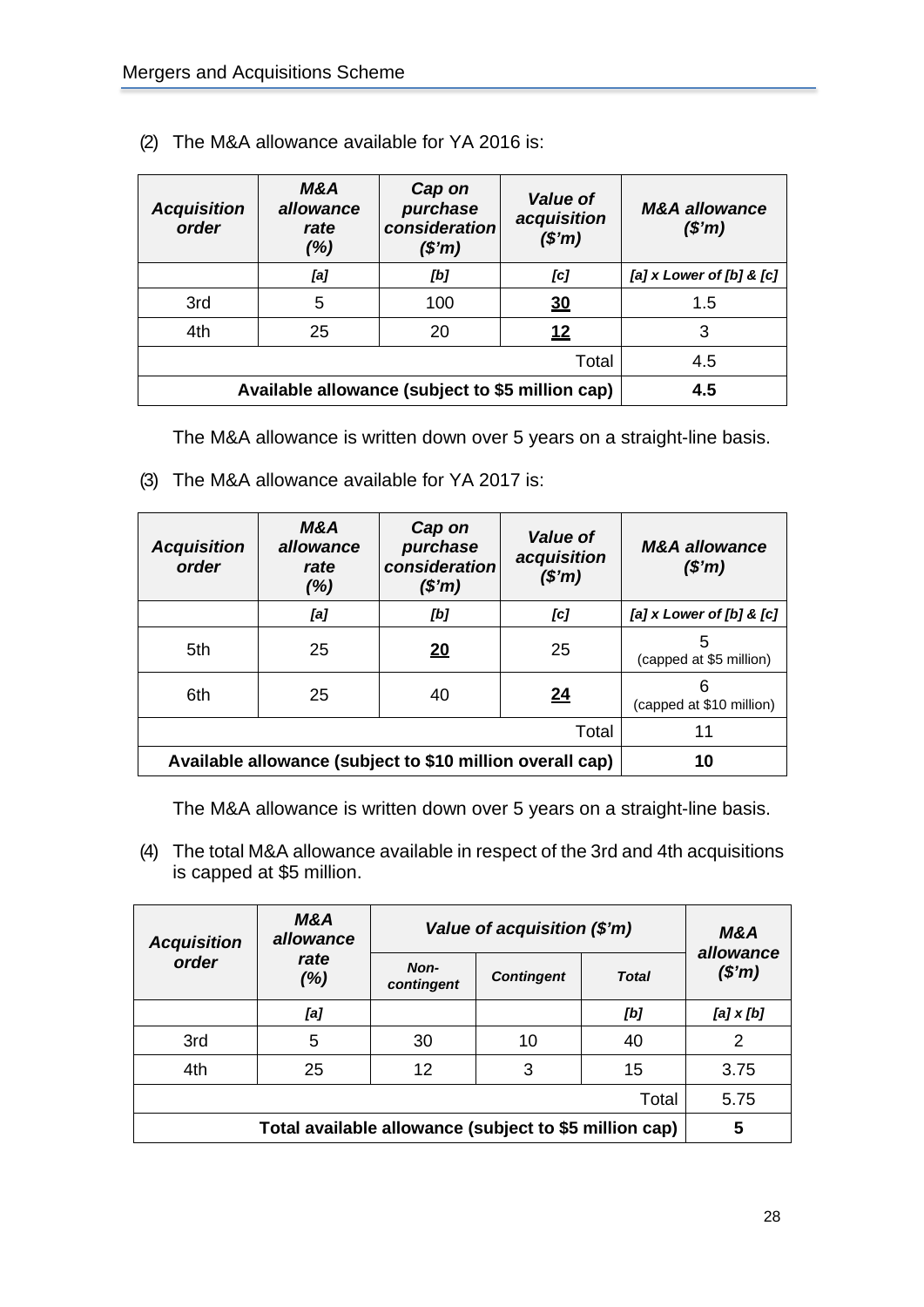As \$4.5 million of M&A allowance has been made available in YA 2016, the M&A allowance available for YA 2018 is capped at \$0.5 million (i.e. \$5 million - \$4.5 million). The amount of \$0.5 million can be based on the contingent consideration for:

- (a) the 3rd acquisition, i.e. 5% x \$10 million;
- (b) the 4th acquisition, i.e. 25% x \$2 million (capped); or
- (c) both the 3rd and 4th acquisitions, e.g. sum of [5% x \$5 million (capped)] and [25% x \$1 million (capped)].

Company A must indicate the basis for its claim when it lodges its income tax return for YA 2018.

The M&A allowance is written down over the remaining 3 years of the 5 year write-down period.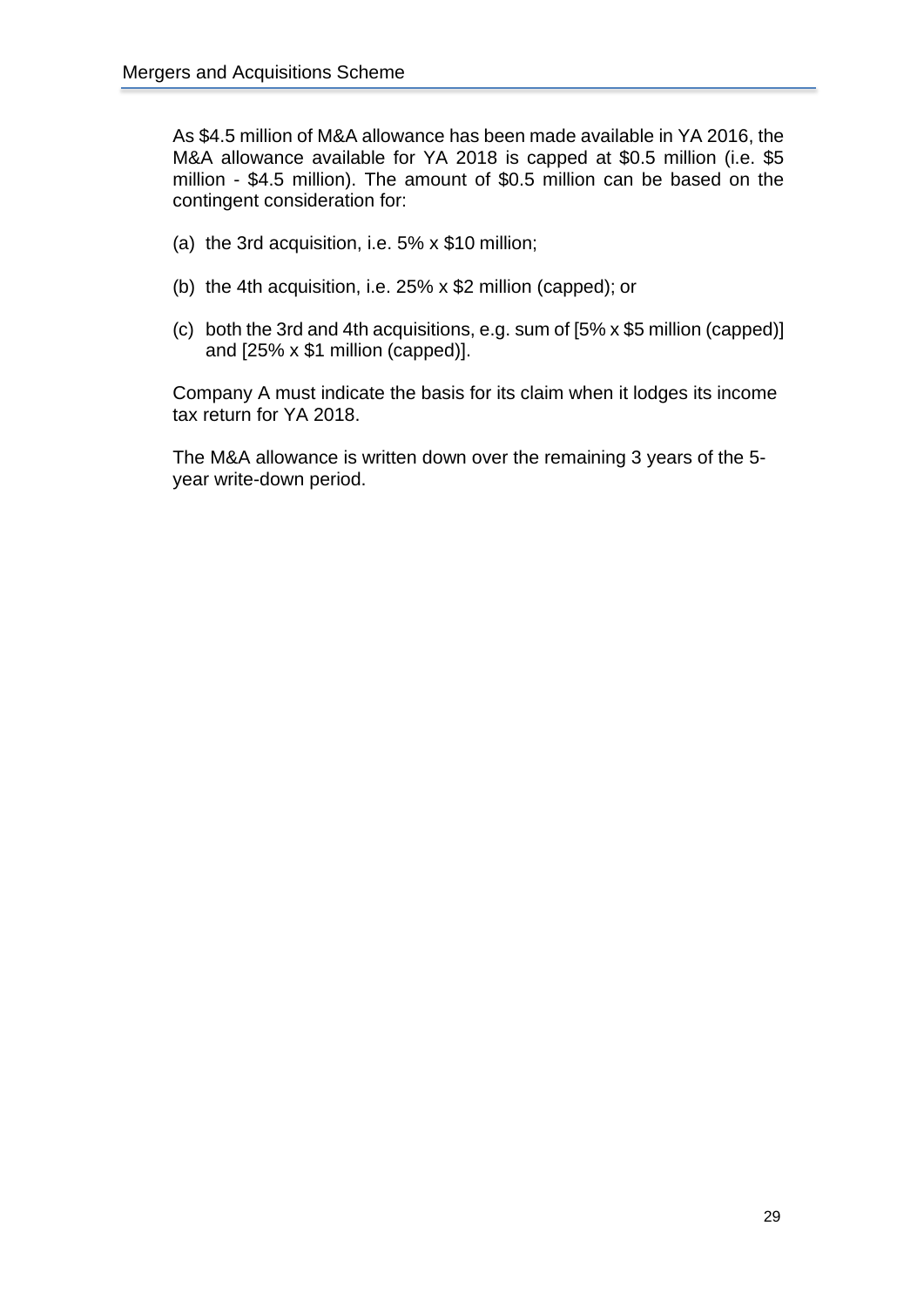# <span id="page-33-0"></span>**Annex B – Example on application of stamp duty relief**

Company B, a Dec year-end company, undertakes qualifying share acquisitions, as follows:

| S/N | <b>Value of unlisted</b><br>share acquisition (\$'m) | Date of execution of<br>share transfer | <b>Stamp duty payable</b><br>(\$) |
|-----|------------------------------------------------------|----------------------------------------|-----------------------------------|
|     | 90                                                   | 20 Sep 2014                            | 180,000                           |
|     | 90                                                   | 15 Oct 2015                            | 180,000                           |
| 3   |                                                      | 20 May 2016                            | 180,000                           |

Company B's schedule for stamp duty relief is shown in the table below:

| FΥ   | Date of execution of<br>share transfer | <b>Stamp duty relief</b><br>(\$) | <b>Note</b> |
|------|----------------------------------------|----------------------------------|-------------|
| 2014 | 20 Sep 2014                            | 180,000                          |             |
| 2015 | 15 Oct 2015                            | 40,000                           |             |
| 2016 | 20 May 2016                            | 80,000                           |             |

Notes:

- (1) As the share transfer document is executed in the year ended 31 Dec 2014, the stamp duty relief is capped at \$200,000 per FY. The stamp duty relief remitted for the share transfer document executed on 20 Sep 2014 is \$180,000. Any unutilised stamp duty relief is disregarded and not allowed to be carried forward to the next FY.
- (2) As the transfer document is executed between 1 Apr 2015 and 31 Mar 2016 (both dates inclusive), the stamp duty relief cap of \$40,000 applies. This means stamp duty of \$140,000 (i.e. \$180,000 - \$40,000) remains payable for FY 2015.
- (3) As the transfer document is executed after 1 Apr 2016, the stamp duty relief cap of \$80,000 applies. This means stamp duty of \$100,000 (i.e. \$180,000 - \$80,000) remains payable for FY 2016.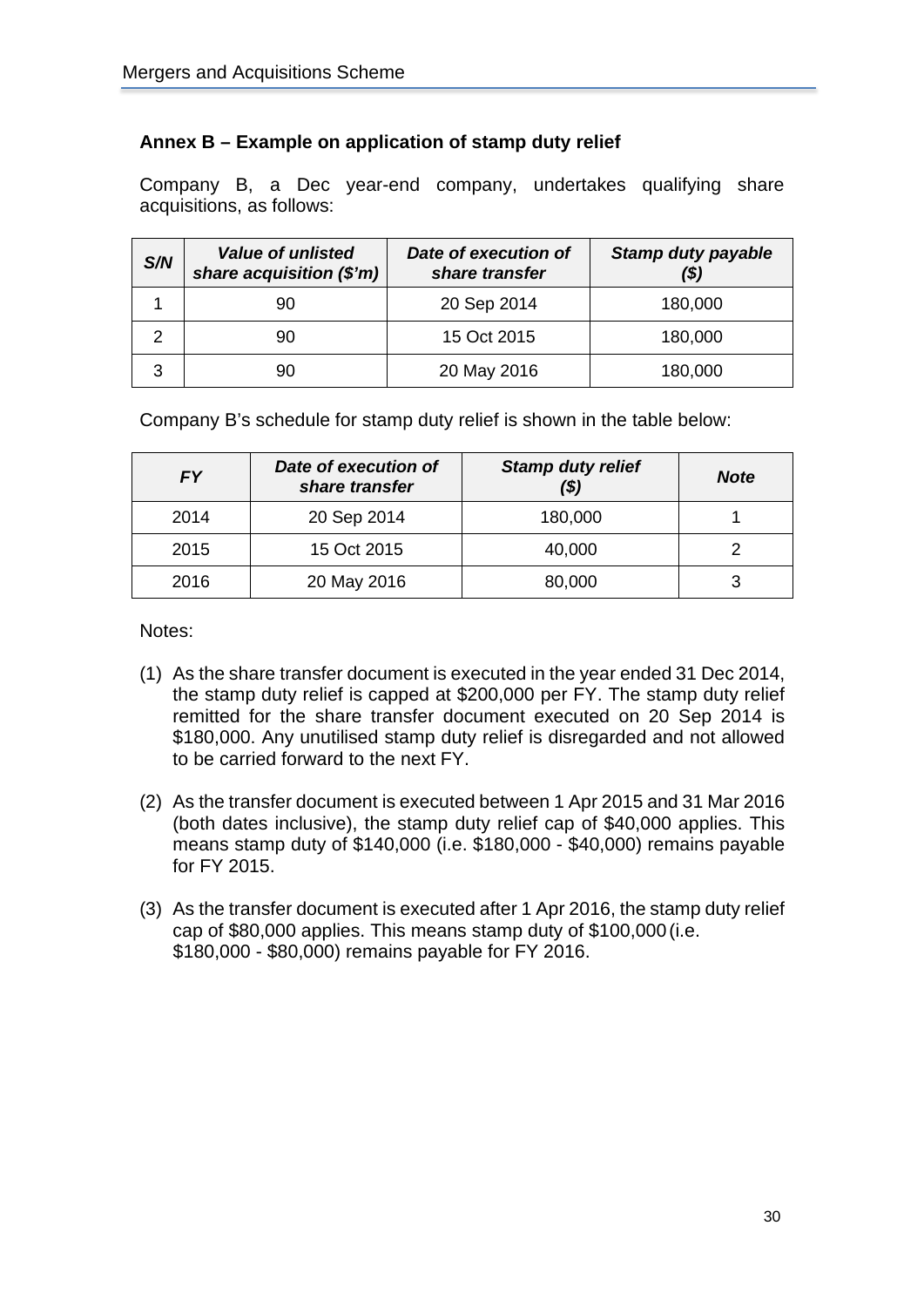<span id="page-34-0"></span>**Annex C – FAQs relating to the condition for representation on board of directors of the target company**

**1 Must the acquiring company nominate a director from its own board of directors ("BOD") to represent it on the target company's BOD or can it nominate any employee to do so?**

The acquiring company can nominate any individual who is eligible to be a company director under the Companies Act to represent it on the BOD of the target company.

#### **2 What documents should the acquiring company provide to support its claim that an individual represents it on the BOD of the target company?**

If the individual is a director or an employee of the acquiring company, the relationship between the acquiring company and its employee or director (as the case may be) is taken as prima facie evidence that the employee or director represents the acquiring company on the BOD of the target company. However, should the circumstances suggest otherwise, the Comptroller of Income Tax may require a written agreement between the individual and the acquiring company as proof of representation.

A written agreement is also needed if the individual is neither a director nor an employee of the acquiring company.

Separately, whether or not the individual receives a fee for representing the acquiring company on the BOD of the target company should not affect the acquiring company's ability to meet the condition, as this is a commercial decision made by the parties to the agreement.

#### **3 If a common director sits on the board of both the acquiring company and target company prior to the acquisition (i.e. the director was not specifically appointed by the acquiring company to be its representative on the BOD of the target company), would the condition be considered as met?**

No. The condition requiring the acquiring company to have at least one director representing it on the BOD of the target company helps to ensure that the acquiring company participates in the decision-making of the target company. If the director is already sitting on the BOD of both companies prior to the acquisition of shares of the target company, he would be acting as an agent of other groups of shareholders of the target company, rather than for the acquiring company. In this regard, we would require the acquirer to specifically appoint an individual to represent it on the BOD of the target company.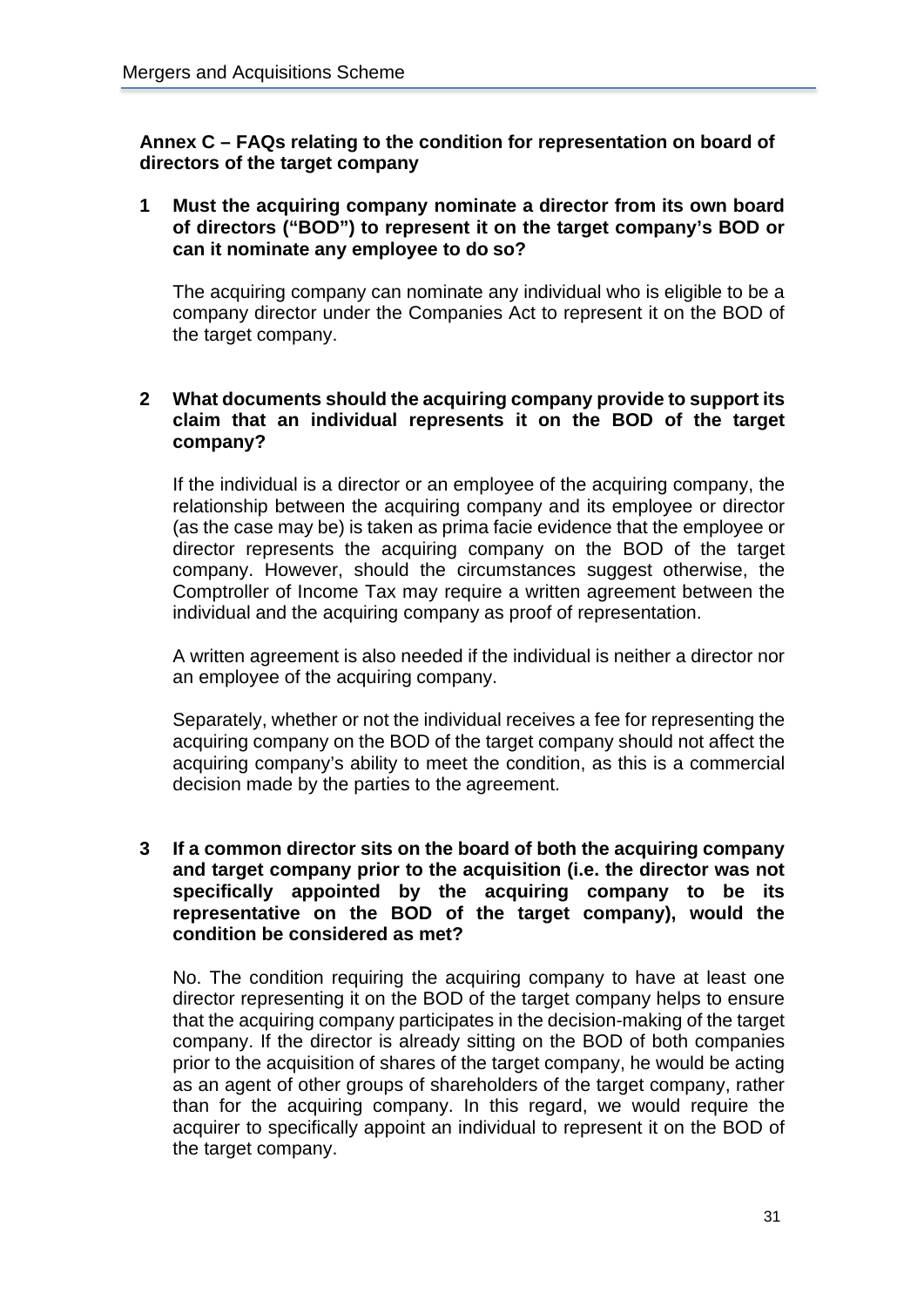#### **4 Must the acquiring company be represented by the same individual on the BOD of the target company throughout the 5-year write-down period?**

No. The company can continue to write-down the M&A allowance as long as the acquiring company is represented by at least 1 individual on the BOD of the target company.

**5 The M&A scheme allows an acquiring company to acquire shares of a non-operating target company as long as the target company has an operating subsidiary. It also allows the acquiring company to make the acquisition through an acquiring subsidiary. In such situations, how will the condition be applied?**

To provide businesses with flexibility in their commercial arrangements, the directors can represent either or both the acquiring company and the acquiring subsidiary, on the BOD of either or both the target company and the operating subsidiary.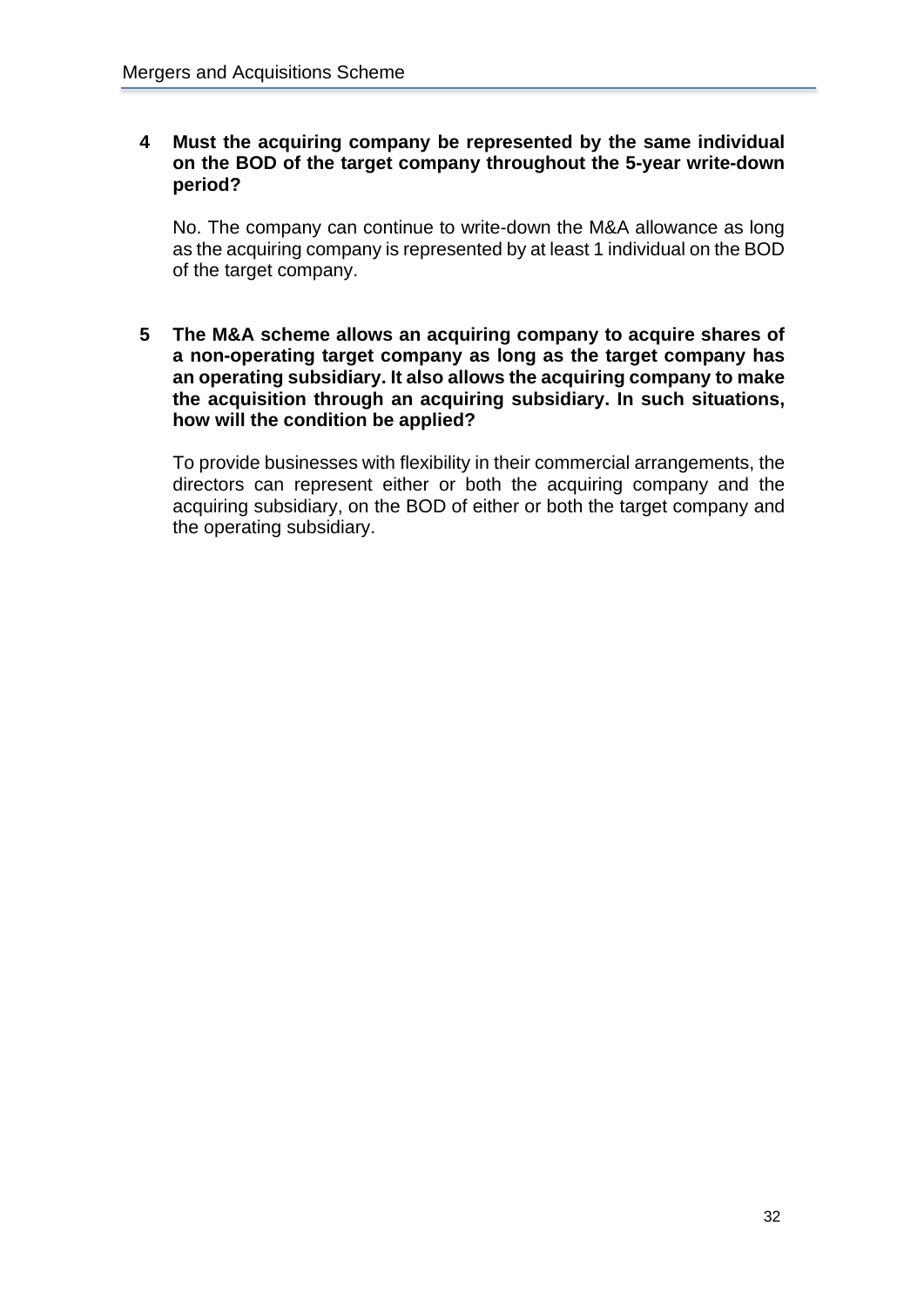# <span id="page-36-0"></span>**Annex D – Examples on computation of M&A allowance and application of stamp duty relief in a step-acquisition**

# **Example 1**

Company C, a Dec year-end company, acquired ordinary shares of Company D, E, F and G in the following tranches:

|                             |                        | <b>Value of</b> |                      | <b>Shareholding</b>                       |                          |
|-----------------------------|------------------------|-----------------|----------------------|-------------------------------------------|--------------------------|
| <b>Acquisition</b><br>order | Date of<br>acquisition | YA              | acquisition<br>(\$m) | <b>Number of</b><br>shares in<br>millions | <b>Cumulative</b><br>(%) |
| <b>Company D</b>            |                        |                 |                      |                                           |                          |
| 1st                         | Jan 2015               | 2016            | 1                    | $\overline{2}$                            | 20                       |
| 2 <sub>nd</sub>             | <b>Jul 2015</b>        |                 | 1                    | $\overline{2}$                            | 40                       |
| <b>Company E</b>            |                        |                 |                      |                                           |                          |
| 1st                         | Feb 2015               | 2016            | 0.5                  | 1                                         | 10                       |
| 2 <sub>nd</sub>             | Aug 2015               |                 | 1.5                  | 3                                         | <u>40</u>                |
| <b>Company F</b>            |                        |                 |                      |                                           |                          |
| 1st                         | Mar 2015               | 2016            | 11                   | 5.5                                       | 55                       |
| 2nd                         | Sep 2015               |                 | 9                    | 4.5                                       | 100                      |
| <b>Company G</b>            |                        |                 |                      |                                           |                          |
| 1st                         | May 2015               | 2016            | 3                    | 4                                         | 40                       |
| 2 <sub>nd</sub>             | Oct 2015               |                 | $\overline{2}$       | 4                                         | 80                       |

#### Company D

Company C does not qualify for M&A tax benefits on the acquisitions of Company D's ordinary shares as:

- (a) the acquisition that resulted in Company C owning 20% or more (but 50% or less) of the ordinary shares of Company D was made before 1 Apr 2015 (i.e. before the 20% threshold was introduced); and
- (b) subsequent acquisition of Company D's shares on Jul 2015 did not lead to Company C owning more than 50% of the ordinary shares of Company D.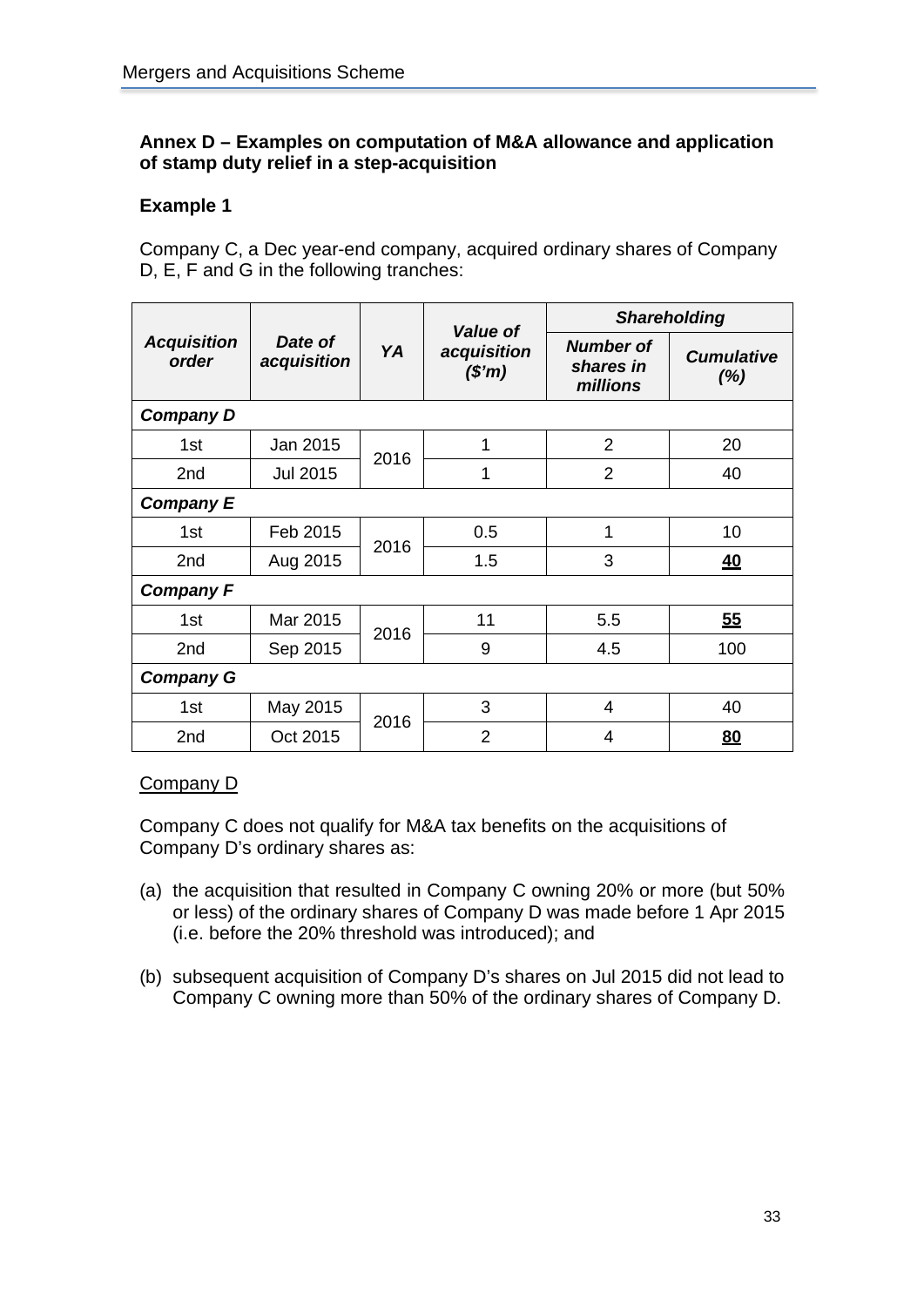# Company E

The acquisition in Aug 2015 results in Company C owning 20% or more (but 50% or less) of the ordinary shares of Company E. Accordingly, Company C can claim M&A allowance based on the M&A allowance rate of 25% and cap on purchase consideration of \$20 million<sup>[33](#page-37-2),34</sup>.

<span id="page-37-1"></span><span id="page-37-0"></span>Separately, though the acquisition in Feb 2015 falls in the same basis period as the acquisition in Aug 2015, Company C cannot consolidate the 2 acquisitions as the new qualifying threshold of 20% only applies to acquisitions made on or after 1 Apr 2015.

#### Company F

The acquisition in Mar 2015 resulted in Company C owning more than 50% of the ordinary shares of Company F<sup>[35](#page-37-4)</sup>. Given the qualifying threshold is crossed before 1 Apr 2015, Company C can claim M&A allowance based on the M&A allowance rate of 5% and cap on purchase consideration of \$100 million<sup>34</sup>.

Further, as the acquisition in Sep 2015 falls in the same basis period as the acquisition in Mar 2015, Company C can consolidate the 2 acquisitions as long as it continues to own more than 50% of Company F's ordinary shares as at the end of 2015.

#### Company G

The acquisition in Oct 2015 results in Company C owning more than 50% of the ordinary shares of Company  $G^{36}$ . It follows that Company C can:

- (a) claim M&A allowance based on the M&A allowance rate of 25% and cap on purchase consideration of \$20 million<sup>33,34</sup>; and
- (b) can consolidate the acquisition in May 2015 with the acquisition in Oct 2015 as long as it continues to own more than 50% of Company G's ordinary shares as at the end of 2015.

<span id="page-37-2"></span><sup>&</sup>lt;sup>33</sup> The cap on purchase consideration of \$20 million applies to qualifying acquisitions made during the period from 1 Apr 2015 to 31 Mar 2016 (both dates inclusive).

<span id="page-37-3"></span><sup>&</sup>lt;sup>34</sup> Regardless of the M&A allowance rate and cap on purchase consideration applicable to each qualifying acquisition, where the qualifying acquisitions are made before 1 Apr 2016, an overall cap of \$5 million applies to the total amount of M&A allowances available in respect of all such acquisitions falling in the same basis period.

<span id="page-37-4"></span> $35$  If the 50% and 75% thresholds are crossed in the same basis period (or FY), the acquiring company is considered to have crossed the 50% threshold instead of the 75% threshold for purposes of claiming M&A tax benefits.

<span id="page-37-5"></span><sup>&</sup>lt;sup>36</sup> If the 20% and 50% thresholds are crossed in the same basis period (or FY), the acquiring company is considered to have crossed the 50% threshold instead of the 20% threshold for purposes of claiming M&A tax benefits.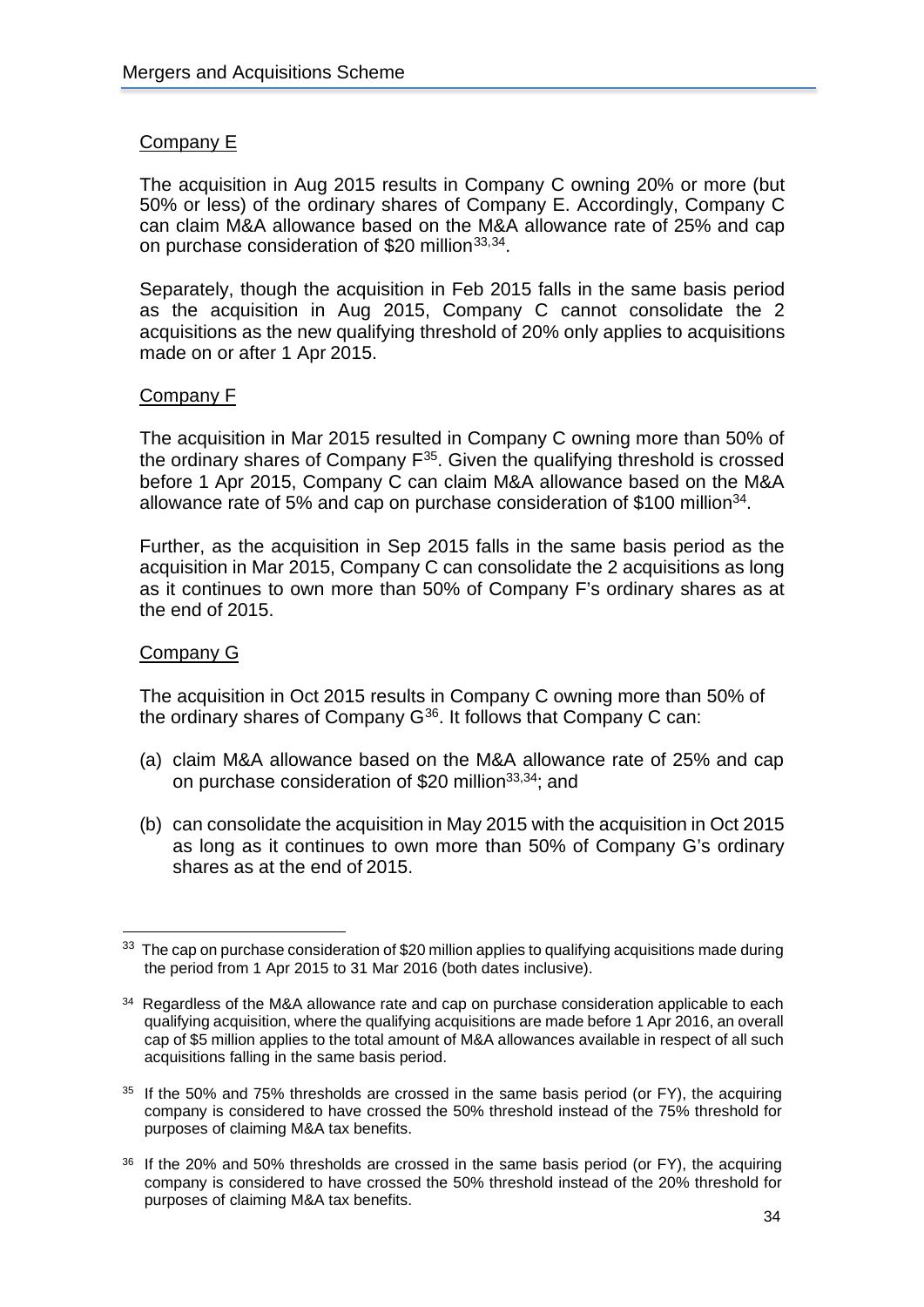# M&A allowance

The M&A allowance available for YA 2016 is as follows:

| <b>Target</b><br>company                         | <b>M&amp;A</b><br>allowance rate<br>(% ) | <b>Value of</b><br>acquisition<br>(\$m) | <b>M&amp;A allowance</b><br>$(\$'m)$ |
|--------------------------------------------------|------------------------------------------|-----------------------------------------|--------------------------------------|
|                                                  | [a]                                      | [b]                                     | [a] x [b]                            |
| F                                                | 25                                       | 1.5                                     | 0.375                                |
| F                                                | 5                                        | 20 (i.e. $11 + 9$ )                     |                                      |
| G                                                | 25                                       | $5$ (i.e. $3 + 2$ )                     | 1.25                                 |
|                                                  | 2.625                                    |                                         |                                      |
| Available allowance (subject to \$5 million cap) | 2.625                                    |                                         |                                      |

The M&A allowance is written down over 5 years on a straight-line basis.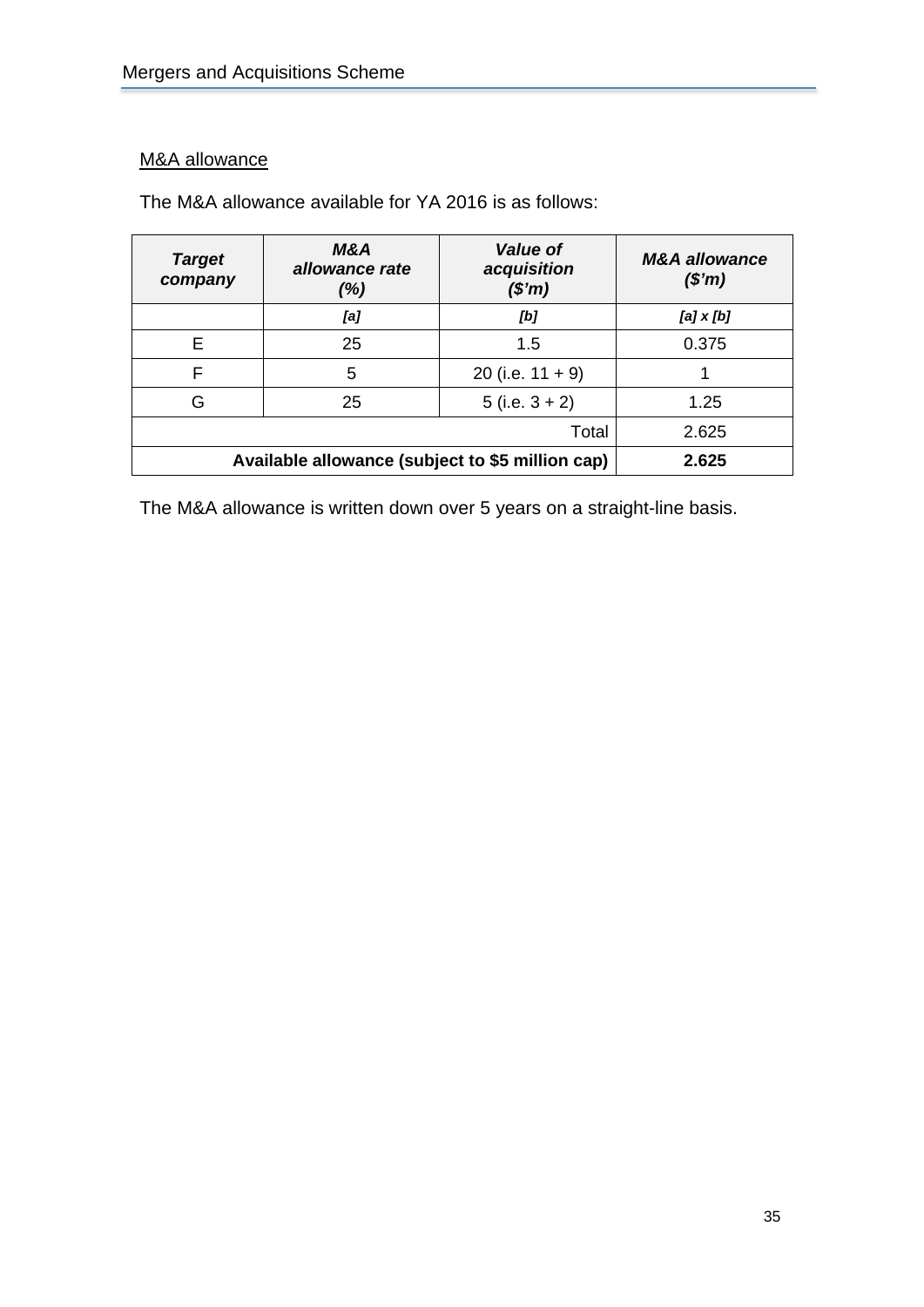#### Stamp duty relief

| The stamp duty relief for FY 2015 is as follows: |  |  |  |
|--------------------------------------------------|--|--|--|
|--------------------------------------------------|--|--|--|

| <b>Target</b><br>company | Date of<br>acquisition | <b>Value of</b><br>acquisition<br>(\$m) | <b>Cumulative</b><br>shareholding<br>$(\%)$ | Stamp duty relief <sup>37</sup><br>( \$)    | <b>Note</b>    |
|--------------------------|------------------------|-----------------------------------------|---------------------------------------------|---------------------------------------------|----------------|
| D                        | Jan 2015               | 1                                       | 20                                          | Nil                                         |                |
| E                        | Feb 2015               | 0.5                                     | 10                                          | Nil                                         |                |
| F                        | Mar 2015               | 11                                      | 55                                          | 22,000<br>$(i.e. 0.2\% \times $11$ million) |                |
| G                        | May 2015               | 3                                       | <u>40</u>                                   | 6,000<br>$(i.e. 0.2\% \times $3$ million)   | $\overline{2}$ |
| D                        | <b>Jul 2015</b>        | $\mathbf 1$                             | 40                                          | Nil                                         |                |
| E                        | Aug 2015               | 1.5                                     | 40                                          | 3,000<br>(i.e. $0.2\% \times $1.5$ million) | 3              |
| F                        | Sep 2015               | 9                                       | 100                                         | 9,000<br>(capped)                           | 4              |
| G                        | Oct 2015               | $\overline{2}$                          | 80                                          | Nil                                         | 5              |
|                          |                        |                                         | Total                                       | \$40,000                                    |                |

#### Notes:

- (1) If the qualifying share acquisitions within an FY include:
	- qualifying acquisitions that cross the 50% or 75% qualifying threshold before 1 Apr 2015; and
	- qualifying acquisitions that cross the 20%, 50% or 75% qualifying threshold during the period from 1 Apr 2015 to 31 Mar 2016 (both dates inclusive),

<span id="page-39-0"></span> $37$  Stamp duty relief determined sequentially as and when documents are stamped.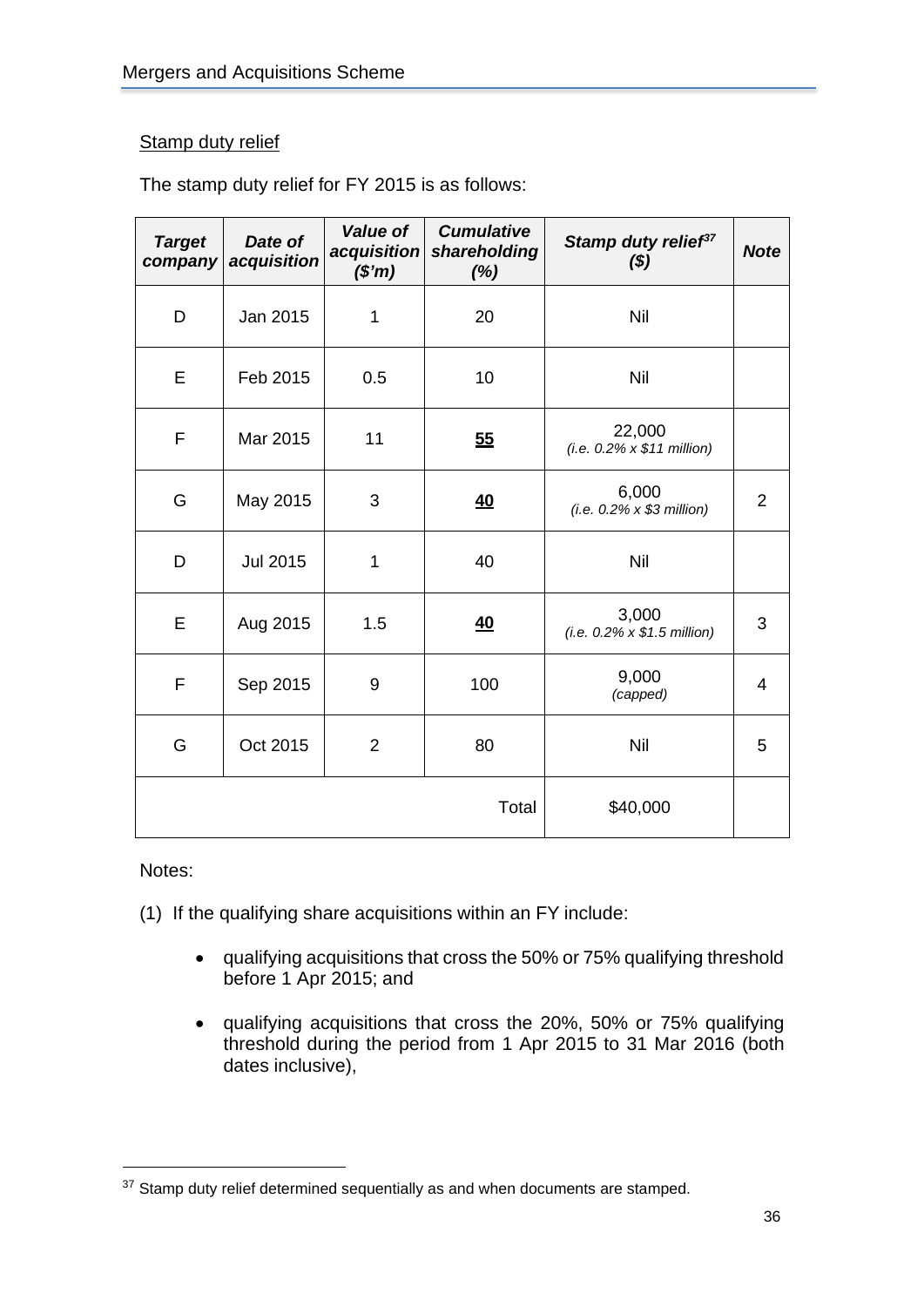the maximum amount of stamp duty relief allowable is computed as follows:

<span id="page-40-0"></span> $A + B$ 

where A is the lesser of –

- (a) the total amount of stamp duty chargeable on all those qualifying acquisitions that cross the qualifying thresholds before 1 Apr 2015<sup>38</sup>; and
- (b) \$200,000, and
- B is the lesser of
	- (a) the total amount of stamp duty chargeable on all those qualifying acquisitions that cross the qualifying thresholds during the period from 1 Apr 2015 to 31 Mar 2016 (both dates inclusive)<sup>38</sup>; and
	- (b) \$40,000 A (or zero, if \$40,000 A is negative).

(2) May 2015

| Qualifying acquisitions<br>before 1 Apr 2015      | $\bullet$ | Company F's shares acquired in Mar 2015 |
|---------------------------------------------------|-----------|-----------------------------------------|
| Qualifying acquisitions<br>on or after 1 Apr 2015 | $\bullet$ | Company G's shares acquired in May 2015 |



Maximum stamp duty relief  $= A + B$  $= $22,000 + $6,000$  $= $28,000$ 

Company C can claim relief on the full amount of stamp duty chargeable on the acquisition of Company G's shares in May 2015 (i.e. \$6,000).

<span id="page-40-1"></span> $38$  In a step-acquisition, other acquisitions made in the same FY as the acquisition that crosses a qualifying threshold may be considered qualifying shares acquisitions and be consolidated with the latter for purpose of claiming a stamp duty relief regardless of the date on which these other acquisitions are made.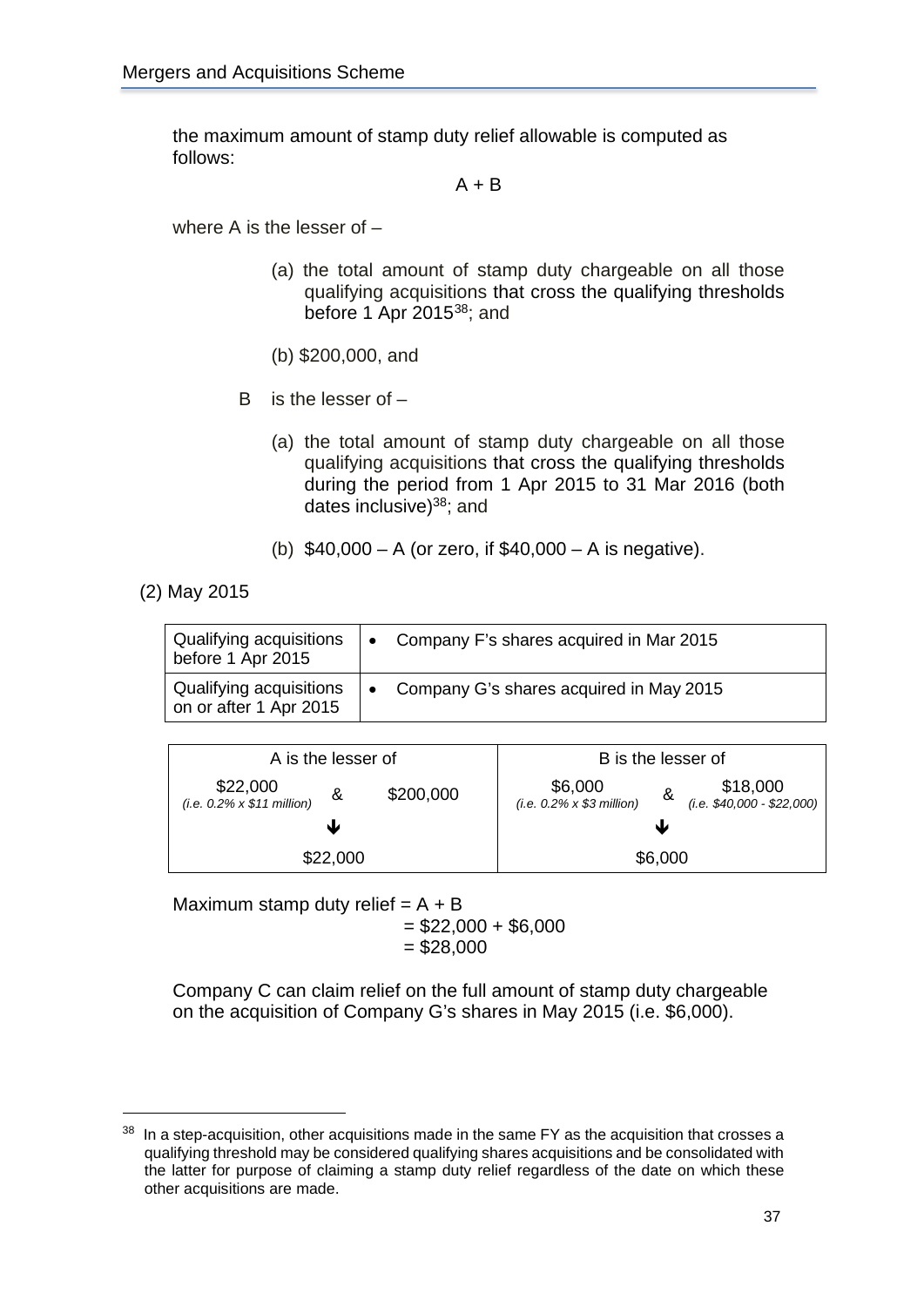# (3) Aug 2015

| Qualifying acquisitions                                  | Company F's shares acquired in Mar 2015                                                           |
|----------------------------------------------------------|---------------------------------------------------------------------------------------------------|
| before 1 Apr 2015                                        | $\bullet$                                                                                         |
| <b>Qualifying acquisitions</b><br>on or after 1 Apr 2015 | • Company G's shares acquired in May 2015<br>Company E's shares acquired in Aug 2015<br>$\bullet$ |



Maximum stamp duty relief  $= A + B$  $= $22,000 + $9,000$  $= $31,000$ 

Company C can claim relief on the full amount of stamp duty chargeable on the acquisition of Company E's shares in Aug 2015 (i.e. \$3,000).

(4) Sep 2015

| Qualifying acquisitions<br>before 1 Apr 2015      | $\bullet$ | Consolidation of Company F's shares acquired in Mar<br>& Sep 2015                    |
|---------------------------------------------------|-----------|--------------------------------------------------------------------------------------|
| Qualifying acquisitions<br>on or after 1 Apr 2015 | $\bullet$ | • Company G's shares acquired in May 2015<br>Company E's shares acquired in Aug 2015 |

| A is the lesser of                                                                                                    | B is the lesser of                                                                                                                                   |
|-----------------------------------------------------------------------------------------------------------------------|------------------------------------------------------------------------------------------------------------------------------------------------------|
| $$22,000 + $18,000$<br>\$200,000<br>[ <i>i.e.</i> (0.2% x \$11 million) + $\&$<br>$(0.2\% \times $9 \text{ million})$ | $$6,000 + $3,000$<br>\$0<br>_&<br>[i.e. $(0.2\% \times $3 \text{ million}) +$<br>$(i.e. $40,000 - $40,000)$<br>$(0.2\% \times $1.5 \text{ million})$ |
| J                                                                                                                     | w                                                                                                                                                    |
| \$40,000                                                                                                              | \$0                                                                                                                                                  |

Maximum stamp duty relief  $= A + B$  $= $40,000 + $0$  $= $40,000$ 

Prior to Sep 2015, Company C has already claimed a total of \$31,000 in stamp duty relief. Given the maximum amount of stamp duty relief claimable is \$40,000, the amount of relief claimable on the acquisition of Company F's shares in Sep 2015 is subject to a cap of \$9,000 (i.e. \$40,000 - \$31,000).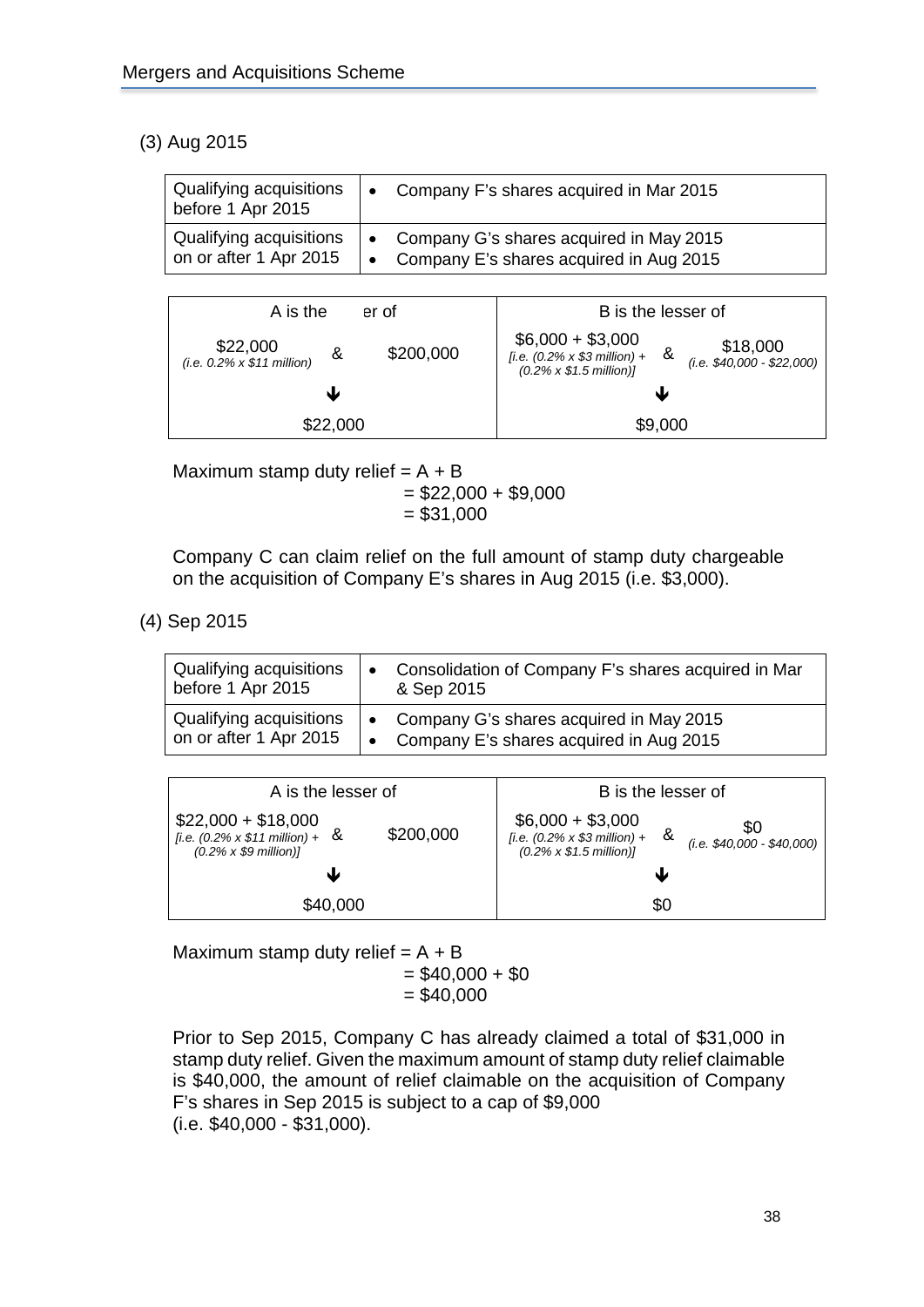# (5) Oct 2015

| <b>Qualifying acquisitions</b><br>before 1 Apr 2015 | Consolidation of Company F's shares acquired in Mar<br>$\bullet$<br>& Sep 2015                         |
|-----------------------------------------------------|--------------------------------------------------------------------------------------------------------|
| Qualifying acquisitions<br>on or after 1 Apr 2015   | Consolidated of Company G's shares in May & Oct<br>$\bullet$<br>2015<br>Company E's shares in Aug 2015 |



Maximum stamp duty relief  $= A + B$  $= $40,000 + $0$  $= $40,000$ 

No further relief is claimable by Company C as it has already claimed up to the maximum amount of \$40,000 in Sep 2015.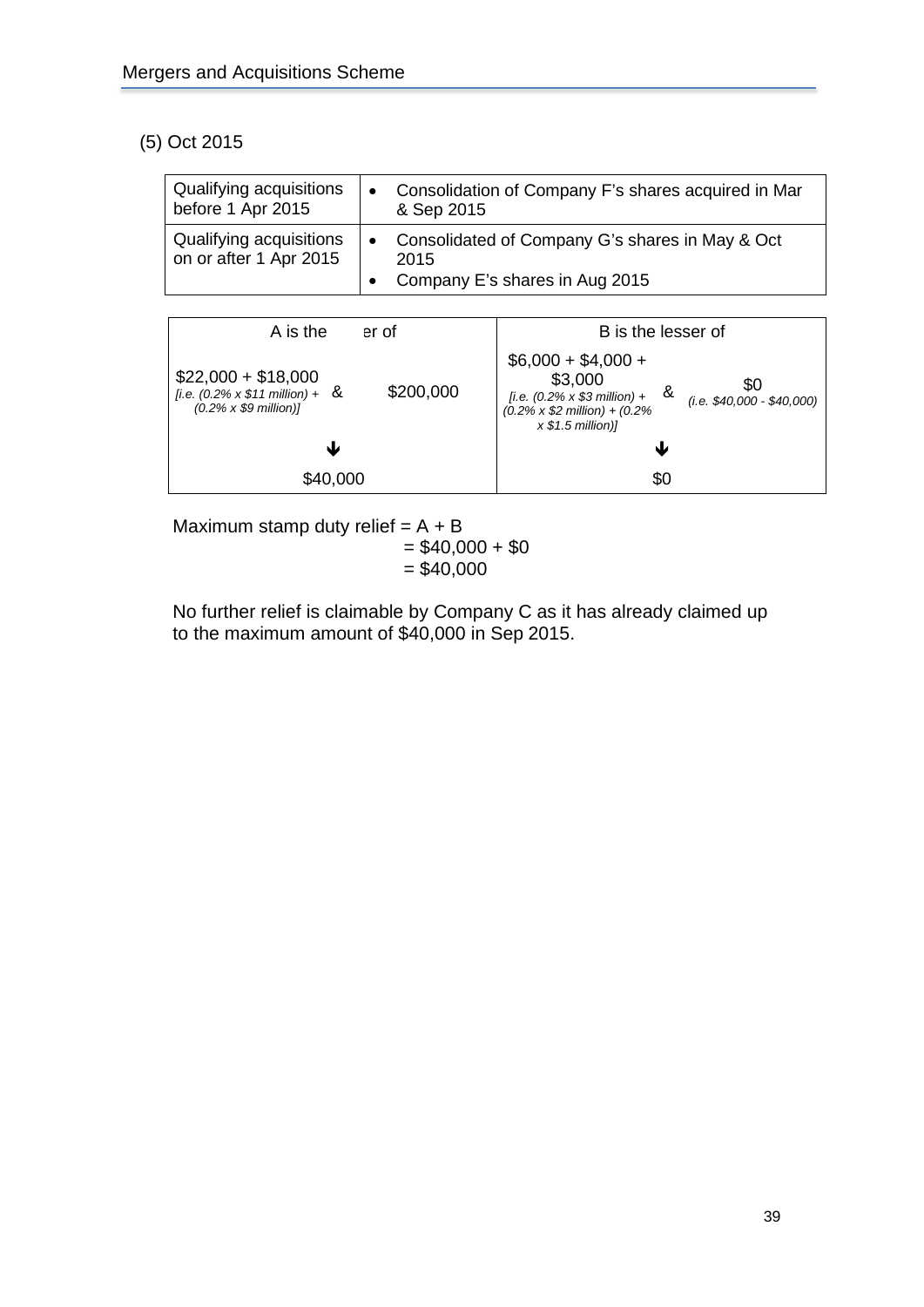# **Example 2**

Company H, a Dec year-end company, acquired ordinary shares of Company I in the following tranches:

|                |                        |      | <b>Value of</b>      | <b>Shareholding</b>                       |                           |
|----------------|------------------------|------|----------------------|-------------------------------------------|---------------------------|
| S/N            | Date of<br>acquisition | YA   | acquisition<br>(\$m) | <b>Number of</b><br>shares in<br>millions | <b>Cumulative</b><br>(% ) |
|                | Feb 2010               | 2011 | 6                    | 60                                        | 60                        |
| $\overline{2}$ | Mar 2015               |      |                      | 10                                        | 70                        |
| 3              | Jun 2015               | 2016 |                      | 5                                         | <u>75</u>                 |
| 4              | Sep 2015               |      |                      | 5                                         | 80                        |

The acquisition in Feb 2010 does not qualify for M&A allowance or stamp duty relief as the shares were acquired before 1 Apr 2010 (i.e. before the qualifying period of the M&A scheme).

The acquisition in Jun 2015 results in Company H owning 75% or more of Company I's ordinary shares. But arising from the removal of the 75% threshold from 1 Apr 2015, Company H must meet additional conditions in order to enjoy M&A tax benefits during the 1-year transitional period from 1 Apr 2015 to 31 Mar 2016, specifically:

- (a) Company H must have made an acquisition of Company I's ordinary shares before 1 Apr 2015; and
- (b) the acquisition mentioned above and the acquisition that results in Company H owning 75% or more of Company I's ordinary shares is not more than 12 months apart.

Given Company H acquired 10 million of Company I's ordinary shares in Mar 2015 (i.e. before 1 Apr 2015) and that this acquisition and the acquisition in Jun 2015 are not more than 12 months apart, Company H may therefore claim M&A tax benefits on the acquisition in Jun 2015.

Further, as the acquisitions in Mar 2015 and Sep 2015 fall in the same basis period as the acquisition in Jun 2015, these acquisitions can be consolidated as long as Company H continues to own 75% or more of Company I's ordinary shares as at the end of 2015<sup>[39](#page-43-0)</sup>.

<span id="page-43-0"></span><sup>&</sup>lt;sup>39</sup> Given the 75% threshold will be removed at the end of the 1-year transitional period (i.e. from 1 Apr 2016), such other acquisitions falling in the same basis period as the acquisition that resulted in the 75% threshold must also be made before 1 Apr 2016 in order to be considered for consolidation.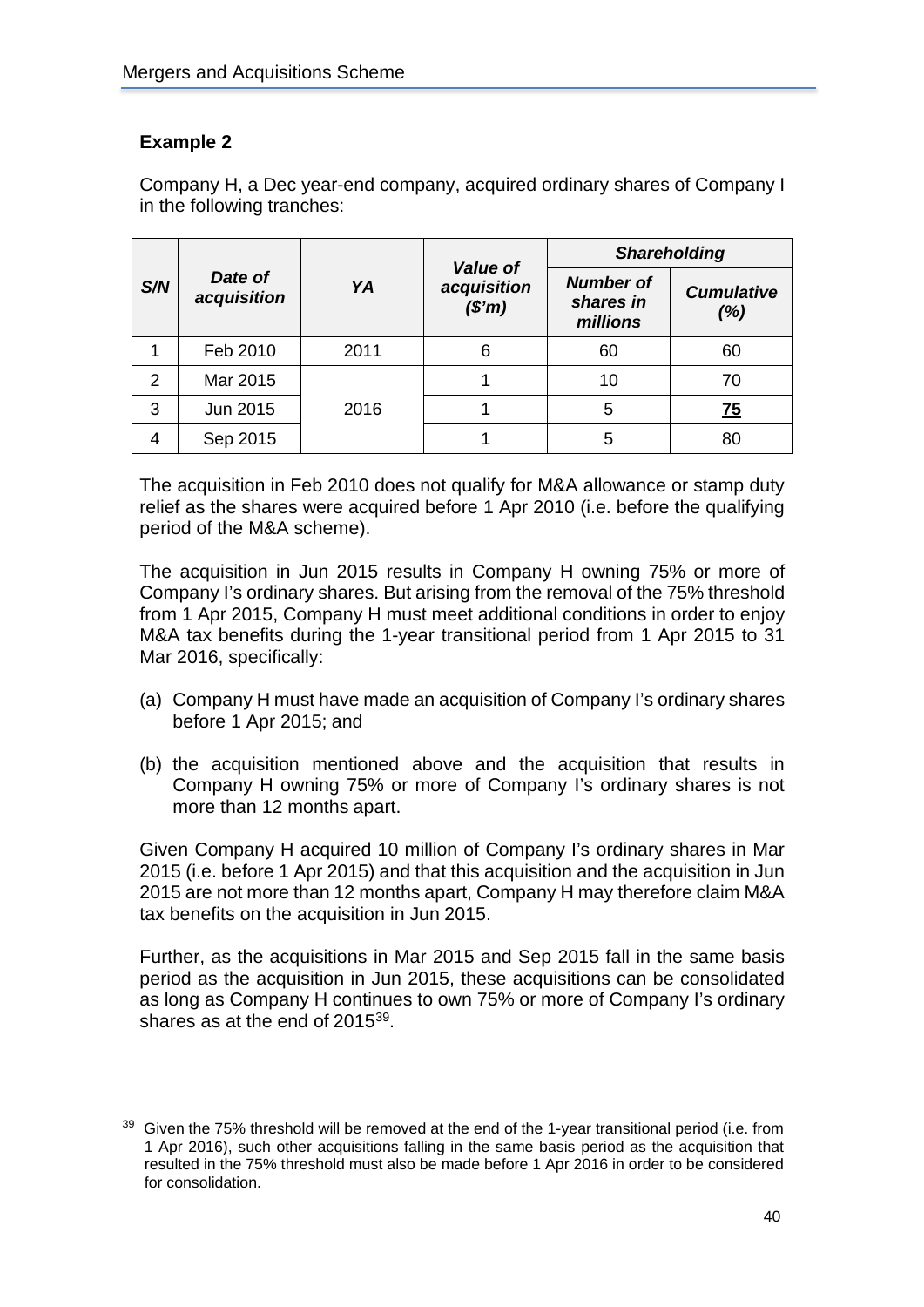# M&A allowance

The M&A allowance available for YA 2016 is as follows:

25% x  $$3$  (i.e.  $$1 + $1 + $1$ ) million = \$0.75 million

The M&A allowance is written down over 5 years on a straight-line basis.

# **Stamp duty relief**

The stamp duty relief for FY 2015 is as follows:

 $0.2\% \times $3$  (i.e.  $$1 + $1 + $1$ ) million = \$6,000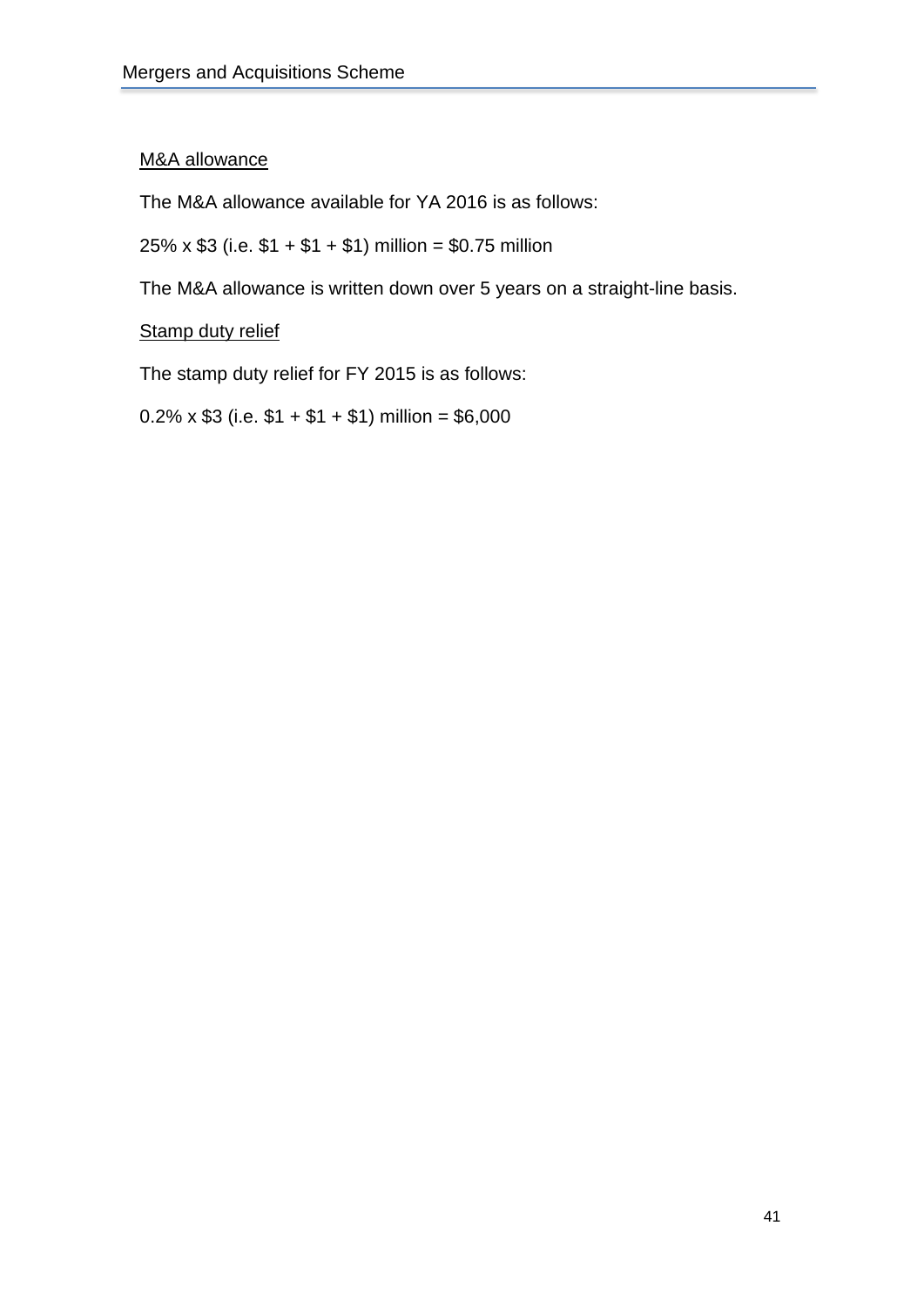# **Example 3**

Company J, a Dec year-end company, acquired ordinary shares of Company K in the following tranches:

|     |                        |      | <b>Value of</b>      | <b>Shareholding</b>                       |                           |
|-----|------------------------|------|----------------------|-------------------------------------------|---------------------------|
| S/N | Date of<br>acquisition | YA   | acquisition<br>(\$m) | <b>Number of</b><br>shares in<br>millions | <b>Cumulative</b><br>(% ) |
| 1   | 15 Mar 2014            | 2015 | 1.5                  | 15                                        | 15                        |
| 2   | 30 Sep 2014            |      | 4.5                  | 35                                        | 50                        |
| 3   | 31 Jan 2015            | 2016 | 3                    | 20                                        | <u>70</u>                 |
| 4   | 30 Jun 2015            |      | 5                    | 25                                        | 95                        |

In Aug 2015, Company J disposes 10 million of Company K's ordinary shares.

The acquisition on 31 Jan 2015 resulted in Company J owning more than 50% of Company K's ordinary shares. As the acquisition on 30 Jun 2015 falls in the same basis period as the acquisition on 31 Jan 2015, both acquisitions can be consolidated as long as Company J continues to own more than 50% of Company K's ordinary shares as at the end of 2015.

Alternatively, Company J can elect to consolidate ordinary shares of Company K acquired during a continuous 12-month period ending on and including either 31 Jan 2015 (Period A) or 30 Jun 2015 (Period B).

|                                                               | <b>Basis period</b>                                                                      | <b>Period A</b>                                                                                        | <b>Period B</b>                                                                                        | <b>Note</b>    |
|---------------------------------------------------------------|------------------------------------------------------------------------------------------|--------------------------------------------------------------------------------------------------------|--------------------------------------------------------------------------------------------------------|----------------|
| Period<br>for<br>consolidation                                | 1 Jan 2015<br>to<br>31 Dec 2015                                                          | 1 Feb 2014<br>to<br>31 Jan 2015                                                                        | 1 Jul 2014<br>to<br>30 Jun 2015                                                                        |                |
| Consolidated<br>share<br>acquisitions<br>(before<br>disposal) | 45 million shares<br>[i.e. $(20 + 25)$ million]<br>Disregard all<br>acquisitions in 2014 | 70 million shares<br>$[i.e. (15 + 35 + 20)]$<br>million]<br>Disregard<br>acquisition on 30<br>Jun 2015 | 80 million shares<br>$(i.e. (35 + 20 + 25))$<br>million]<br>Disregard<br>acquisition on 15<br>Mar 2014 |                |
| M&A<br>allowance                                              | \$0.31 million<br>[i.e. 5% x (45 – 10) /<br>$45 \times$ \$(3 + 5) million]               | \$0.45 million<br>[i.e. $5\% \times \$(1.5 + 4.5)$<br>$+3$ ) million]                                  | \$0.55 million<br>[i.e. 5% x (80 – 10) /<br>$80 \times \frac{6}{4.5} + 3 + 5$<br>million]              | 1 & 2          |
| Stamp<br>duty<br>relief                                       | \$16,000<br>[i.e. $0.2\% \times \$(3 + 5)$ ]<br>million]                                 | \$18,000<br>[i.e. $0.2\% \times \$(1.5 +$<br>$4.5 + 3$ ) million]                                      | \$25,000<br>[i.e. 0.2% x $$(4.5 + 3)$<br>$+ 5$ ) million]                                              | $\mathfrak{p}$ |

#### M&A allowance for YA 2016 and stamp duty relief for FY 2015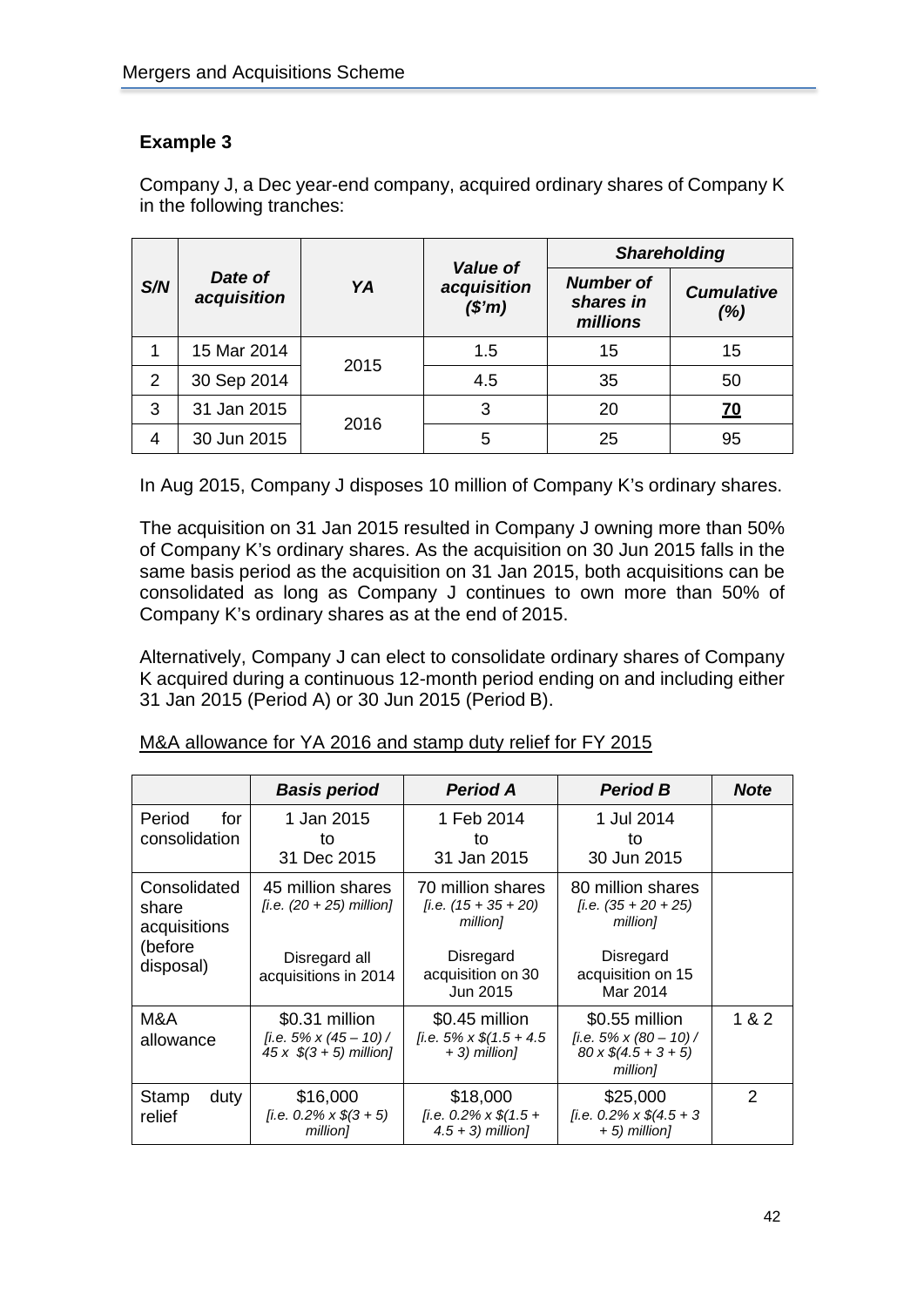Notes:

- (1) The 10 million shares disposed of in Aug 2015 are deemed to be from the last share acquisition on 30 Jun 2015 (which does not fall within the elected Period A).
- (2) If Company J were to dispose of 50 million shares in Company K in Aug 2015 instead of 10 million, it will not qualify for any M&A allowance for YA 2016 or stamp duty relief for FY 2015 as it owns only 45% of the ordinary shares in Company K at the end of the basis period relating to YA 2016 (or FY).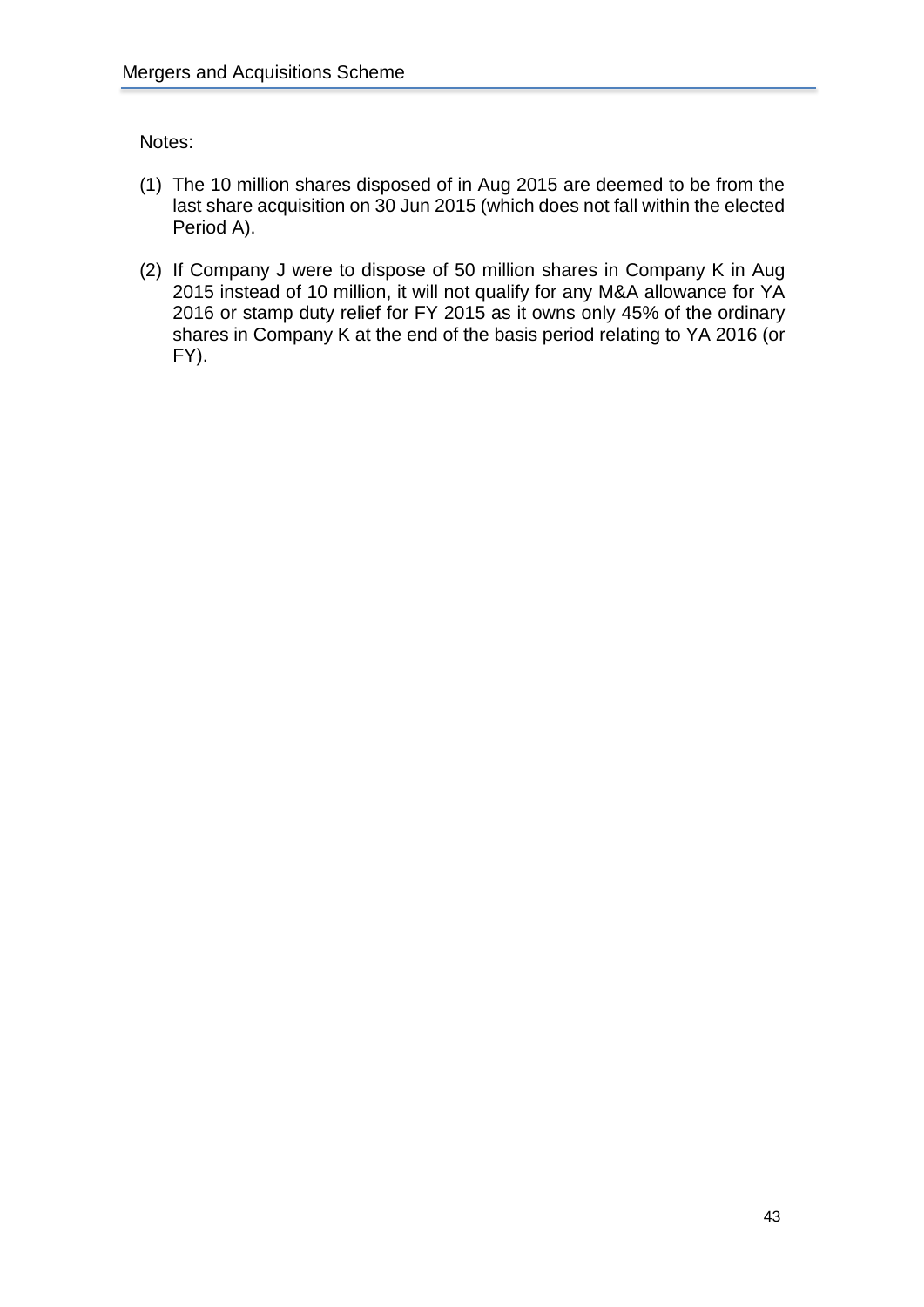# <span id="page-47-0"></span>**Annex E – Example on how M&A allowance is prorated in event of divestment**

Company L, a Dec year-end company, executed a qualifying share acquisition on 31 Aug 2017 to acquire 80% or 800,000 of the ordinary shares of Company M for \$20 million. However, on 30 Jun 2019, it disposes of 200,000 of the ordinary shares of Company M, resulting in a reduction in its ownership of Company's M ordinary shares from 80% to 60%.

Company L's schedule for the writing down of the M&A allowance is shown in the table below (in \$ million):

| YA 2018 | YA 2019 | YA 2020 | YA 2021 | YA 2022 |
|---------|---------|---------|---------|---------|
|         |         | 0.75    | 0.75    | 0.75    |
| Note 1  |         | Note 2  |         |         |

Notes:

- (1) The M&A allowance available for the qualifying share acquisition is \$5 million (i.e. 25% x \$20 million). The allowance is written down over 5 years on a straight-line basis (i.e. \$1 million each year).
- (2) As Company L continues to own 60% (i.e. more than 50%) of the ordinary shares of Company M after the disposal on 30 Jun 2019, it can continue to avail itself to the M&A allowance granted on a pro-rated basis.

Formula for pro-rating M&A allowance is as follows:

 $\frac{(X - Y)}{X}$  x Annual write-down amount of M&A allowance (based on X)

- where X is the number of ordinary shares acquired for which M&A allowance is first given; and
	- $Y$  is  $-$ 
		- (a) the number of ordinary shares divested (if this was the first divestment subsequent to the qualifying share acquisition); or
		- (b) the cumulative number of ordinary shares divested to- date (if this was not the first divestment subsequent to the qualifying share acquisition),

whichever applicable.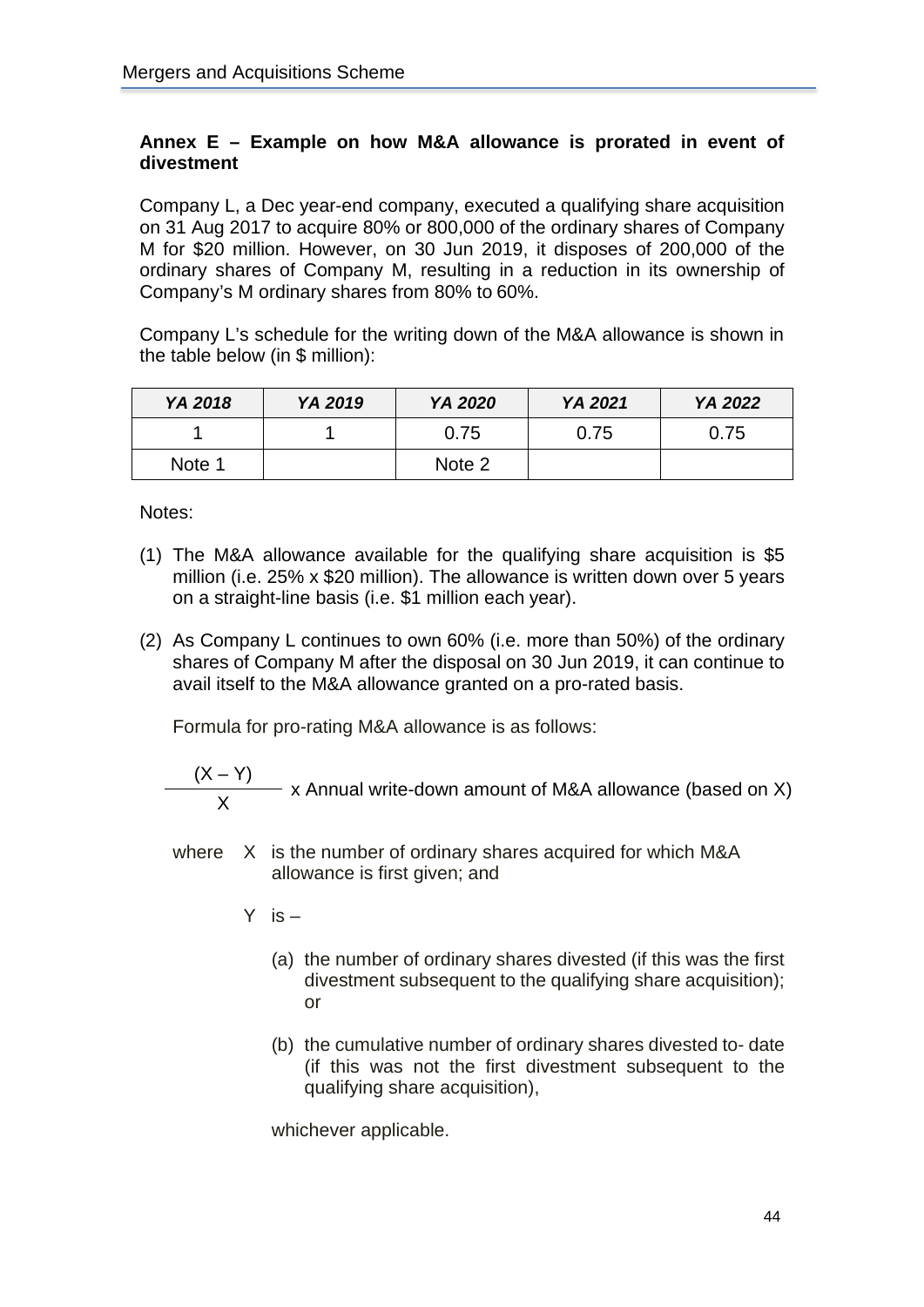In this example, Company L is therefore able to claim M&A allowance of \$0.75 million (see computation below) for each of the remaining 3 YAs (i.e. YA 2020 to YA 2022), assuming there is no further disposal of Company M's ordinary shares. (Note 3)

 $\frac{(800,000 - 200,000)}{800,000}$  x \$1 million = \$0.75 million

(3) If Company L disposes of 300,000 of Company's M ordinary shares instead, resulting in it owning 50% or less of the ordinary shares of Company M, Company L will no longer able to claim the M&A allowance from YA 2020 onwards.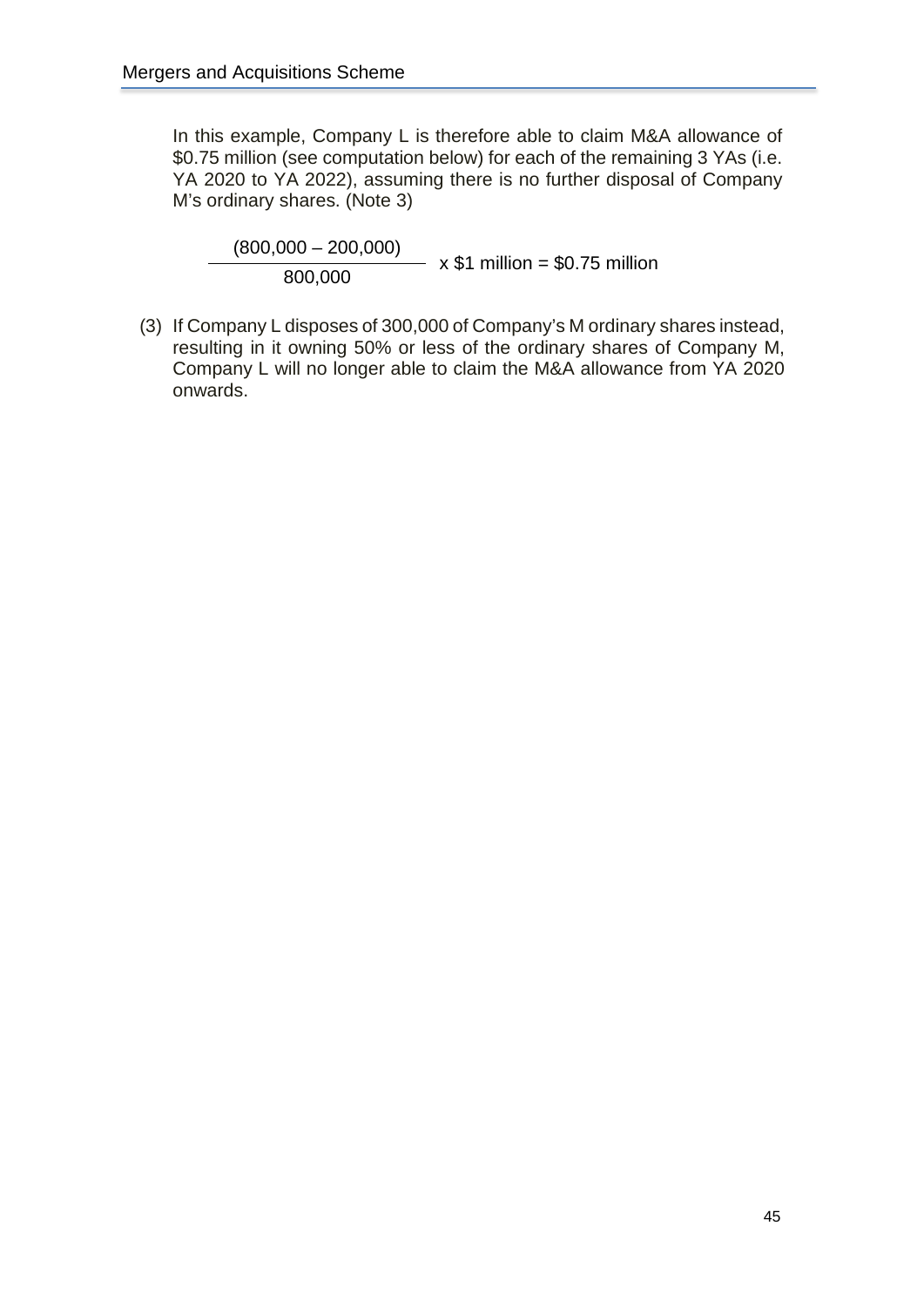<span id="page-49-0"></span>**Annex F – Summary of effect on M&A allowance and stamp duty relief for an acquiring company due to changes in shareholding in a target company, in its shareholders or business operations and noncompliance of conditions under M&A scheme**

|                | <b>Scenario</b>                                                                                                                                                                                                                    | <b>M&amp;A</b> allowance                                                                                          | <b>Stamp duty relief</b>                                                                                                                                                                                     |
|----------------|------------------------------------------------------------------------------------------------------------------------------------------------------------------------------------------------------------------------------------|-------------------------------------------------------------------------------------------------------------------|--------------------------------------------------------------------------------------------------------------------------------------------------------------------------------------------------------------|
| 1. Acquisition | Acquisition results in the<br>acquiring company<br>owning:<br>20% to 50% (both<br>inclusive);<br>more than 50%; or<br>$\bullet$<br>75% or more,<br>of the ordinary shares of a<br>target company.                                  | Claimable.<br>Subject to<br>conditions and a<br>\$5 million cap per<br>YA.                                        | Claimable.<br>Subject to<br>conditions and<br>depending on the<br>year of<br>acquisition, a<br>\$200,000 or<br>\$40,000 cap per<br>FY.                                                                       |
| 2. Divestment  | a. Despite the<br>divestment, the<br>acquiring company still<br>(as the case may be)<br>maintains:<br>• 20% to 50% (both<br>inclusive);<br>more than 50%; or<br>• 75% or more,<br>of the ordinary shares<br>of the target company. | Continues to be<br>claimable but on a<br>pro-rated basis.                                                         | No claw-back.                                                                                                                                                                                                |
|                | b. Divestment results in<br>the acquiring company<br>owning (as the case<br>may be):<br>less than 20%;<br>50% or less; or<br>$\bullet$<br>$\bullet$ less than 75%,<br>of the ordinary shares<br>of the target company.             | Ceases to be<br>claimable from<br>the YA relating to<br>the basis period in<br>which the<br>divestment<br>occurs. | Claw-back with<br>interest if<br>divestment is<br>within 2 years<br>from the date of<br>share acquisition;<br>or in the case of a<br>step-acquisition,<br>from the date of<br>the last share<br>acquisition. |
| 3. Dilution    | a. Despite the dilution,<br>the acquiring company<br>still (as the case may<br>be) maintains:<br>20% to 50% (both<br>inclusive);<br>more than $50\%$ <sup>40</sup> , of<br>the ordinary shares of<br>the target company.           | Continues to be<br>claimable without<br>pro-ration.                                                               | No claw-back.                                                                                                                                                                                                |

<span id="page-49-1"></span><sup>&</sup>lt;sup>40</sup> This covers situations where the original threshold crossed was either the 50% or the 75% threshold.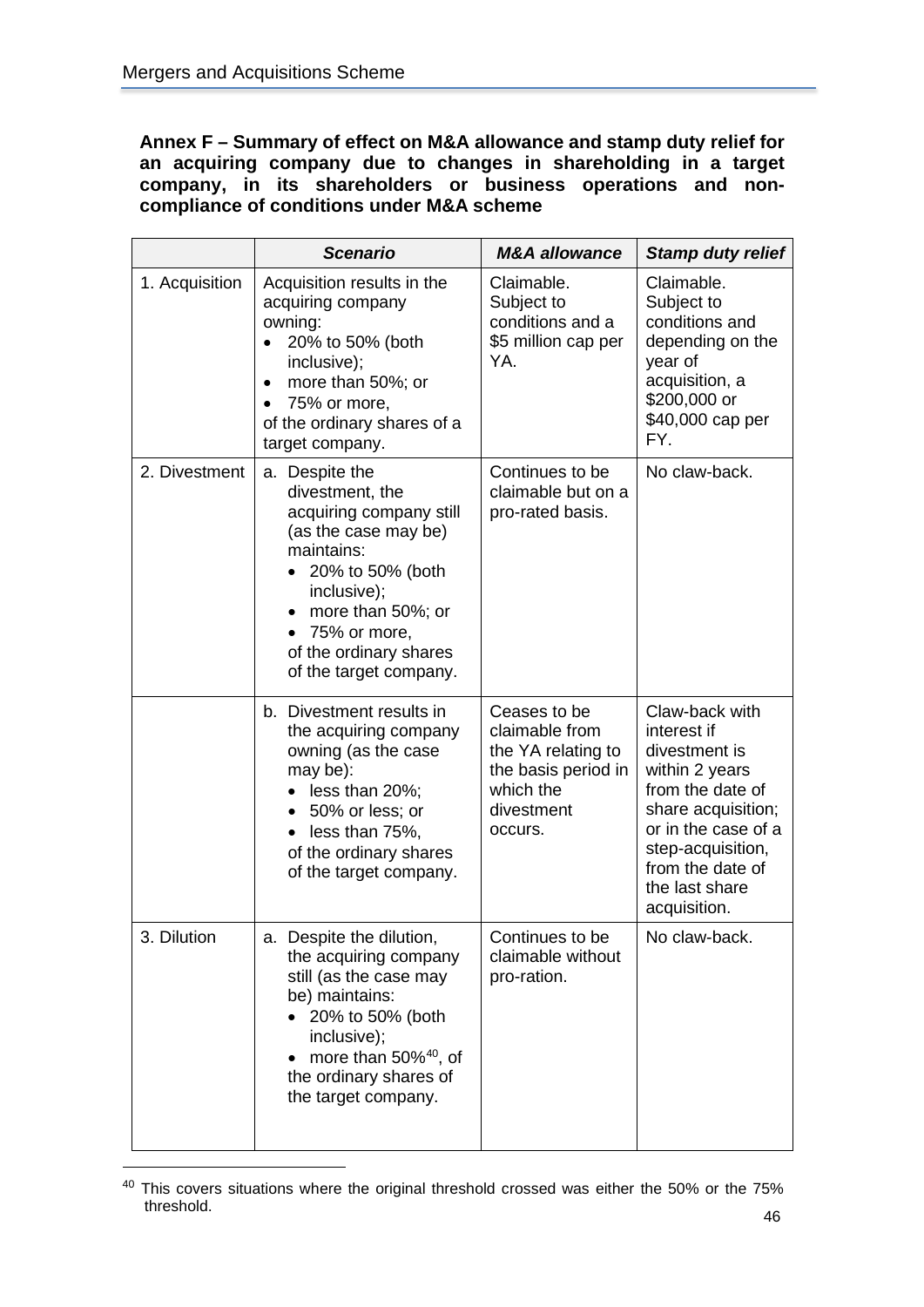|                                                             | <b>Scenario</b>                                                                                                                                                                                 | <b>M&amp;A</b> allowance                                                                                                                                                                                                                               | <b>Stamp duty relief</b>                                                                                                                                                                                                                                                                        |
|-------------------------------------------------------------|-------------------------------------------------------------------------------------------------------------------------------------------------------------------------------------------------|--------------------------------------------------------------------------------------------------------------------------------------------------------------------------------------------------------------------------------------------------------|-------------------------------------------------------------------------------------------------------------------------------------------------------------------------------------------------------------------------------------------------------------------------------------------------|
|                                                             | b. Dilution results in the<br>acquiring company<br>owning (as the case<br>may be):<br>less than 20%; or<br>• 50% or less <sup>40</sup> ,<br>of the ordinary shares<br>of the target<br>company. | Ceases to be<br>claimable from<br>the YA relating to<br>the basis period in<br>which the dilution<br>occurs.                                                                                                                                           | Claw-back with<br>interest if dilution<br>is within 2 years<br>from the date of<br>share acquisition;<br>or in the case of a<br>step-acquisition,<br>from the date of<br>the last share<br>acquisition.                                                                                         |
| 4. Change of<br>shareholders                                | Substantial change in the<br>shareholders of the<br>acquiring company                                                                                                                           | Ceases to be<br>claimable from<br>the YA relating to<br>the basis period in<br>which the change<br>occurs, and any<br>unabsorbed M&A<br>allowance will be<br>forfeited unless<br>the shareholding<br>test requirement<br>is waived by the<br>Minister. | Claw-back with<br>interest if the<br>change occurs<br>within 2 years<br>from the date of<br>share acquisition;<br>or in the case of a<br>step-acquisition,<br>from the date of<br>the last share<br>acquisition unless<br>the shareholding<br>test requirement<br>is waived by the<br>Minister. |
| 5. Failure to<br>meet<br>conditions in<br>paragraph<br>6.13 | Acquiring company's<br>failure to meet any of the<br>conditions in paragraph<br>6.13 (e.g. ceases to<br>carry on any trade or<br>business) during the<br>write-down period of<br>M&A allowance  | Ceases to be<br>claimable from<br>the YA relating to<br>the basis period in<br>which the<br>acquiring<br>company fails to<br>meet any of the<br>conditions.                                                                                            | Claw-back with<br>interest if the<br>failure occurs<br>within 2 years<br>from the date of<br>share acquisition;<br>or in the case of a<br>step-acquisition,<br>from the date of<br>the last share<br>acquisition.                                                                               |